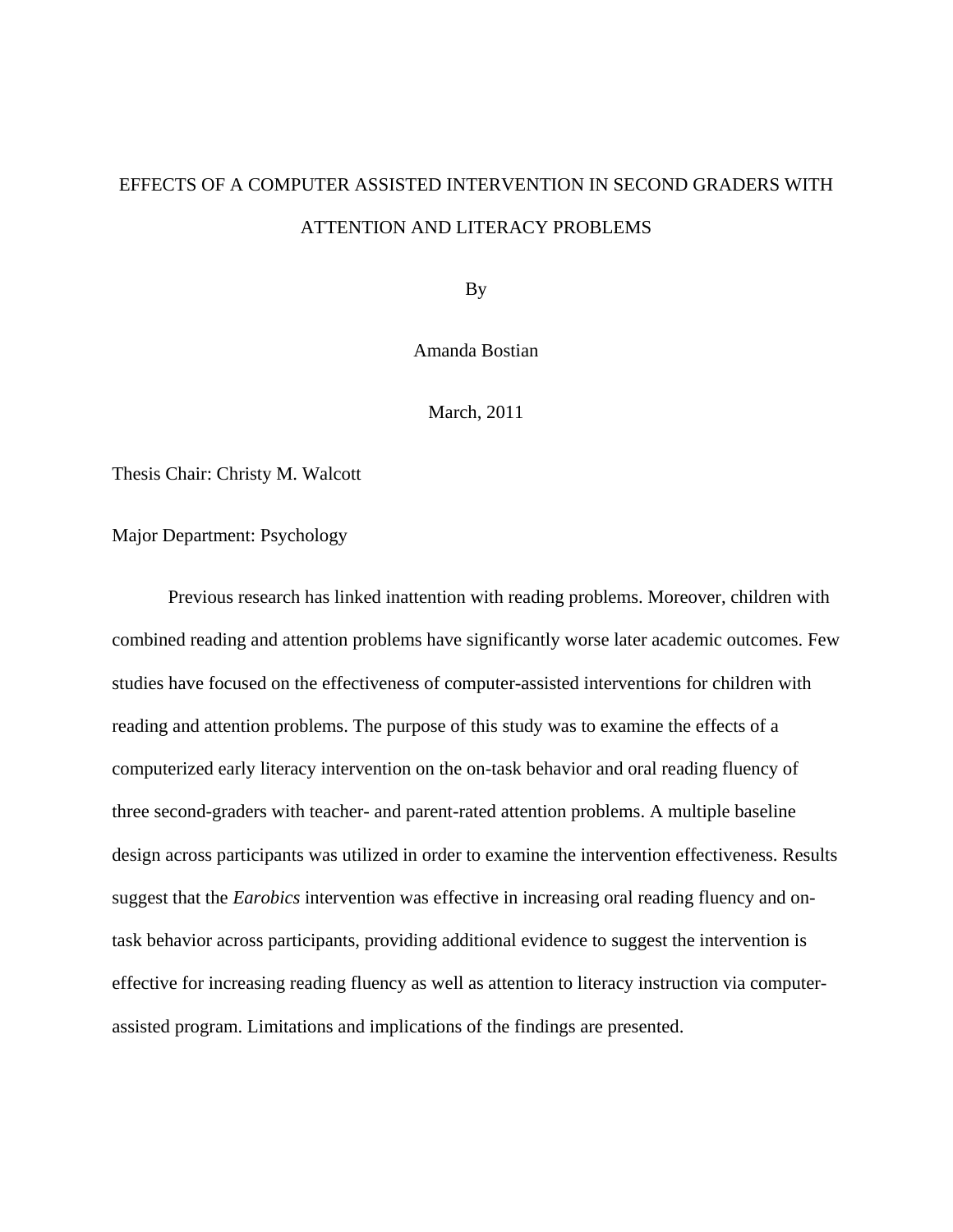# EFFECTS OF A COMPUTER ASSISTED INTERVENTION IN SECOND GRADERS WITH ATTENTION AND LITERACY PROBLEMS

A Thesis Presented to

the Faculty of the Department of Psychology

East Carolina University

In Partial Fulfillment

of the Requirements for the Degree

Master of Arts in School Psychology

by

Amanda Bostian

March, 2011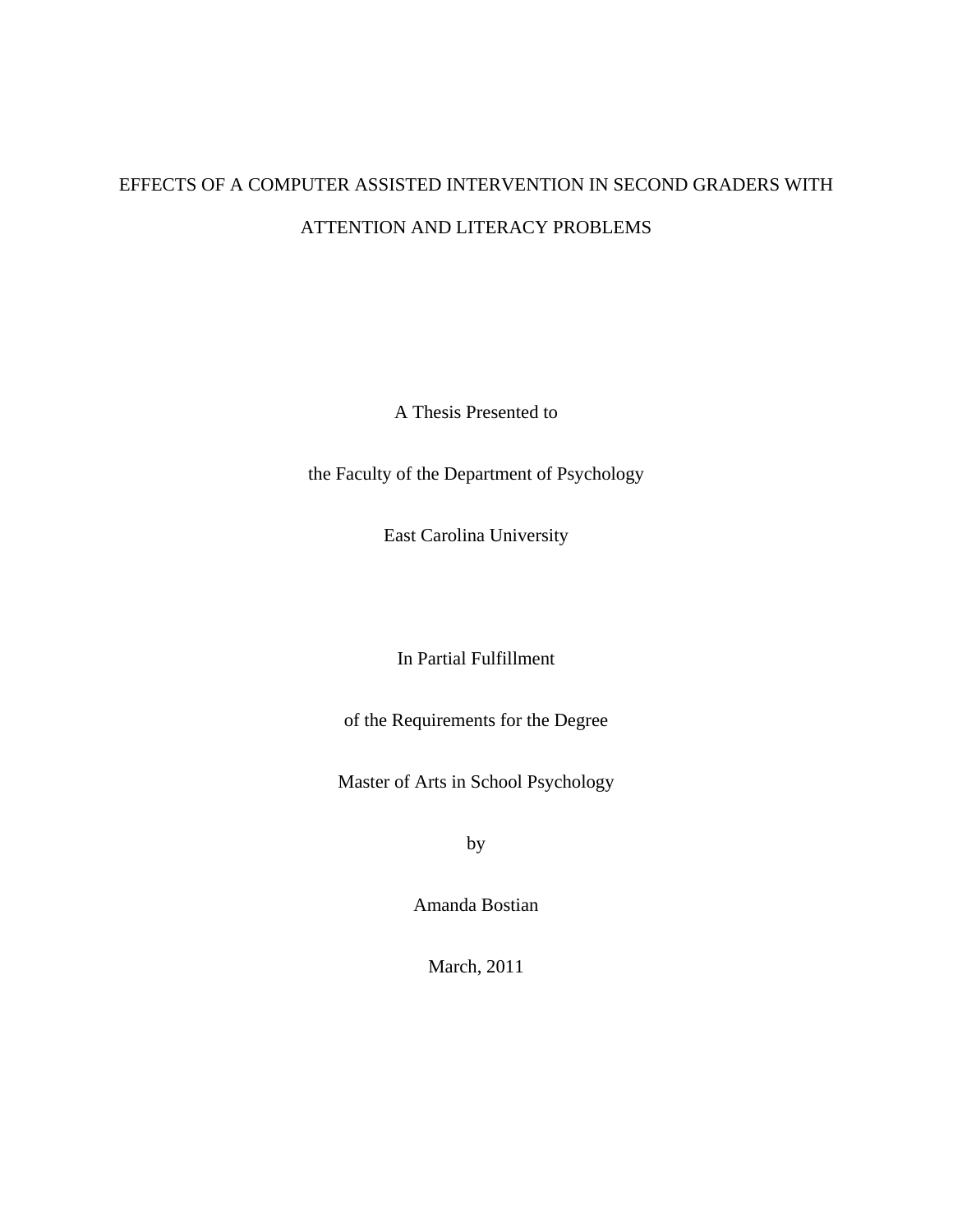© 2011

Copyright

Amanda Bostian

All rights reserved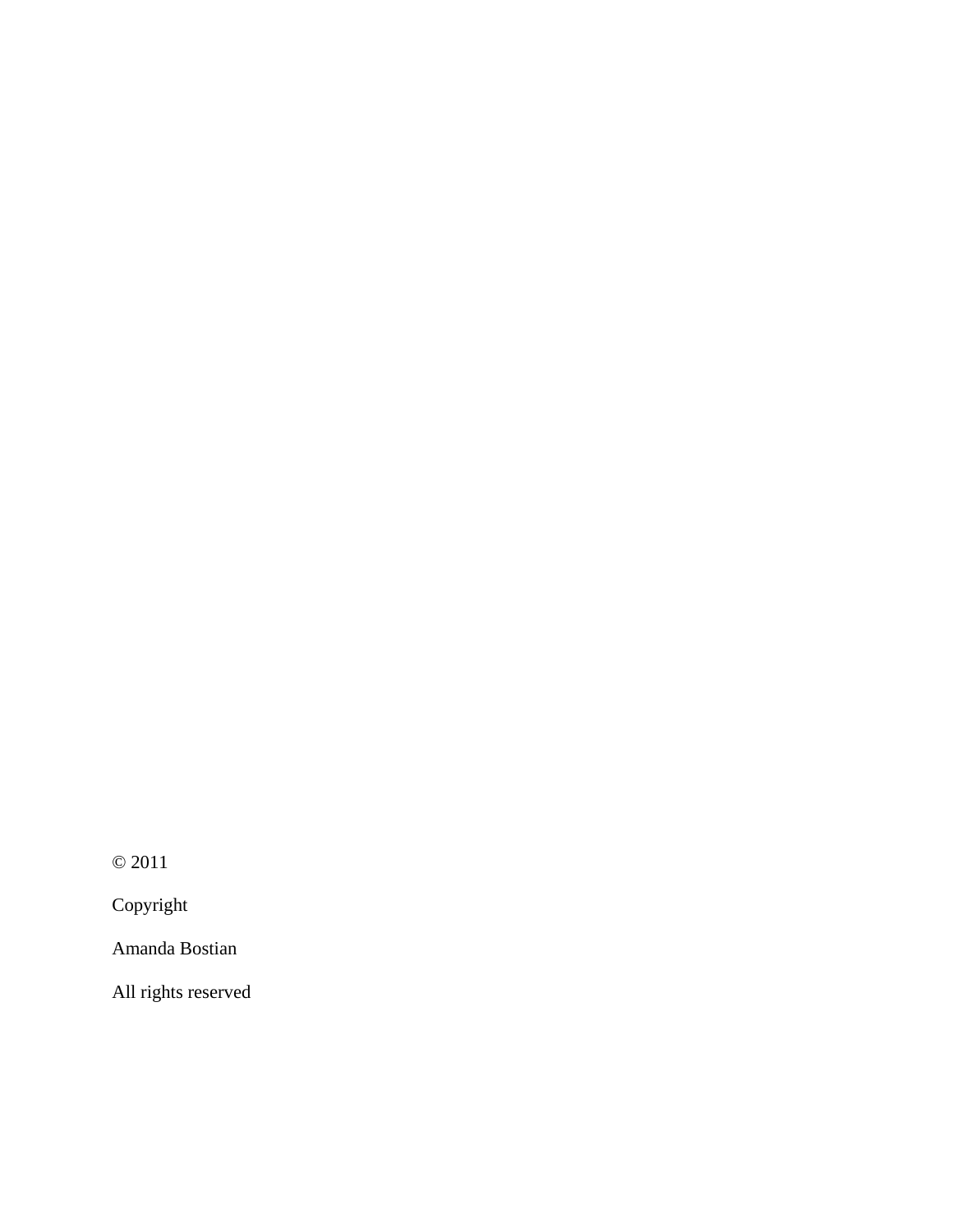# EFFECTS OF A COMPUTER ASSISTED INTERVENTION IN SECOND GRADERS WITH ATTENTION AND LITERACY PROBLEMS

by

Amanda Bostian

APPROVED BY:

CHAIR OF THESIS:

Christy M. Walcott, PhD

COMMITTEE MEMBER:

T. Chris Riley-Tillman, PhD

COMMITTEE MEMBER:

Scott Methe, PhD

PSYCHOLOGY DEPARTMENT CHAIR:

Kathleen Row, PhD

DEAN OF THE GRADUATE SCHOOL:

Paul J. Gemperline, PhD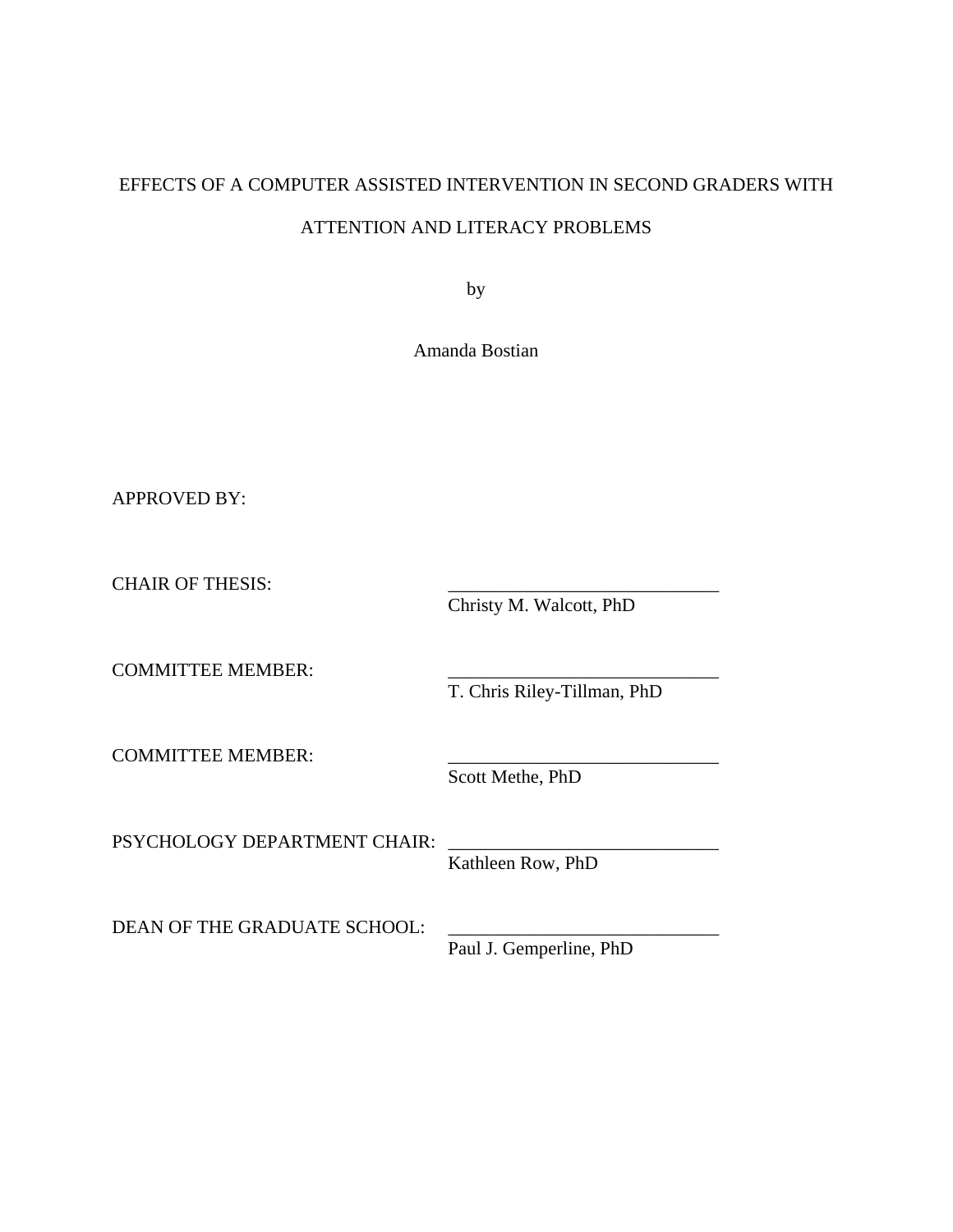# TABLE OF CONTENTS

| Academic Interventions for Children with Attentional Difficulties 12 |
|----------------------------------------------------------------------|
|                                                                      |
|                                                                      |
|                                                                      |
|                                                                      |
|                                                                      |
|                                                                      |
| .22                                                                  |
| .24                                                                  |
|                                                                      |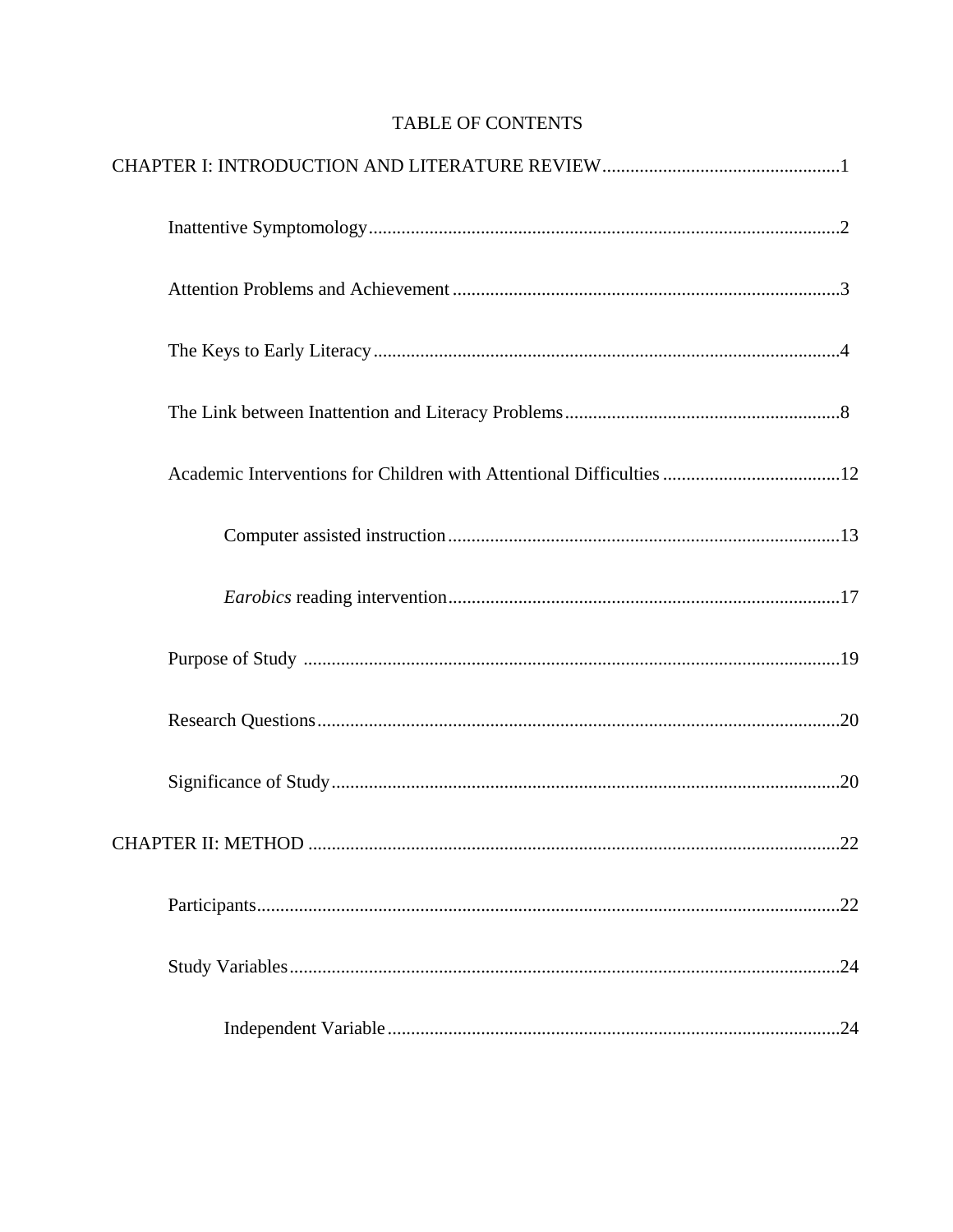| Effect on On-Task Behavior | .34 |
|----------------------------|-----|
|                            |     |
|                            |     |
|                            |     |
|                            |     |
|                            |     |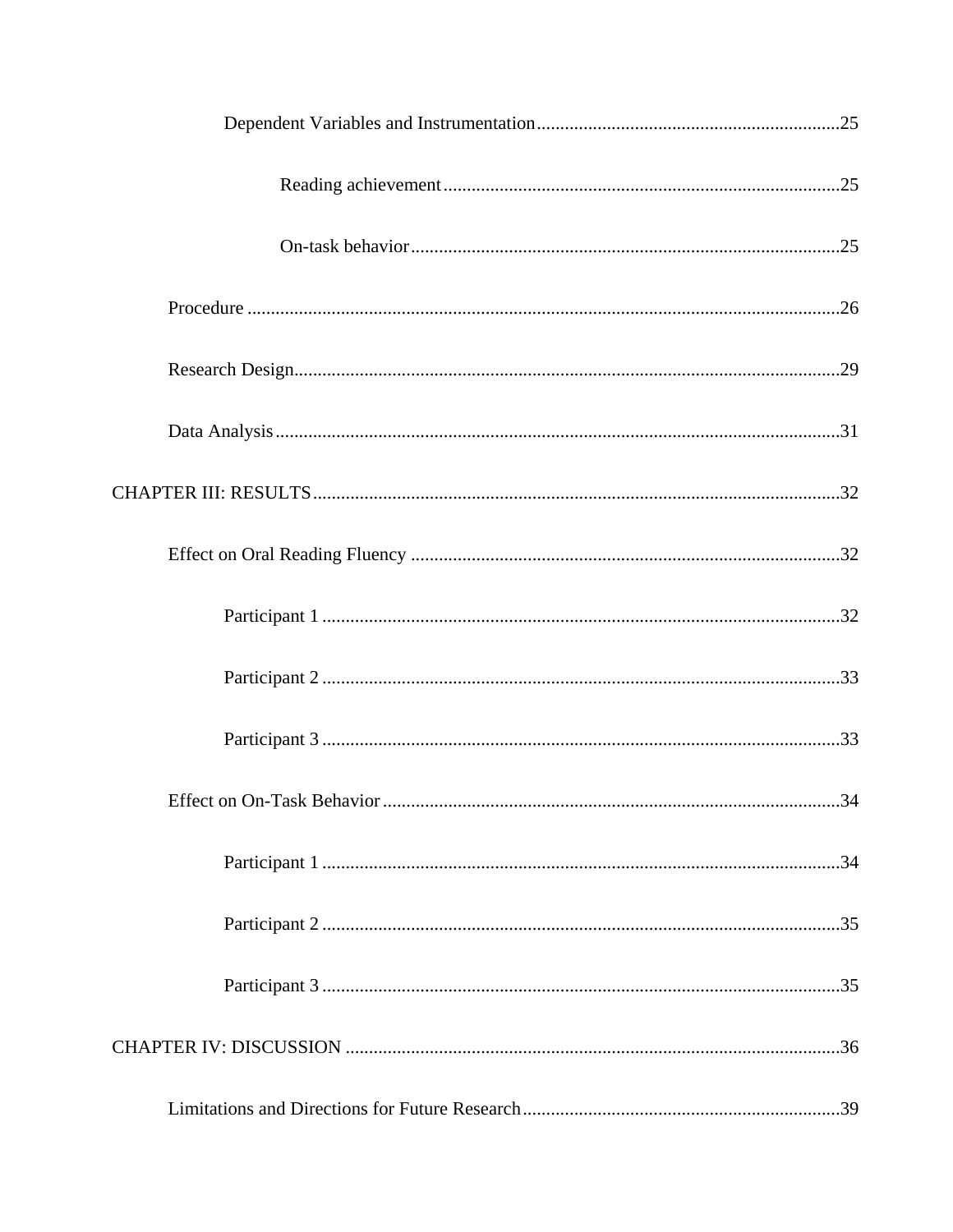| APPENDIX A: MULTIPLE BASELINE ORAL READING FLUENCY RESULTS 50 |
|---------------------------------------------------------------|
|                                                               |
|                                                               |
|                                                               |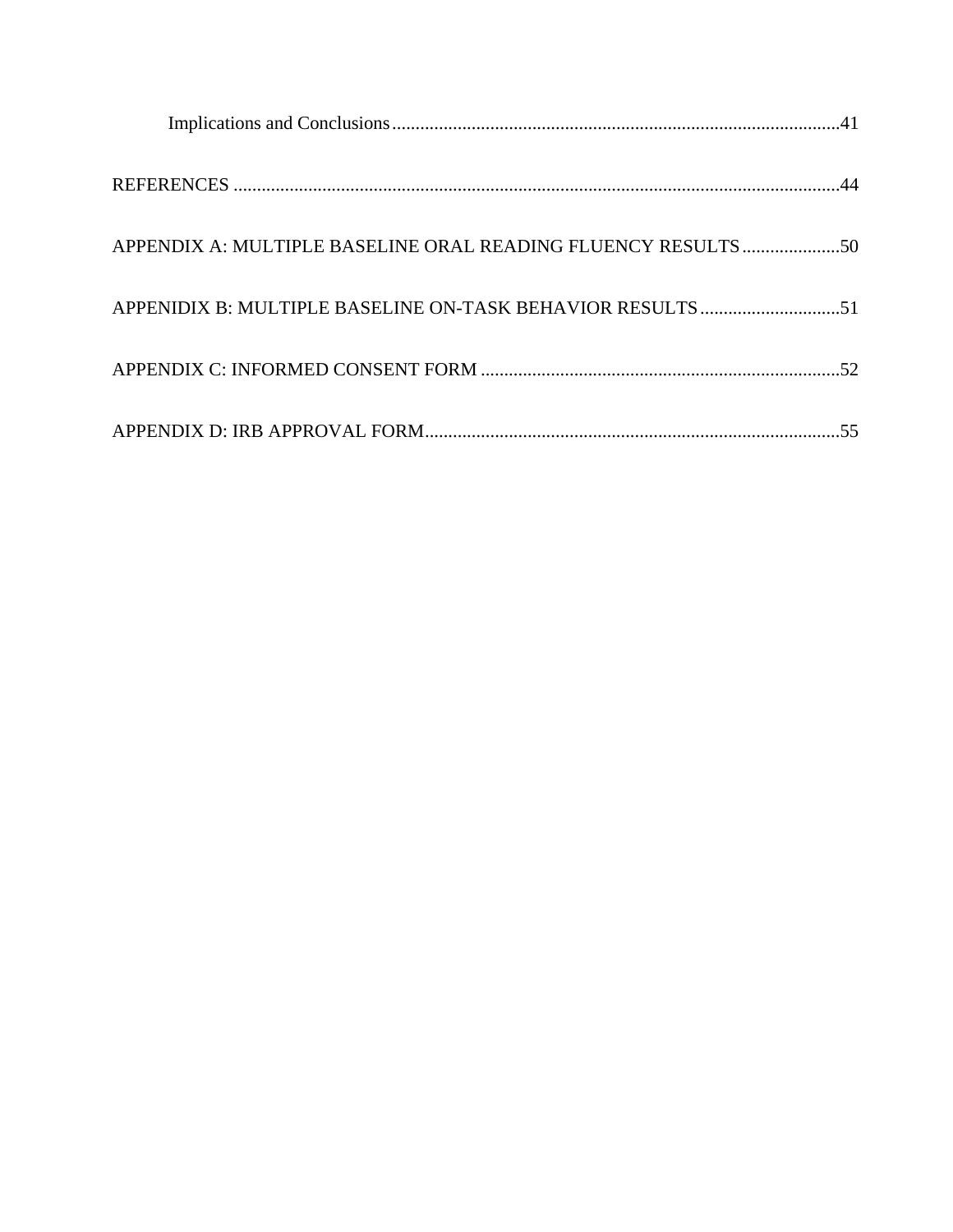#### CHAPTER I: INTRODUCTION AND LITERATURE REVIEW

Attention-deficit hyperactivity disorder (ADHD) is a psychological diagnosis applied to children who exhibit a developmentally inappropriate pattern of hyperactivity-impulsivity and/or inattention, affecting approximately three to seven percent of school-age children (American Psychiatric Association [APA], 2000). ADHD symptoms typically appear during the preschool years and can extend into adulthood for many individuals. Children with ADHD are often inattentive and exhibit significantly higher rates of off-task behavior compared to nondiagnosed peers (DuPaul, 2007). Due to symptomology typical of the disorder, children diagnosed with ADHD may experience problems with classroom work and academic performance and are at higher than average risk for behavioral problems and academic difficulties (APA, 2000; DuPaul & Stoner, 2003).

ADHD is related to low academic achievement, poor school performance, grade retention, school suspensions/expulsions, poor peer and family relations, anxiety, depression, aggression, conduct problems, delinquency, driving violations, and difficulties in relationships (Barkley, 1997). Students frequently struggle in school because of academic performance deficits, low academic engagement, lower than expected work completion rates, and inconsistent work productivity (DuPaul & Eckert, 1998). Children with ADHD predominately inattentive type exhibit frequent distractibility, difficulties with sustaining attention, disorganized thoughts and behaviors, and inadequate task persistence (Spira & Fischel, 2005). Difficulties associated with inattention put students at particular risk for significant academic problems in school, as well as other environments and domains, and across academic areas.

Frequently, the ADHD predominately inattentive type in particular has been linked to underachievement specifically in grade level reading. Strong, efficient reading skills are an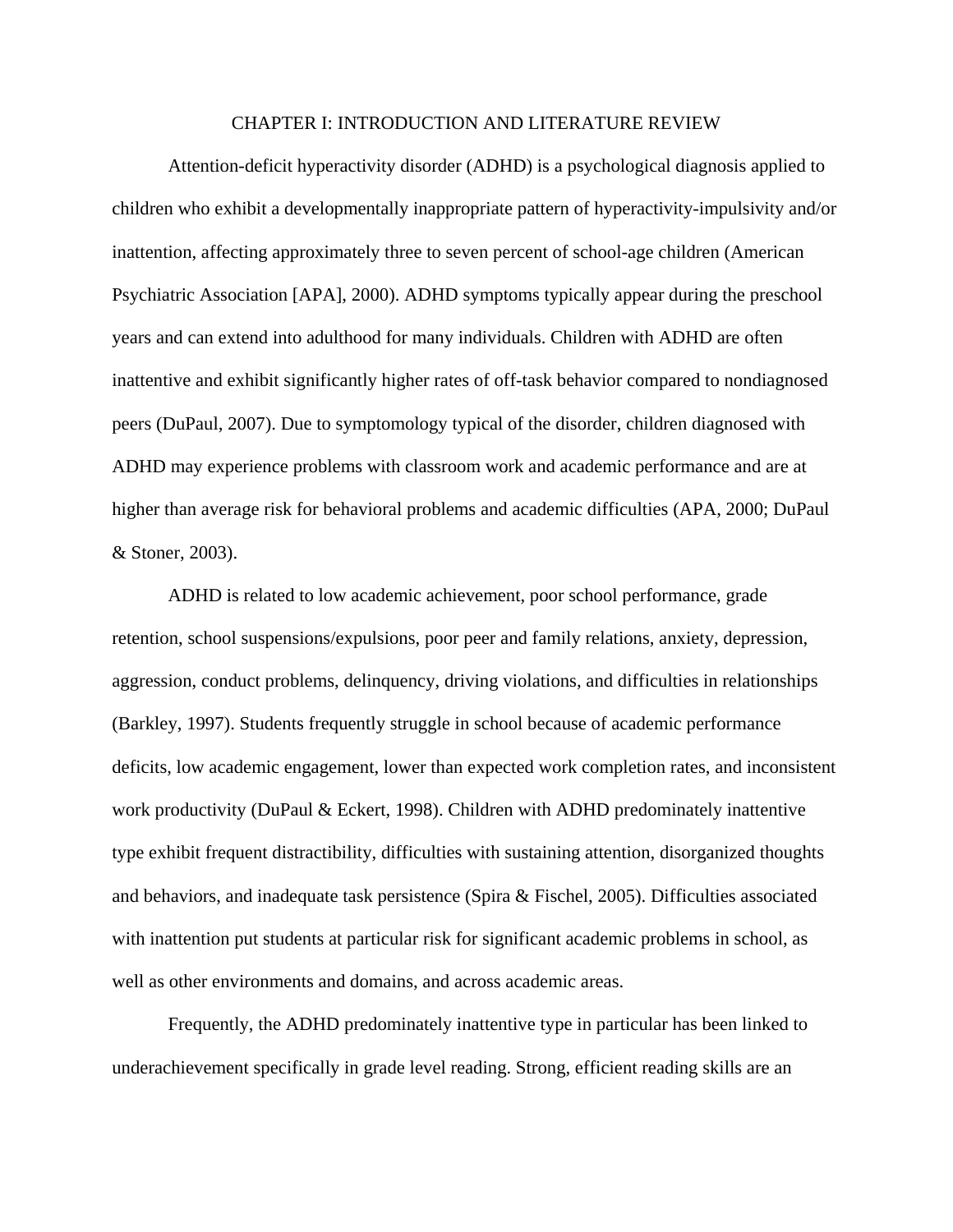important beginning foundation for developing content knowledge in many other academic areas. Poor early readers are more likely than typical readers to continue struggling with reading tasks and experience limited encounters with other tasks involving language skills. The societal demand for literacy is increasing, and as a society we must address ways to increase literacy among young children, especially those at-risk for reading problems (Lonigan, 2006). Because children with ADHD are a population at great risk for academic failure, and specifically reading ability, great care should be taken to screen these children for at-risk reading failure and implement interventions to remediate weak literacy skills.

#### *Inattentive Symptomology*

The symptoms of ADHD are thought to arise out of poor behavioral inhibition, including the relationship between response inhibition and the four executive functions (i.e., working memory, self-regulation of affect/motivation/arousal, internalization of speech, and reconstitution), which rely on inhibition to function effectively. The types of problems with inattention seen in the predominately inattentive type appear to have their onset later than would be associated with the hyperactive-impulsive behavior. Barkley (1997) provides evidence that the inattentive subtype is a separate dimension that is qualitatively different from the hyperactive-impulsive subtype. Common behavioral symptoms the inattentive type include daydreaming, being easily confused, staring frequently, being lethargic, passive, hypoactive, "spacing out," and being "in a fog." They may also experience deficits in focused and/or selective attention, which are symptoms typically not observed in children with the predominately hyperactive-impulsive subtype, as well as speed of information processing (Barkley, 1997; Barkley, DuPaul, & McMurray, 1990).

Poor sustained attention is a consequence of executive function deficits, and indicates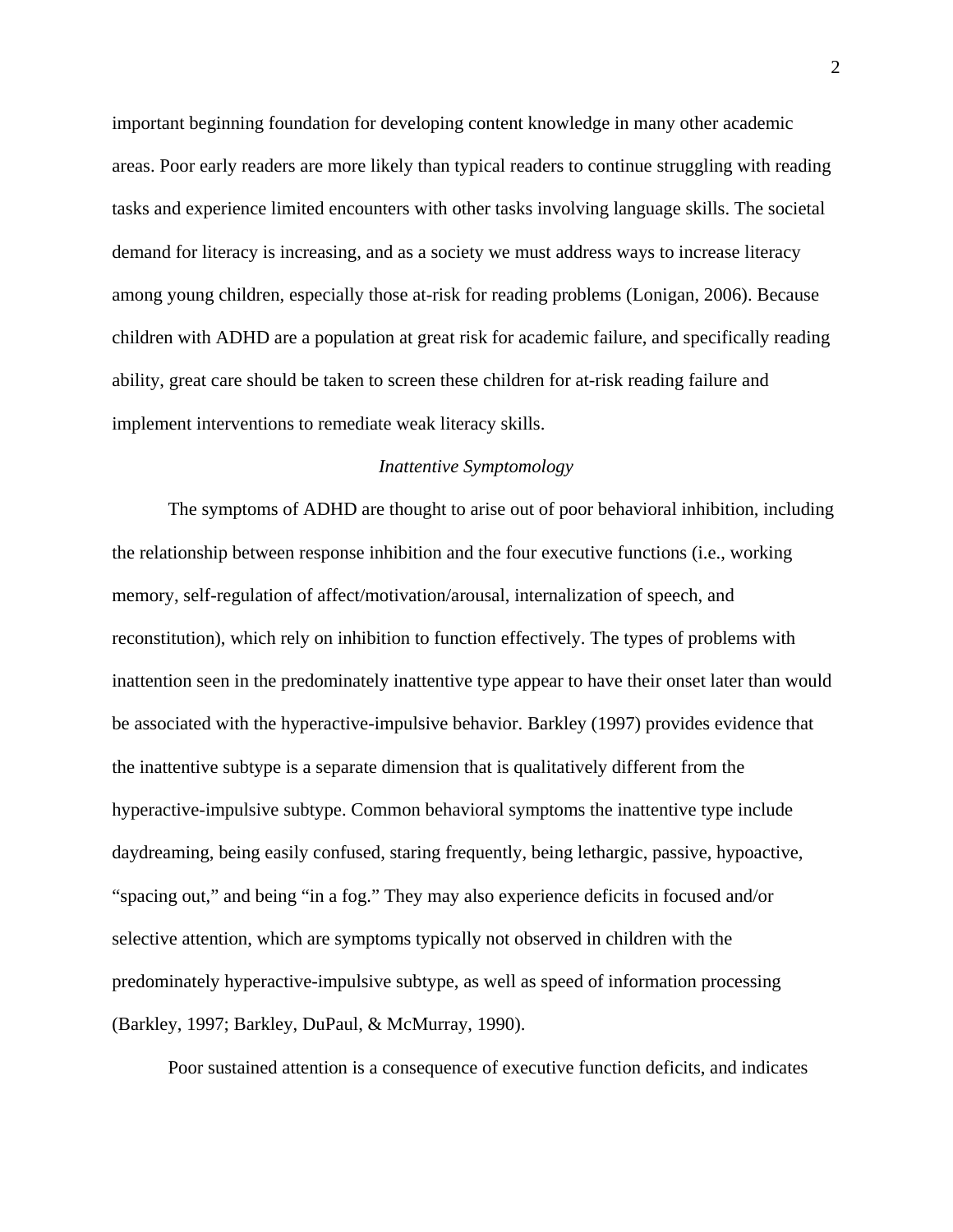impaired goal-directed persistence as a result of poor inhibition and the impact of that impairment on self-regulation. The symptom of distractibility recognized in individuals with ADHD occurs due to poor inference control, permitting outside stimuli and events to disturb the executive functions that support self-control and task persistence. As a result, the individual exhibits difficulty in demonstrating persistent effort toward tasks that offer little immediate reward and instead hastens from one incomplete activity to the next (Barkley, 1997). Hence, inattention is described as "a consequence of the impairment that poor behavioral inhibition and interference control create in the self-regulation or executive control of behavior" (Barkley, 1997, p. 84). It is these impairments that make focusing and remaining on-task in the classroom such a struggle for children with attention disorders, which consequently impacts academic performance, task persistence, frustration tolerance, academic engagement, and work completion.

#### *Attention Problems and Achievement*

Many studies have demonstrated that ADHD symptomology is associated with lower academic outcomes (e.g., DuPaul & Eckert, 1998; Maguin & Loeber, 1996; Spira & Fischel, 2005). An estimated eighty percent of students diagnosed with ADHD may exhibit academic performance problems (APA, 2000). On norm-referenced achievement tests, children diagnosed with ADHD score anywhere from ten to thirty points lower than children in control groups (DuPaul, 2007). Children with the inattentive type tend to fare worse on achievement measures, especially reading achievement, when compared to children with the combined and predominately hyperactive/impulsive types (Spira & Fischel, 2005). This would suggest that particular attention should focus on the academic outcomes of those children with the predominately inattentive subtype.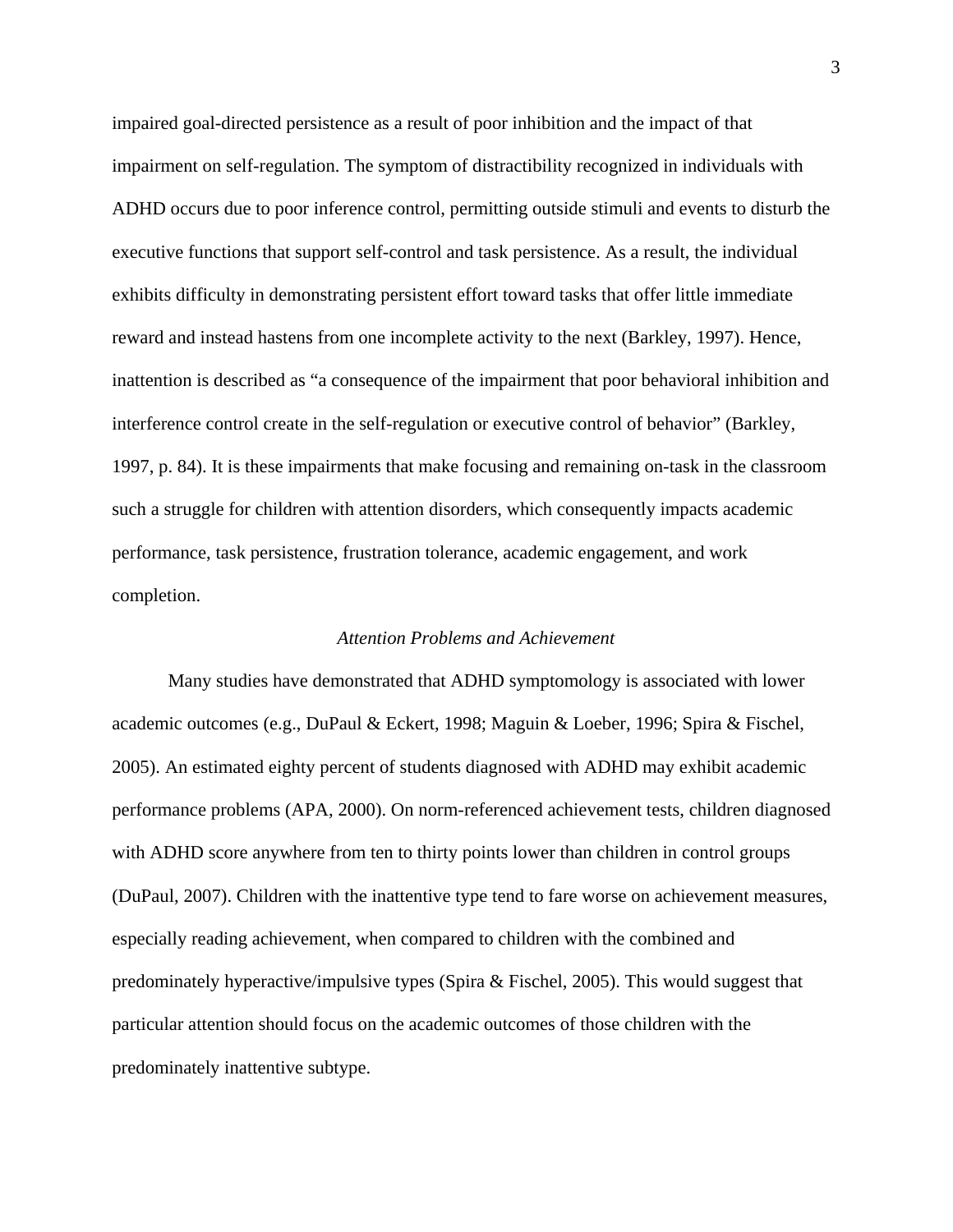A dual pathway model to explain the association between ADHD and achievement has been proposed, in which both cognitive (i.e., vigilance and memory deficits) and behavioral (i.e., disruptive behavior) mediators link ADHD and achievement. ADHD may be associated with one or more educational difficulties, such as a learning disability, that further compromise school functioning and that necessitate specialized intervention services (DuPaul, 2007). Because of their increased risk for academic failure, it is crucial that researchers find successful behavioral and academic interventions that focus on and help alleviate the academic difficulties linked with ADHD (Clarfield & Stoner, 2005).

#### *The Keys to Early Literacy*

Lonigan aptly suggested that "well-developed reading skills serve as the cornerstone to acquiring content knowledge in other domains both in school and throughout life" (Lonigan, 2006**,** p. 92). The importance of early literacy has been recognized and is the subject of a growing body of research over the past few decades (Bruck, 1992; Chall, Jacobs, & Baldwin, 1990; Alexander & Entwisle, 1996; Juel, 1988; Shaywitz, et. al, 1999; Torgesen, Wagner, & Rashotte, 1994). In particular, Alexander and Entwisle (1996) suggested that reading performance scores from the second grade could be used to predict high school achievement outcomes. This reflects the significance of early reading on later achievement across a variety of subjects. Early success in reading is predictive of success many years later in high school, and therefore is a critical skill necessary for success across the lifespan.

According to Lonigan (2006), pre-reading skills related to school readiness establish the developmental foundations for the standard reading and writing skills needed throughout the course of formalized education. Literacy acquisition takes place over time and begins early in a child's development. Inside-out skills, the ability to translate written word into meaningful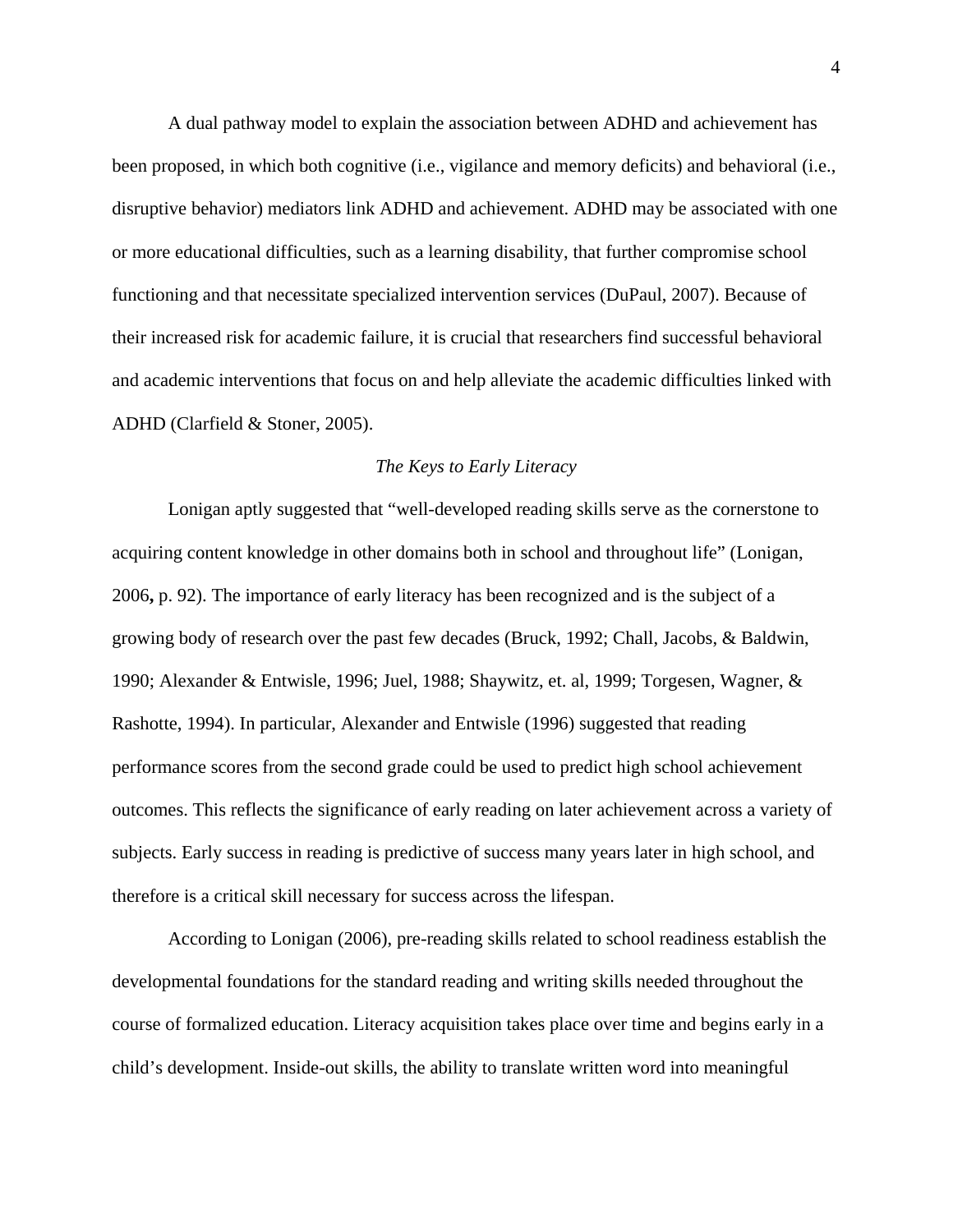sounds or phonemes, includes letter knowledge and phonological awareness skills. It is critical for children to learn these inside-out skills early in the development of literacy, when accuracy and fluency is most important (Lonigan, 2006). Children who experience difficulty learning these fundamental skills are at-risk for school difficulties in the future and are likely to fall behind their peers academically.

The following are three fundamental problems that prevent the attainment of early reading skills, according to Snow, Burns, and Griffin (1998)**:** (a) difficulty comprehending and applying alphabetic principles to gain accurate and fluent reading proficiency, (b) unsuccessful attainment of verbal and written knowledge and comprehension strategies, and (c) lack of motivation to read and/or lack of appreciation of the benefits of adequate reading skills. The first reason is of significant concern, and it illustrates the importance of intervening early in the educational development of children at-risk for reading failure. It also suggests providing specific, explicit instruction in alphabetic principles and phonological awareness in order for children to be accurate, fluent readers. Reading First, which is the component of the No Child Left Behind (NCLB) legislation that concentrates on developing better reading outcomes for children, calls for reading instruction focusing on the hierarchy of skills that students need to promote reading (i.e., phonemic awareness, phonics, fluency, vocabulary, and comprehension). NCLB promotes the increased understanding of the development of skilled reading, effective instruction, appropriate assessment techniques, and evidence-based interventions (Lonigan, 2006). The systematic approach, which focuses on building skills using the bottom-up learning strategy (i.e., building on lower level skills before learning higher level skills), creates a strong foundation for literacy development for those students who required explicit instruction in reading.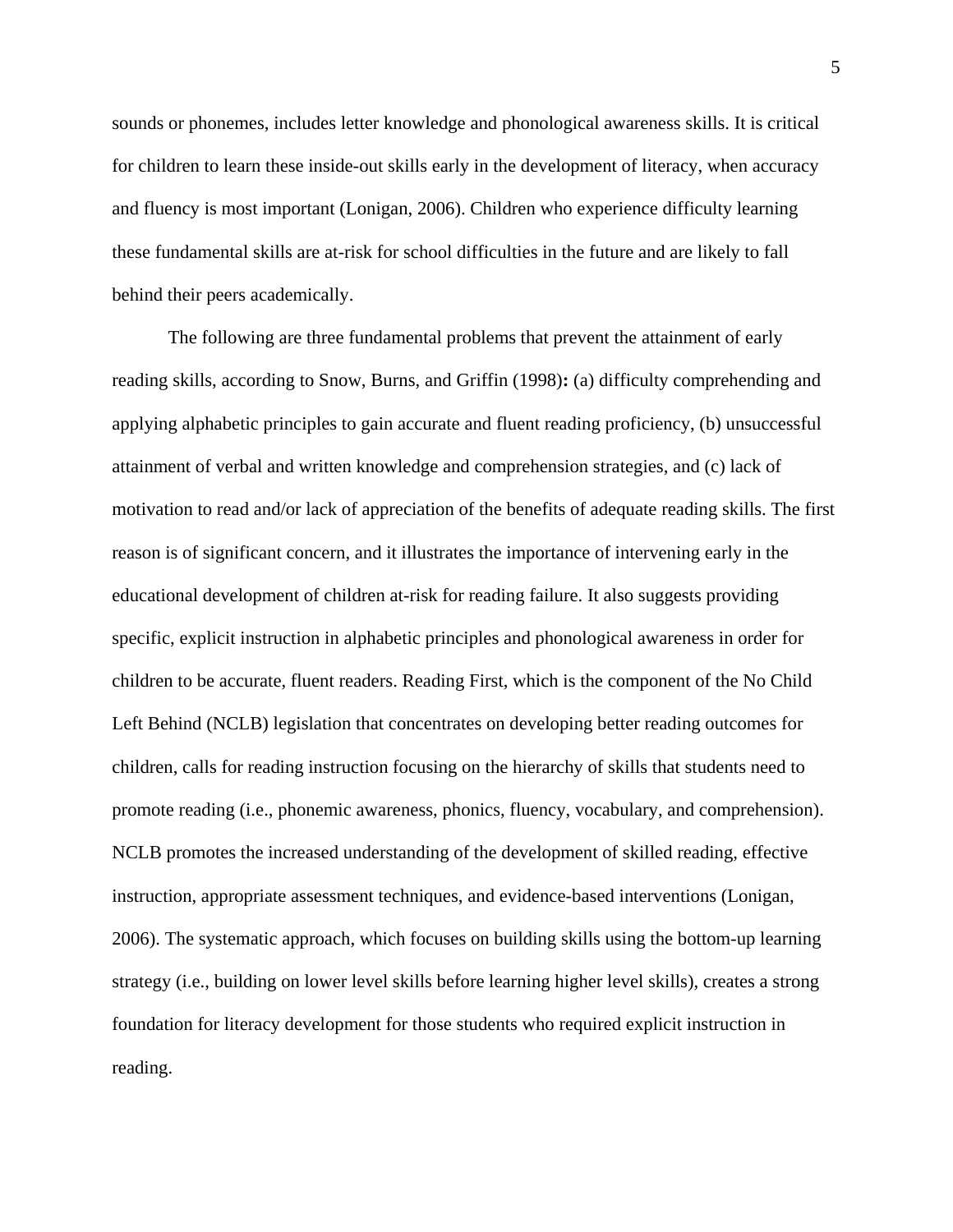Most children do not require explicit teaching of phonemic awareness and phonics to learn to read. However, without systematic instruction in these skill areas, it will be difficult for at-risk children to acquire these fundamental reading skills and continue to the next phase of fluency. Research has shown that phonemic awareness is a strong predictor of early achievement in reading (Snow et al., 1998). Two crucial factors in the acquisition of successful reading skills are (a) the ability to identify individual words in print accurately and fluently and (b) adequate language comprehension abilities (Torgesen, 2002a). This requires explicit teaching in phonemic awareness in young students (i.e., preschool through first grade) and sight-word recognition in elementary-age students (i.e., second grade and beyond) who have not acquired those fundamental skills naturally, and who are at-risk for reading failure, in order to prevent them from falling behind in reading and becoming poor readers. Success in early reading depends on phonemic awareness, which is a subskill falling under the more broad ability called phonological awareness.

Many poor beginner readers have a fundamental phonological processing deficit. The alphabetic code that connects graphemes in written language to the phonemes in oral language is problematic for students with poor phonological processing skills. Poor readers often suffer deficits in phonological processing, which cause them to rely too much on contextual cues within the written material rather than using phonics to aid them in decoding unfamiliar words. Due to incorrect reading of words, limited experience with print, and little motivation to read because of earlier frustrating experiences, these students demonstrate considerable problems learning the vast amount of sight-words necessary to develop into a fluent reader (Stanovich, 1986; Lonigan, 2006). This demonstrates the importance of phonological awareness in beginning reading and suggests that, with specific instruction in this area, children are more likely to be fluent readers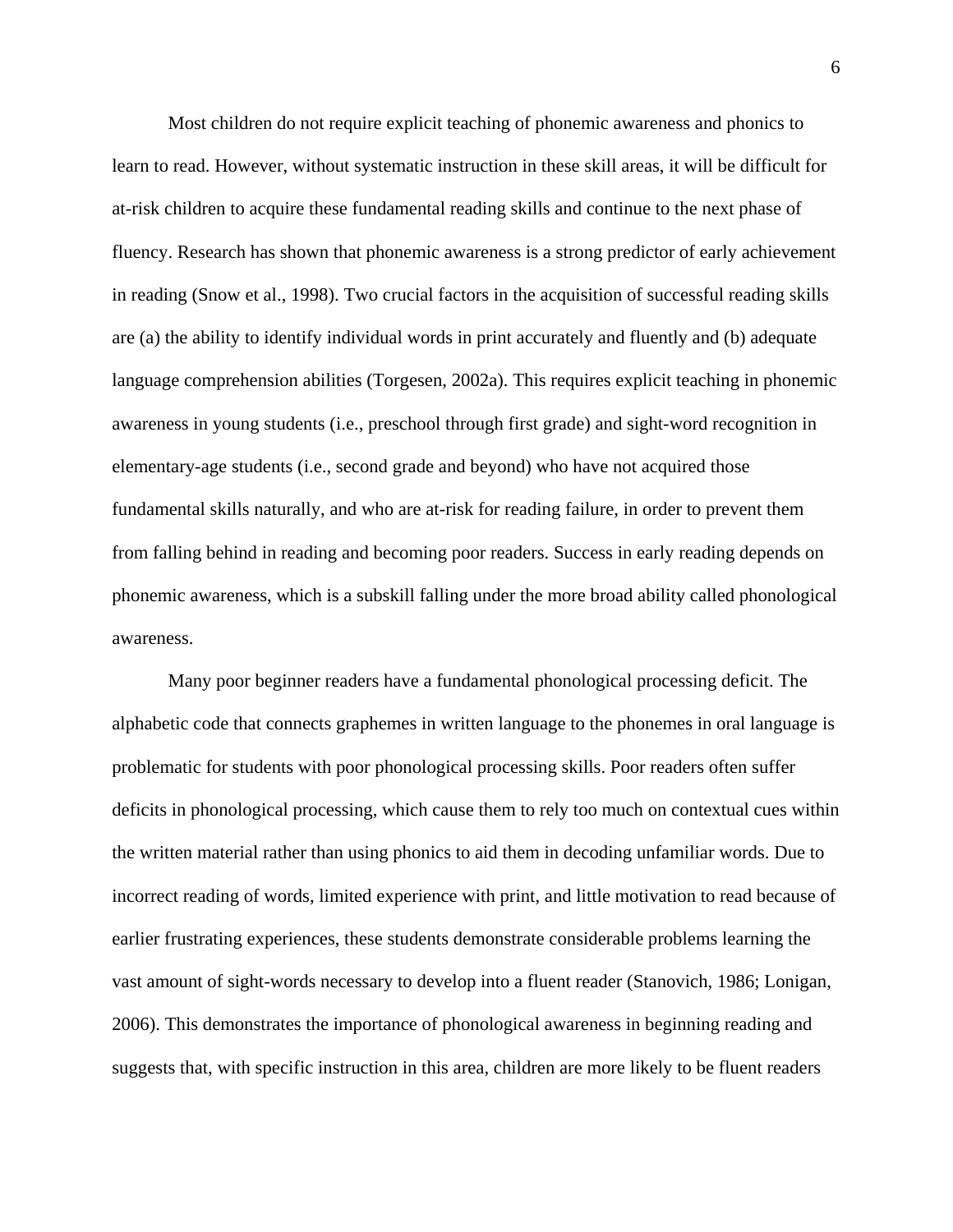later in their reading development.

Learning to read is influenced by foundational preliteracy skills. The National Reading Panel (National Reading Panel, 2000) indicated that both decoding skills and sight word recognition were essential in developing into proficient readers. Moreover, children entering first grade with phonemic awareness skills will experience more success in learning to read than their peers who enter first grade with little or no phonemic awareness (Browder, Ahlgrim-Delzell, Courtade, Gibbs, & Flowers, 2008). The National Early Literacy Panel conducted a metaanalysis of studies that included data concerning the relationship between skills in preschool or kindergarten and reading outcomes for children learning to read. They found that early measures of reading, such as decoding words and nonwords, were the best predictors of later reading. Alphabetic knowledge and phonological awareness had considerable connections with decoding skills and reading comprehension. Therefore, phonological processing skills are vital determinants of literacy acquisition for children in preschool and kindergarten (Lonigan, 2006).

Numerous intervention research studies suggest that explicit, systematic instruction in early reading skills can assist in decreasing the percentage of children experiencing significant reading failure to approximately five percent of the population (Torgesen, 2002b). Systematic, explicit teaching of literacy skills provides a crucial foundation for the development of reading. Reading skills are important because children are expected to read and comprehend complex materials throughout their lives. Three fundamental skills that develop during the preschool period and are predictive of children's reading ability at school-age are phonological awareness, print knowledge, and oral language (Farver et al., 2007). Young children who have more of these early literacy skills profit more from reading instruction, learn to read sooner, and read better than children who have fewer of these skills. Assessments of these early literacy skills before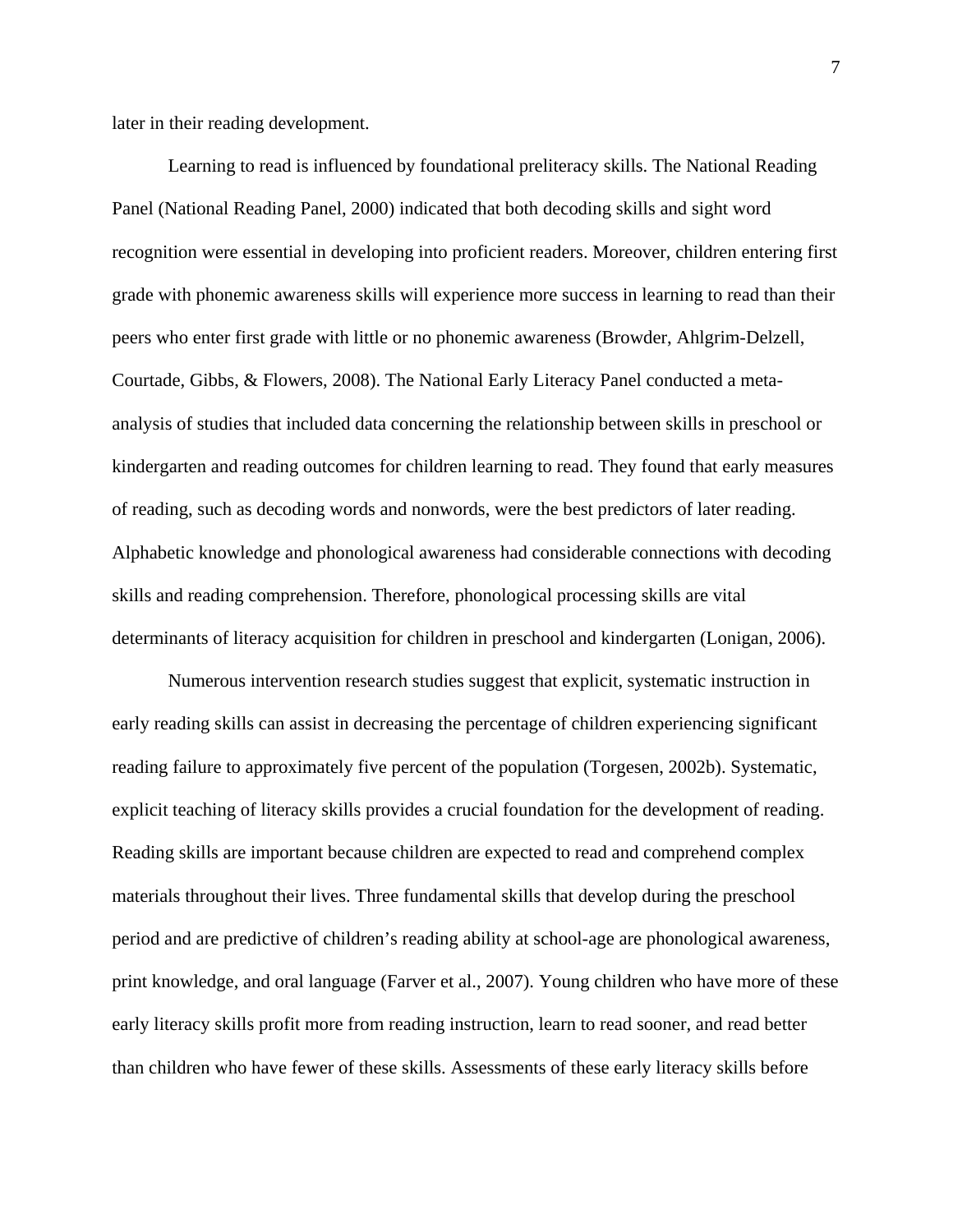formal reading instruction in kindergarten or first grade are predictive of children's reading ability one or more years later (Lonigan et al., 2000). Moreover, early assessments provide screening information to determine if a child is meeting grade-level expectations or is at-risk for future reading difficulty, and this information could be utilized to determine students who may benefit from early intervention in reading.

#### *The Link between Inattention and Literacy Problems*

There seems to be a relationship between academic achievement and behavior. Problems with inattention, hyperactivity, and impulsivity place children at increased risk for school failure by interfering with the ability to concentrate on and take advantage of teacher instruction and the curriculum. Students with inattention and poor behavioral capabilities may be at a continual disadvantage throughout their education if they acquire less of these critical reading skills before entering school (Spira & Fischel, 2005). Specifically, the link between reading outcomes and attention problems has been frequently noted throughout literature and research (Rabiner, Coie, & CPPRG, 2000; Maguin & Loeber, 1996; Morgan, Farkas, Tufis, & Sperling, 2008).

Walcott, Scheemaker, and Bielski (2009) conducted a longitudinal study that examined the link between early inattention and emerging literacy development. Inattention is defined as difficulty in maintaining attention, as well as the tendency to be easily distractible. They found that teacher-reported attention difficulties during the preschool years significantly and negatively impacted phonemic awareness and letter naming scores one year later, suggesting that early inattention interferes with children's ability to acquire specific early reading skills. From an information processing perspective, attention is an essential element of the process of learning. This may be particularly true for the development of reading because children need to be able to attend to and form awareness of sounds that compose words. Their study measured three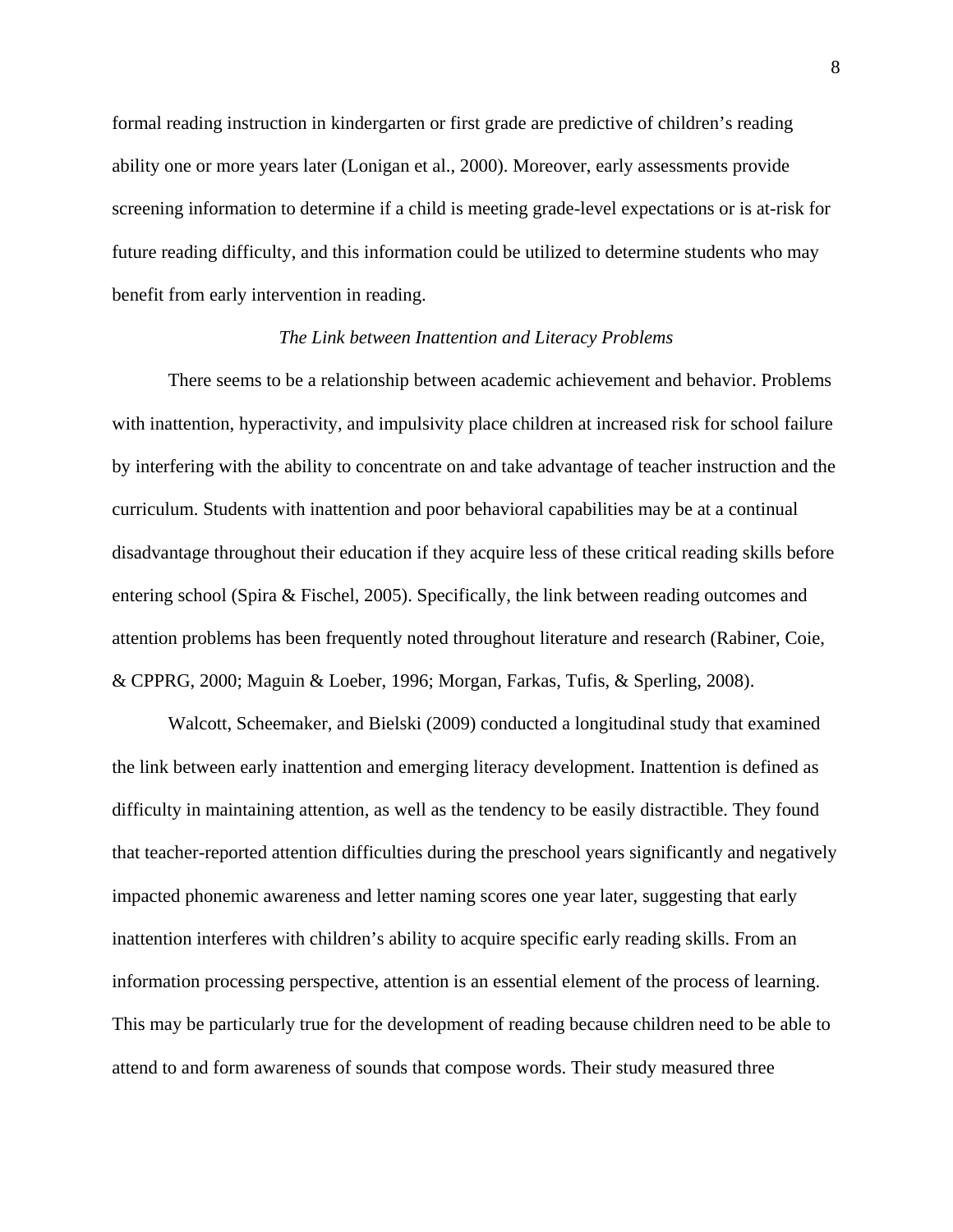emerging literacy skills (i.e., rapid automatic naming, phonemic awareness, and alphabet knowledge) in preschoolers with inattention problems over a period of one year. After controlling for initial language ability and preschool emerging literacy skill level, preschool inattention was found to be a significant predictor of phonemic awareness and letter naming one year later (Walcott, et al., 2009). This suggests that early inattention might interfere with the development of certain preliteracy skills, specifically phonemic awareness, and that when preschoolers with attention problems struggle to gain important emerging literacy skills, they remain at a disadvantage. These students risk falling farther behind their peers because of their difficulties in early acquisition of fundamental preliteracy skills that serve as the foundation for higher-order reading abilities.

Approximately ten to fifty percent of individuals with ADHD exhibit comorbid learning disabilities, and the most frequent area of disability is reading (Bental & Tirosh, 1997). Children with reading disabilities are at increased risk for other psychiatric disorders, particularly with ADHD and Conduct Disorder. For the purpose of this review, the focus on ADHD, predominantly inattentive type, is emphasized. Children with reading difficulties are vulnerable to other disorders through a variety of mechanisms, including environmental or genetic risks. Shared genetic risk has been examined extensively in relation to ADHD. Twin studies have demonstrated noteworthy bivariate heritability between ADHD and reading disabilities. Another pathway to comorbidity is the possibility that one disorder increases risk for the second. For example, a reading problem may contribute to a student being inattentive and/or disruptive in school (Carroll, Maughan, Goodman, & Meltzer, 2005).

Maguin & Loeber (1996) maintain that attention problems and intelligence are predictive of academic performance and delinquency in young boys. A possible interference with the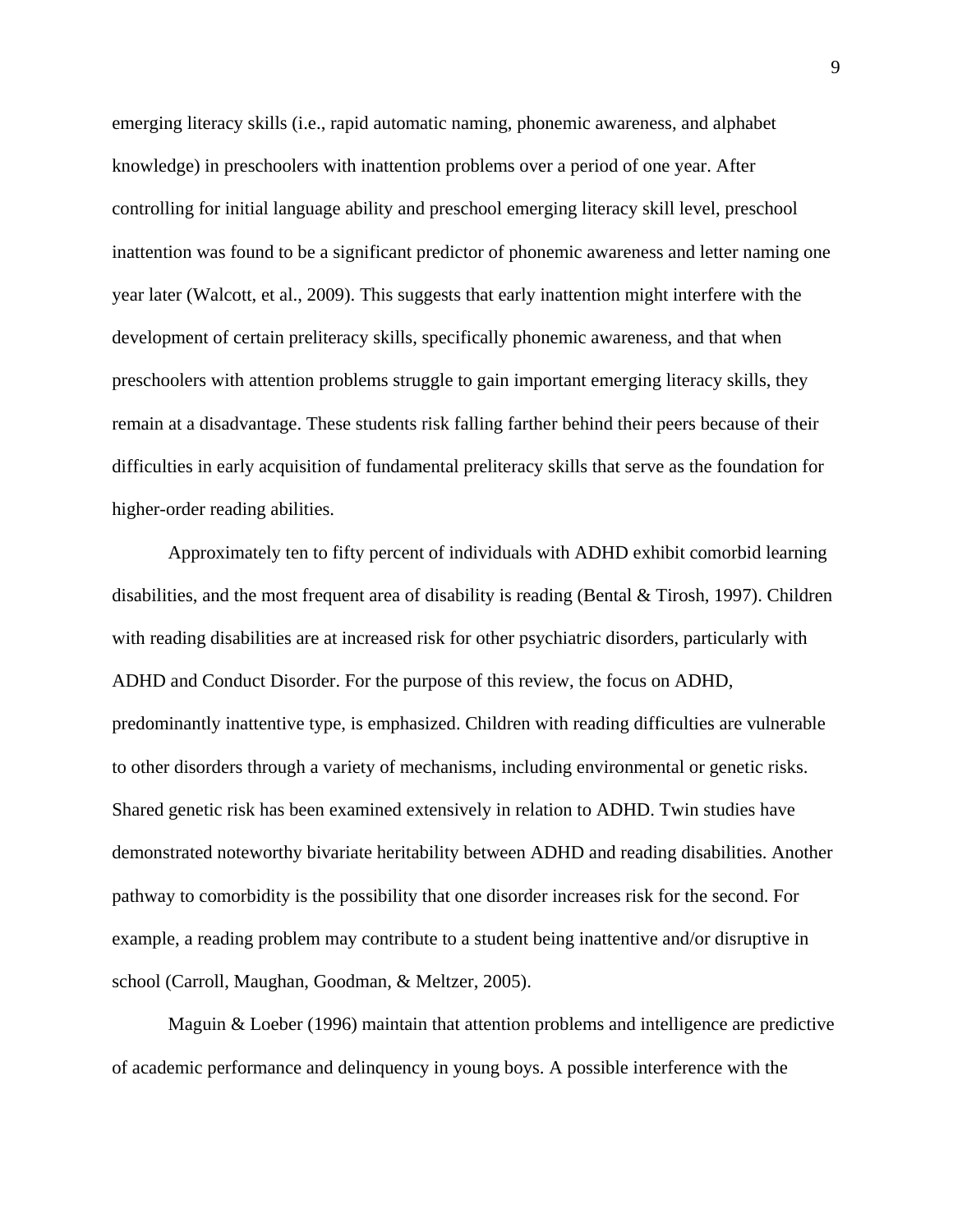learning processes and other cognitive processes has been posited as an explanation for lack of academic progress in these with attention and hyperactive problems children. They also suggest that interventions to decrease attention problems will help improve academic success (Maguin & Loeber, 1996). In their study examining the potential uniqueness of symptomology of comorbid ADHD and reading disorder, Bental and Tirosh (2007) compared four groups of children (i.e., pure ADHD, pure reading disorder, combined ADHD and reading disorder, and control) using measures of reading, attention, executive function, phonemic awareness, and rapid naming. They found that the group of participants with both ADHD and reading disability had deficits related to both attention/hyperactivity and phonological deletion. Moreover, they showed a unique deficit for rapid naming and severe deficit in verbal working memory compared to the other groups. They demonstrated that the comorbid group shared primary deficits of both pure clinical groups of ADHD and reading disorder. This low rapid naming speed and weak verbal working memory point to the influence of impaired executive functioning on reading efficiency (Bental & Tirosh, 2007). This provides identification of the mechanisms of ADHD that negatively impacts reading and provides evidence of the difficulties students with a high level of inattention will face in reading development specifically.

In a study by Rabiner, Coie, and the Conduct Problems Prevention Research Group (2000), attention problems in the first grade were found to be predictive of reading difficulties at the end of fifth grade. Even after controlling for earlier reading ability and IQ, a significant predictor of reduced reading achievement in first graders was attention problems (Rabiner, Malone, & CPPRG, 2004). Researchers also found that first graders with reading problems were more likely to exhibit off-task behavior and poor self-control, as well as both externalizing and internalizing behaviors, two years later. Also, first graders displaying off-task behavior were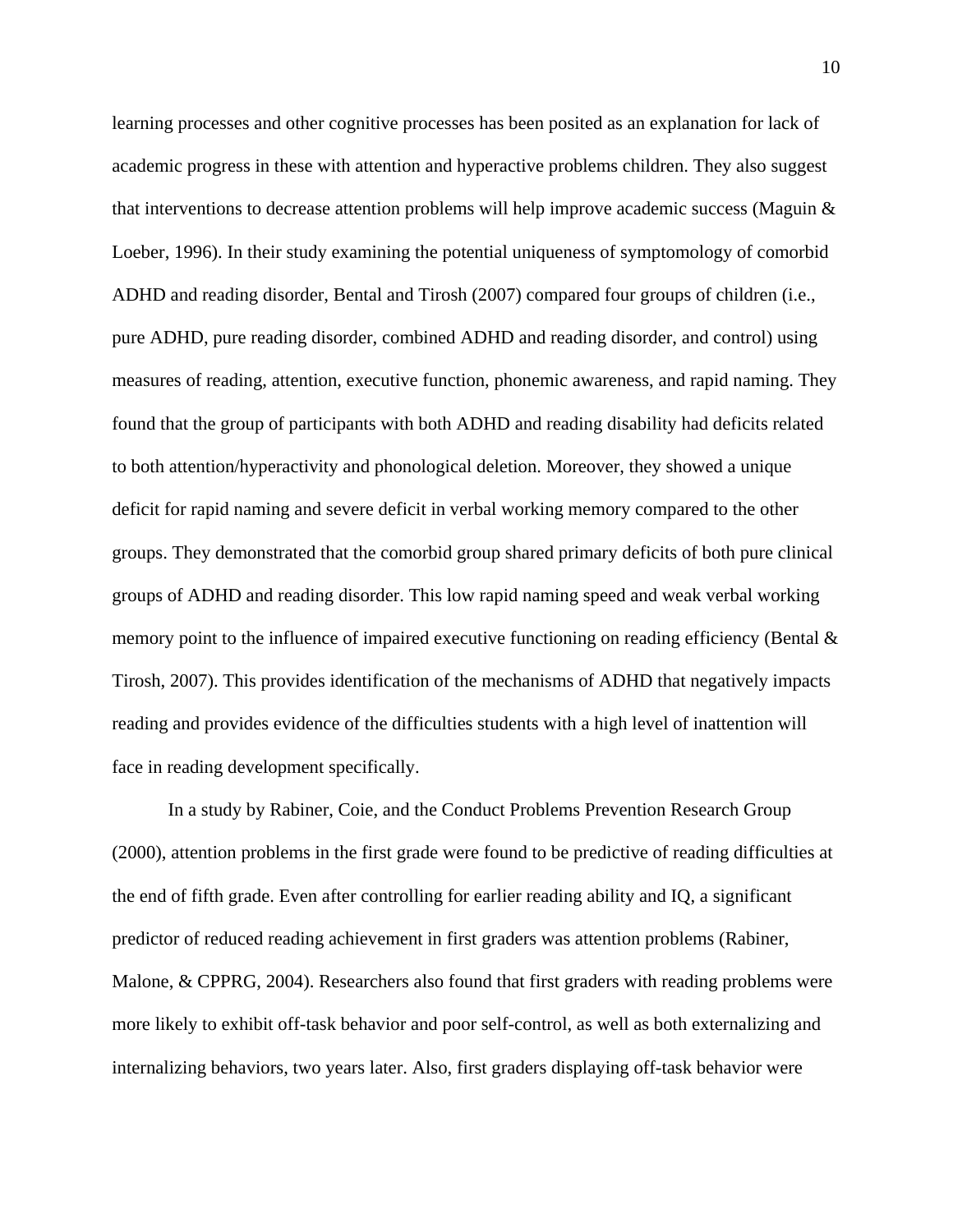more likely to experience reading problems two years later (Morgan, Farkas, Tufis, & Sperling, 2008; Rabiner, Malone, & CPPRG, 2004). Therefore, it is difficult to determine the direction of causality or whether or not inattention and reading problems have a bidirectional influence. Regardless of directionality, it is clear that there is a frequent connection between reading and attention difficulties and by better understanding the link and mechanisms by which cause difficulties, strategies may be developed to target specific processes to improve outcomes for these individuals.

Rowe and Rowe (1992) have also found a significant link between inattention and reading underachievement. These researchers found that inattention had a significant, negative effect on student achievement, and this relationship is mediated by attitudes toward reading, family socioeconomic status, and reading activity in the home setting. They also found that reading activity at home has a profound influence on students' attitudes toward reading and functions as a mediating factor between reading achievement and inattention. Therefore, reading activity at home and attitudes toward reading have significant influences on reducing inattentive behaviors in the classroom. Socioeconomic status had a negative impact on inattention and a positive effect on student attitude toward reading. They advocate for the use of interventions that simultaneously treat both the reading and attention problems in order to increase reading achievement (Rowe & Rowe, 1992). Some researchers argue that it is not too late to begin promoting phonemic awareness skills in children aged five to ten, in order to bridge the gap in reading proficiency by late elementary school (Browder, Ahlgrim-Delzell, Courtade, Gibbs, & Flowers, 2008). This would suggest that even students as old as ten-years-old, in fourth or fifth grade, may benefit from phonemic awareness instruction, along with sight-word identification strategies, in order to bolster reading skills.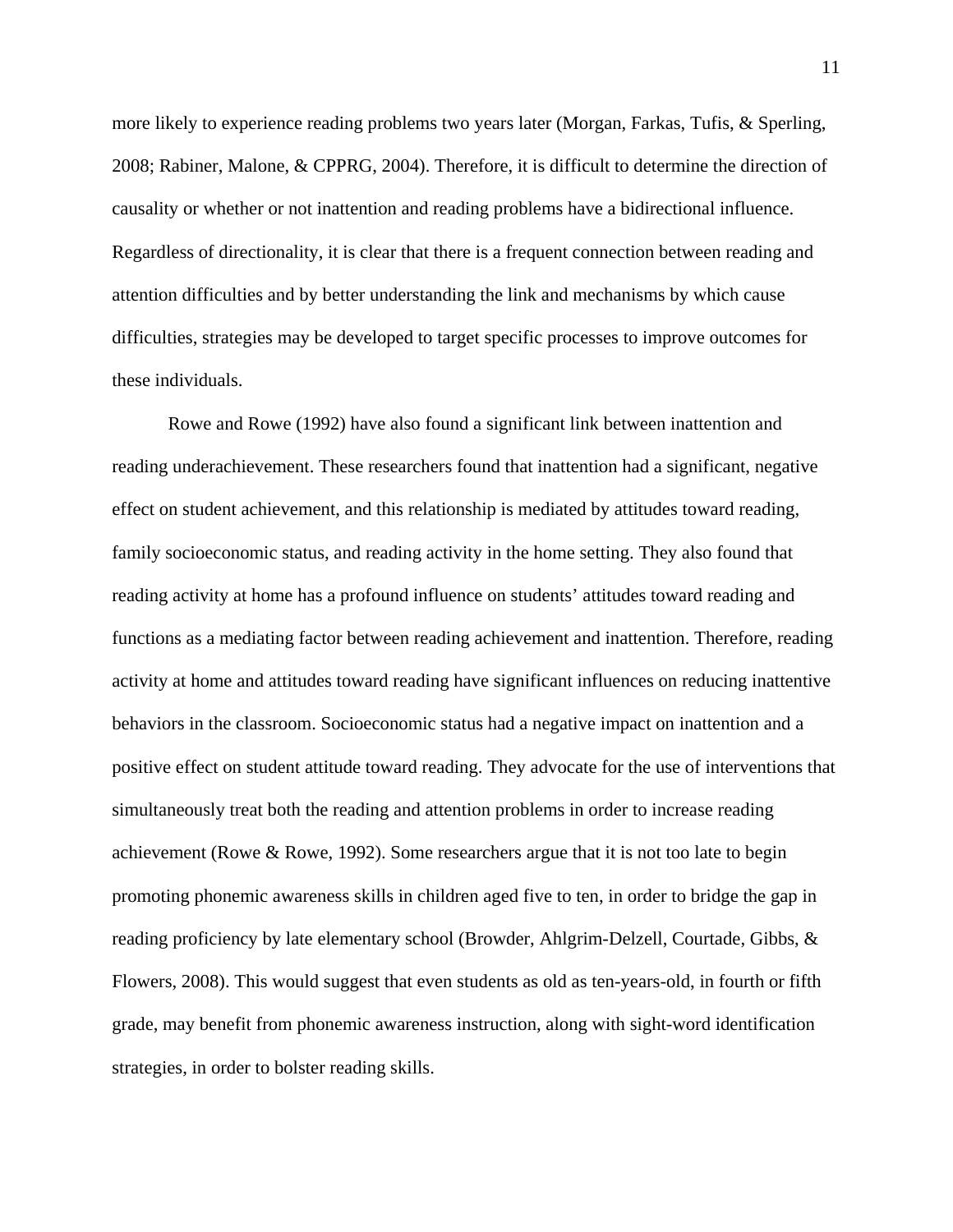#### *Academic Interventions for Children with Attentional Difficulties*

 Early identification of students who need extra help with reading development is important to prevent these children from falling behind in all aspects of formal schooling (Adams, 1990). It is important to be able to identify those children who are likely to develop a reading disability or who are significantly below average reading skills before they begin formal schooling or kindergarten in order to prevent substantial reading problems in students at-risk.

Throughout the elementary school years, difficulties in learning to read are associated with pre-reading skills that are acquired within the preschool and kindergarten developmental period, with reading development at a standstill (Farver et al., 2007; Lonigan, 2006). Interventions that provide systematic, explicit instruction in phonological awareness, print awareness, letter knowledge, and vocabulary produce the most gains for children who are at high risk for early reading difficulties and disabilities. Studies for the effectiveness of early interventions support the importance of these skills for helping struggling readers and preventing reading disabilities. (Farver et al., 2007; National Reading Panel, 2000). The first step in helping these children be successful in school is to accurately identify children in need of early intervention. Of course, the identification of appropriate and effective preschool interventions in the domains of oral language, phonological awareness, and print knowledge will be required (Farver et al., 2007).

Because students with ADHD are at risk for lower academic achievement, there is a great need for more effective intervention strategies to address academic difficulties associated with ADHD (Clarfield & Stoner, 2005). However, it is important that the behavioral aspects of the intervention are not forgotten. It is crucial that we ensure that children in the primary grades move on to subsequent grades with the requisite reading skills and self-regulatory, task-focused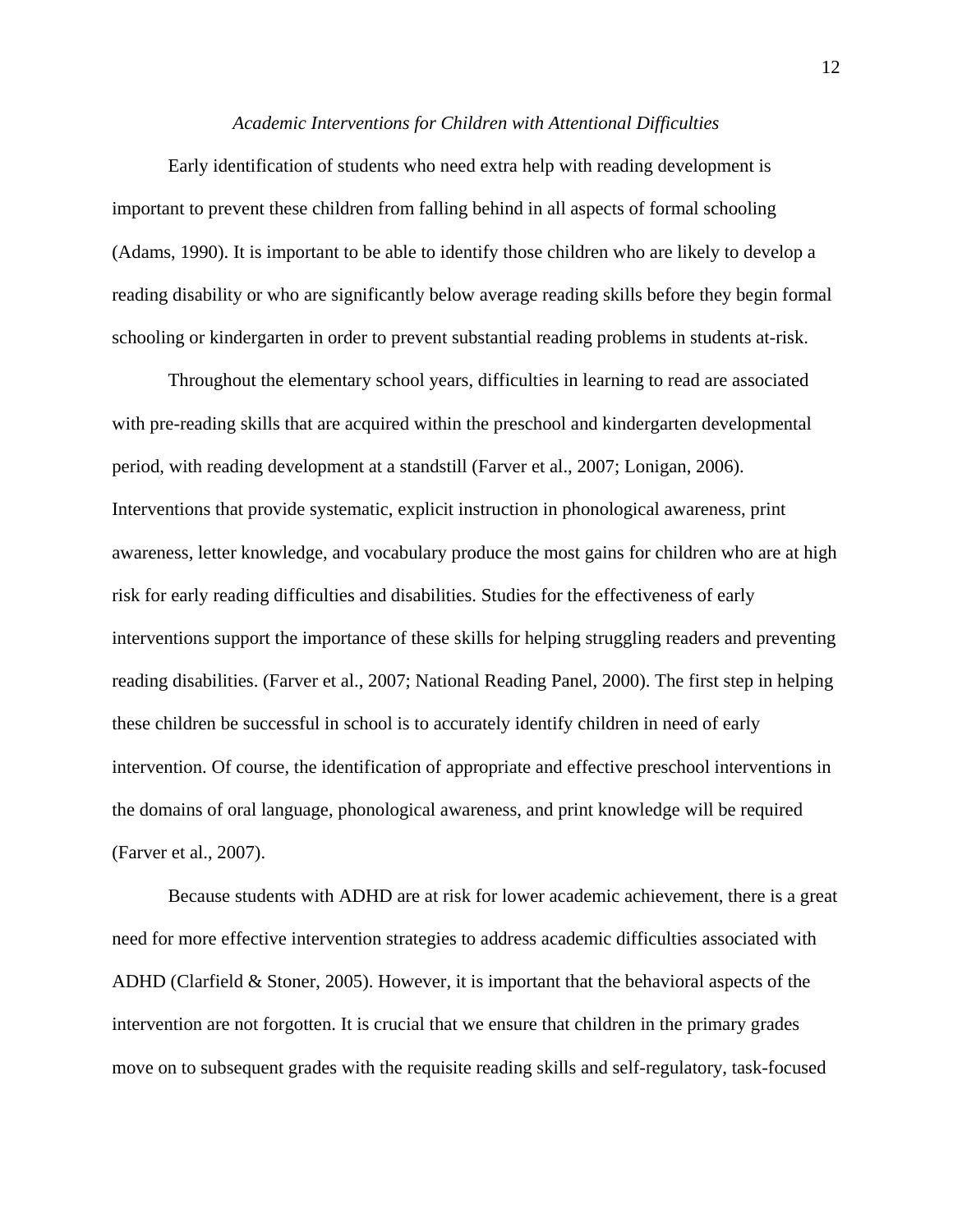behaviors. Researchers have concluded that the most effective types of interventions are likely to be those that target both reading and behavior problems at the same time (Morgan, Farkas, Tufis, & Sperling, 2008; Rowe & Rowe, 1992; Shaywitz & Shaywitz, 2008; Spira & Fischel, 2005).

School-based interventions for students with ADHD focus on reducing problem behaviors while enhancing on-task behavior. A comprehensive intervention plan is required for students with ADHD because the disorder is often coupled with impaired academic achievement. Instructional strategies that alter how tasks and instructional materials are presented to students are critical. Tasks that include engaging stimuli within the task are more likely to maintain student attention, providing students with the opportunity to focus their attention on academic stimuli (DuPaul & Eckert, 1998; DuPaul & Weyandt, 2006).

Because children with ADHD often experience difficulties in several areas, such as behavior, academics, and social interactions, it is important that interventions address each of these functioning areas when possible. Interventions should be delineated for each child individually by taking into account the student's personal strengths, weaknesses, and classroom or environmental factors (DuPaul & Weyandt, 2006). Specific academic interventions that have been thoroughly researched and proven effective with many students with ADHD include instructional modifications, task modifications, strategy training, peer tutoring, and computerassisted learning (DuPaul & Eckert, 1998; Ota & DuPaul, 2002).

#### *Computer assisted instruction*

Computer assisted instruction (CAI) has demonstrated utility as an intervention strategy when working with students with ADHD and academic problems by increasing their on-task and work production behaviors, targeting not only the student's academic deficits but their behavioral problems as well (Clarfield & Stoner, 2005; DuPaul & Eckert, 1998). The specific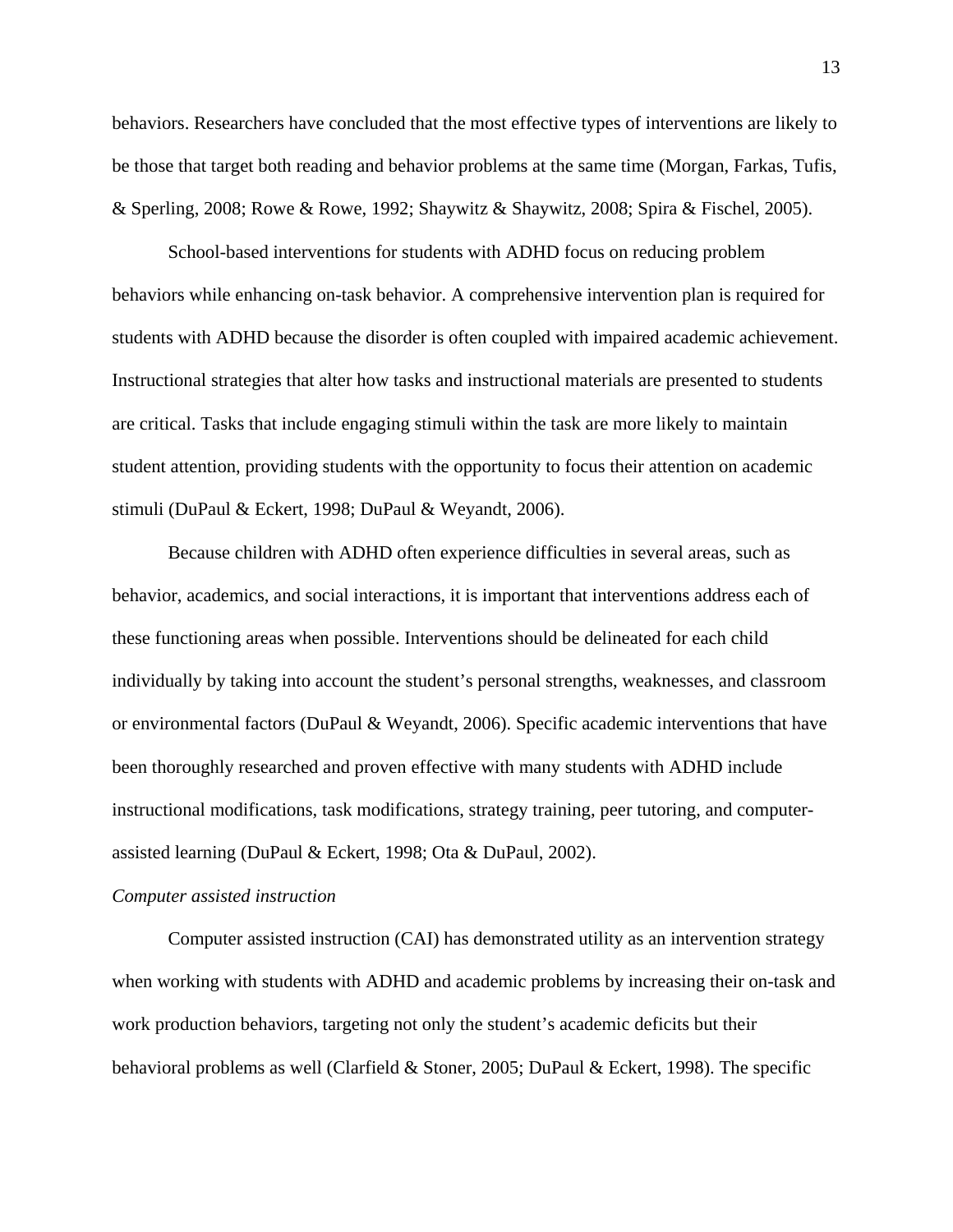instructional objectives and features of computerized interventions allow students to focus their attention on academic stimuli through the use of multiple sensory modalities, highlighting essential material, breaking content into smaller pieces of information, and providing immediate corrective feedback to the student (DuPaul & Eckert, 1998; DuPaul & Weyandt, 2006). These specific programmatic features may be particularly helpful for students with attention problems because it emphasizes manageable presentation of material and engaging elements to maintain the student user's attention as they are learning academic material.

Shaywitz and Shaywitz (2008) also recommend the use of intervention strategies focused on improving both preliteracy and attention concurrently. They assert that research focused on CAI has indicated that computerized programs may be a practical solution for children with attention and reading problems. Through the integration of game-format and attractive stimuli, inattentive students may find CAI more appealing than interventions requiring simply drill and practice. CAIs that utilize a game format and animations, rather than drill and practice programs, are recommended for students with ADHD to increase on-task behavior and work production (DuPaul & Ekert, 1998).

Surprisingly, very few controlled empirical studies have evaluated the effects of CAIs for students with attention disorders, especially those for reading problems. However, some singlesubject research design studies have indicated the effectiveness of computer-assisted instruction as an academic remediation strategy for children with an attention disorder, and are discussed next (Clarfield & Stoner, 2005; Mautone, DuPaul, & Jitendra, 2005; Ota & DuPaul, 2002).

Ota and DuPaul (2002) evaluated the effectiveness of CAI with three fourth- to sixthgrade children diagnosed with ADHD. Using a multiple baseline design across participants, researchers implemented the *Math Blaster* computer software intervention for mathematics and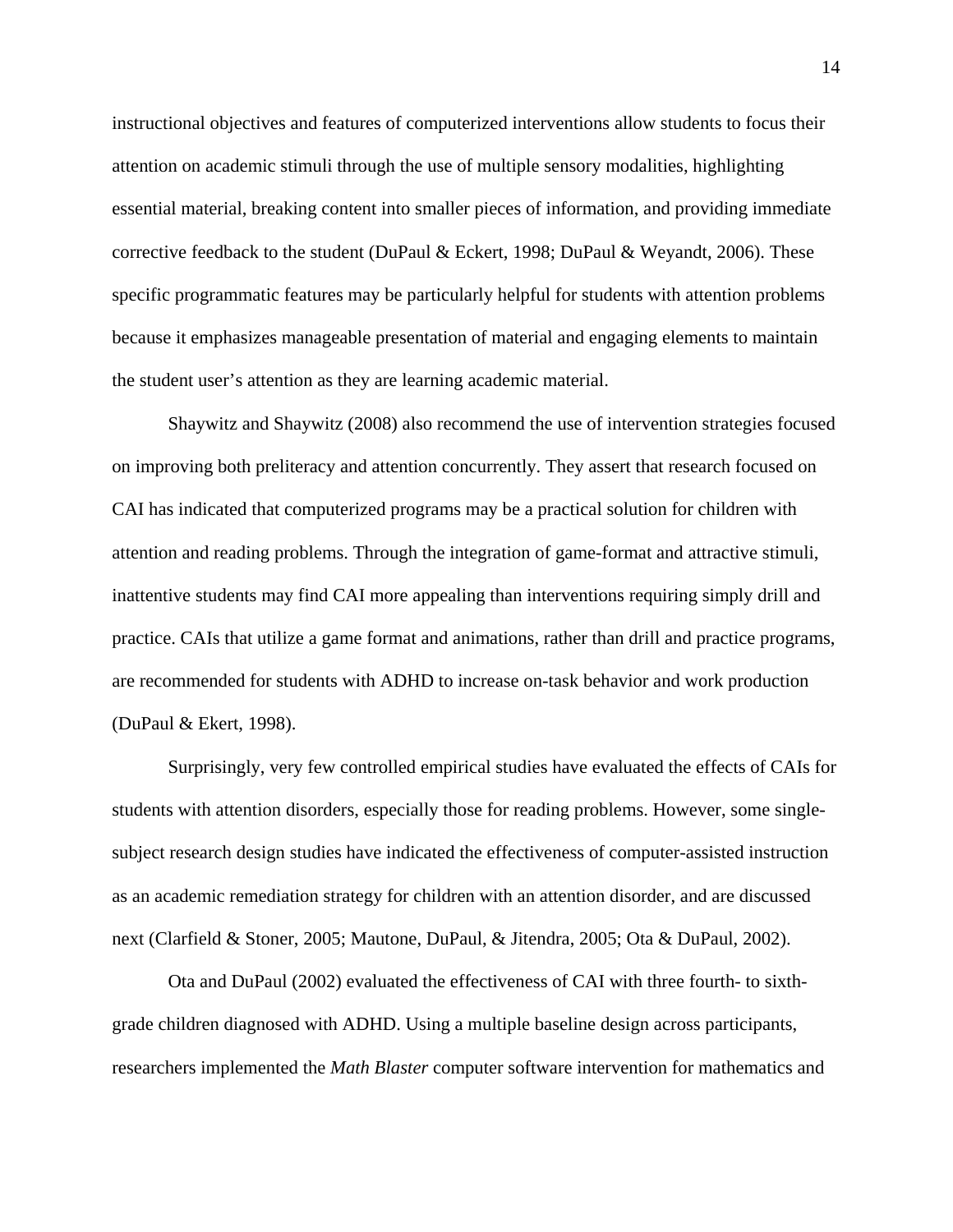collected a variety of math skill probes and systematic direct observations for each of the students during the baseline and intervention phases. Although the extent of improvement varied across the subjects, they found that the CAI was a valuable intervention to maintain and increase the on-task behavior and math-related skills of the fourth-, fifth-, and sixth-grade students who participated in the study (Ota & DuPaul, 2002). Mautone, DuPaul, & Jitendra (2005) extended the research by Ota & DuPaul (2002) by implementing the *Math Blaster* intervention with three second- through fourth-graders diagnosed with ADHD. They found that the intervention positively affected each of the participants' mathematic fluency (i.e., digits correct per minute) and on-task behavior.

Clarfield and Stoner (2005) investigated the use and effectiveness of a CAI reading program, *Headsprout*, on the oral reading fluency and task engagement of three students with ADHD and reading problems in kindergarten and first grade. *Headsprout Reading Basics*, an internet-based reading program, was selected because of its use of explicit instruction in phonemic awareness, fluency building tasks, and building sight word recognition. The lessons are automatically adapted to the student user's pace and the program gives students corrective feedback and encouragement as necessary. The program was implemented consecutively using a multiple baseline design across participants and the results were examined through visual methods.

On ratings of reading fluency and task engagement, they found that the program stimulated greater oral reading fluency scores and less off-task behaviors as compared to the baseline rates. They found that each of the three students participating in the computerized intervention *Headsprout* evidenced gains in oral reading fluency as evidenced by higher mean levels on the oral reading fluency measure compared to the baseline levels. Moreover, there were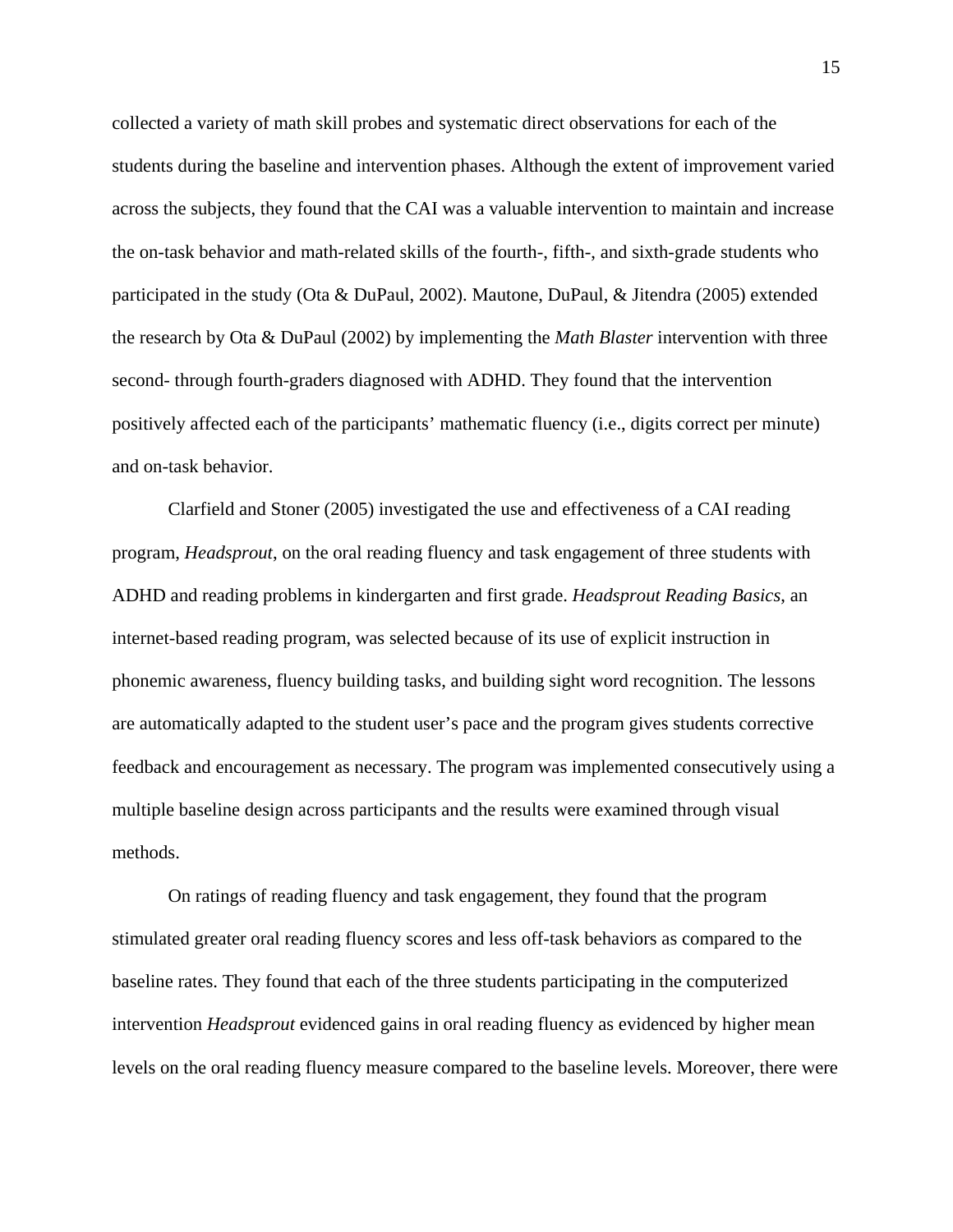no overlapping data points across the series of data, with all scores obtained during the intervention phases being greater than scores obtained during the baseline. Also, the slopes of words read correctly were computed for each of the participants and indicated that the students achieved significant growth rates after implementation of the intervention, when compared to expected rates of growth for students in general and special education. With regard to on-task behavior, during the intervention phase attention increased dramatically and attention increased immediately across participants after introduction of the computerized intervention (Clarfield & Stoner, 2005). This study provides more evidence and adds to other research findings that propose CAIs as promising strategies for students with ADHD and academic problems.

Ford, Poe, and Cox (1993) examined the effects of assorted CAIs on the on-task behavior of twenty-one children diagnosed with ADHD. Researchers utilized a within-subjects group design, in which four CAI programs (i.e., math drill and practice, math instructional game, reading drill and practice, and reading tutorial) were implemented with each of the participants for a total of four weeks. Each of the software programs included a game and nongame design, which were compared for each of the participants. The results indicated that participants were more on-task when the software program integrated the game format with animation. When the intervention included only tutorial instruction or drill and practice, more off-task behaviors were observed (Ford, Poe, & Cox, 1993). In this study, Ford and colleagues (1993) focused on attention during intervention sessions, but did not specifically examine the effect on measures of mathematic and reading performance. With the exception of participants' on-task behavior, it is unknown what the effects of these interventions were, particularly when considering academics (Ota & DuPaul, 2002).

Issues of cost should be considered when schools are searching for literacy interventions,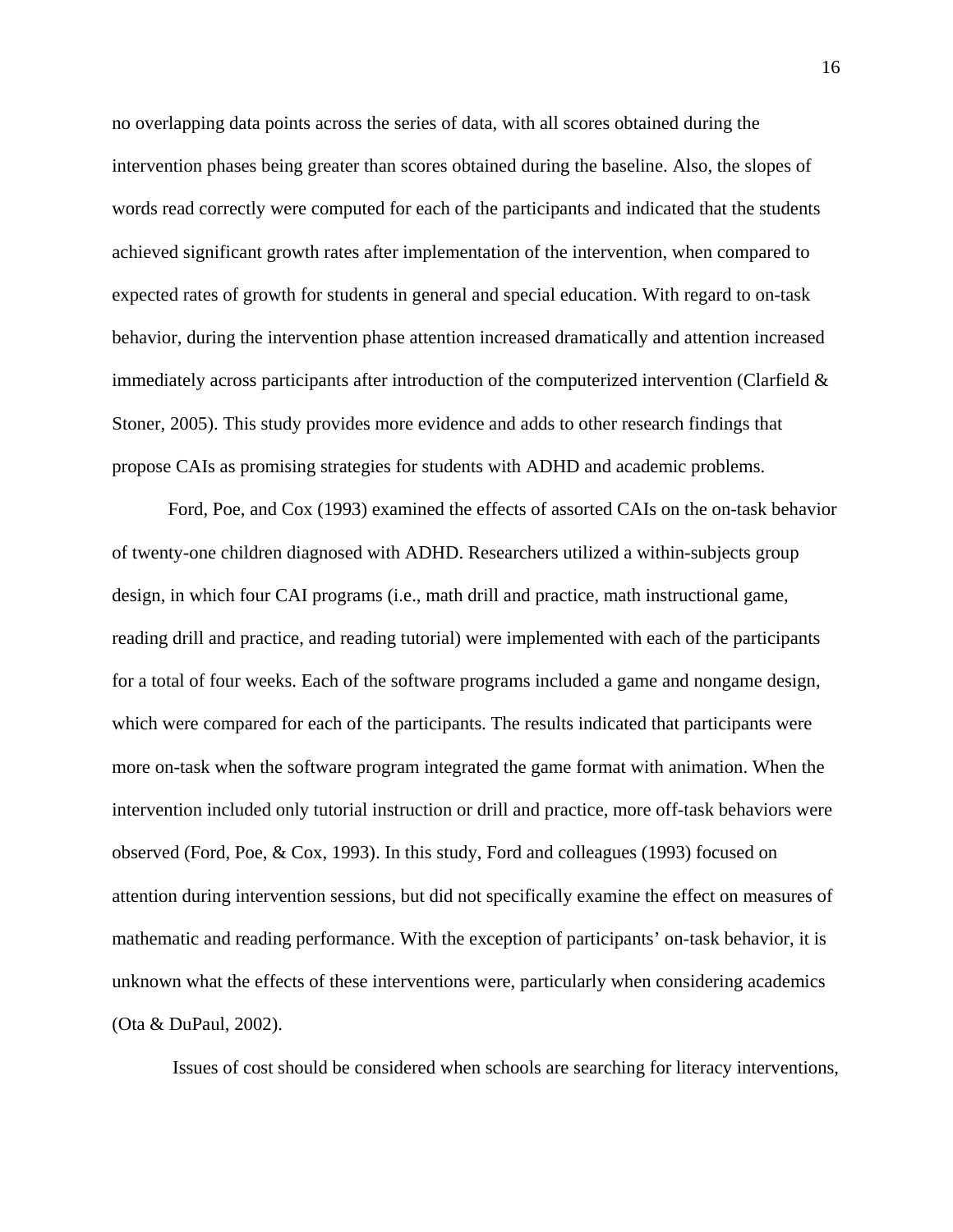as CAIs can be expensive. However, there are currently many inexpensive, user-friendly computer assisted literacy programs available. Additionally, the benefits of the computerized program may be substantially less expensive than those related to long-term, teacher-directed remediation programs and special education services that may be a result if children with pronounced reading problems and disorders do not remediate before they fall significantly behind their peers. Another concern to consider is technical difficulties, such as slow internet connection and accessibility to the program and computers (Clarfield  $&$  Stoner, 2005).

#### *Earobics Reading Intervention*

For reading in particular, the *Earobics* software is designed to help improve the preliteracy skills of students and has been shown to be an effective, high-quality, evidence-based intervention, particularly for at-risk or struggling children. The program can be used to supplement reading instruction in the regular classroom in order to support the development of word recognition and reading fluency. The software allows users to interact with lively animal characters as they work to develop the foundational literacy skills, such as recognizing and blending sounds, rhyming, and discriminating phonemes within words, that are essential to the development of successful reading.

This program focuses on phonological encoding, which is the operation of converting sensory input about sound structure into a representational form that can be stored in memory, and phonological awareness, which is the more conscious attention to and ability to manipulate the phonological segments represented in an alphabetic orthography. The program also allows the interventionist to customize the software games to each child's individual needs and ability level (Diehl, 1999). Instruction builds on and adjusts to the ability level of the student, allowing them to work at their own pace. Included in the program are other multimedia materials and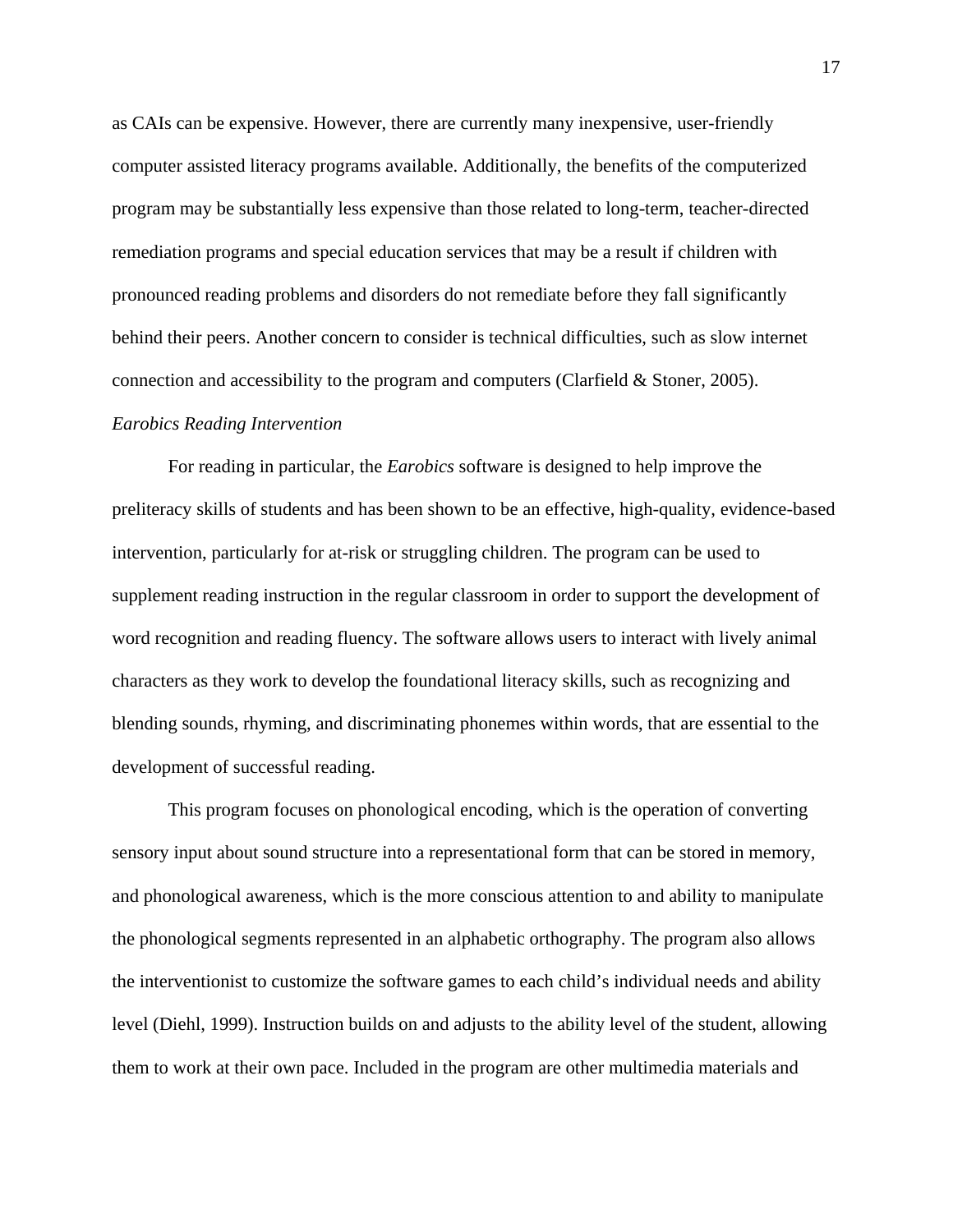tools, such as printed materials and videos, to supplement the computer software and extend the intervention into the classroom and into small group activities, furthering the integration and generalizability of the literacy instruction (Pokorni, Worthington, & Jamison, 2004).

The multi-level games are Calling All Engines, Paint by Penguin, Pesky Parrots, Hippo Hoops, and Duck Luck. Calling All Engines requires the student to carefully listen to a spoken series of sounds and repeat the sequence by clicking on windows of a building in the correct order. In Paint by Penguin, the student listens to sound patterns and uses the mouse to click on the correct number of sounds they hear. As the student progresses through this activity's difficulty level, they must identify the number of sounds they hear and also associate colors with different sounds and reproduce the sequences. Pesky Parrots involves listening to spoken syllables or sounds of words and blending these sounds together to create whole words (e.g., "skel-e-ton" is "skeleton"). In Hippo Hoops, the student identifies words that are not the same in a sequence, whether or not they hear a particular sound in a word, and what position within the word (i.e., initial, middle, ending) they heard the sound. Duck Luck engages the student in a carnival game that requires the student to identify the correct duck out of three possible choices that says a word containing a specific sound (e.g., at), and identify words when sounds or syllables are taken away (i.e., sound deletion) (Discovery Education, 2010).

This CAI addresses both auditory processing problems and phonological awareness and is described as ideal for any student who needs supplemental reading instruction, including students with attention or processing deficits and learning disabilities. The program consists of five games that merge phonological awareness and auditory processing elements. It is important to choose a software program that reflects the present processes and knowledge within reading instruction and research and is appropriate for use with the targeted population (Diehl, 1999).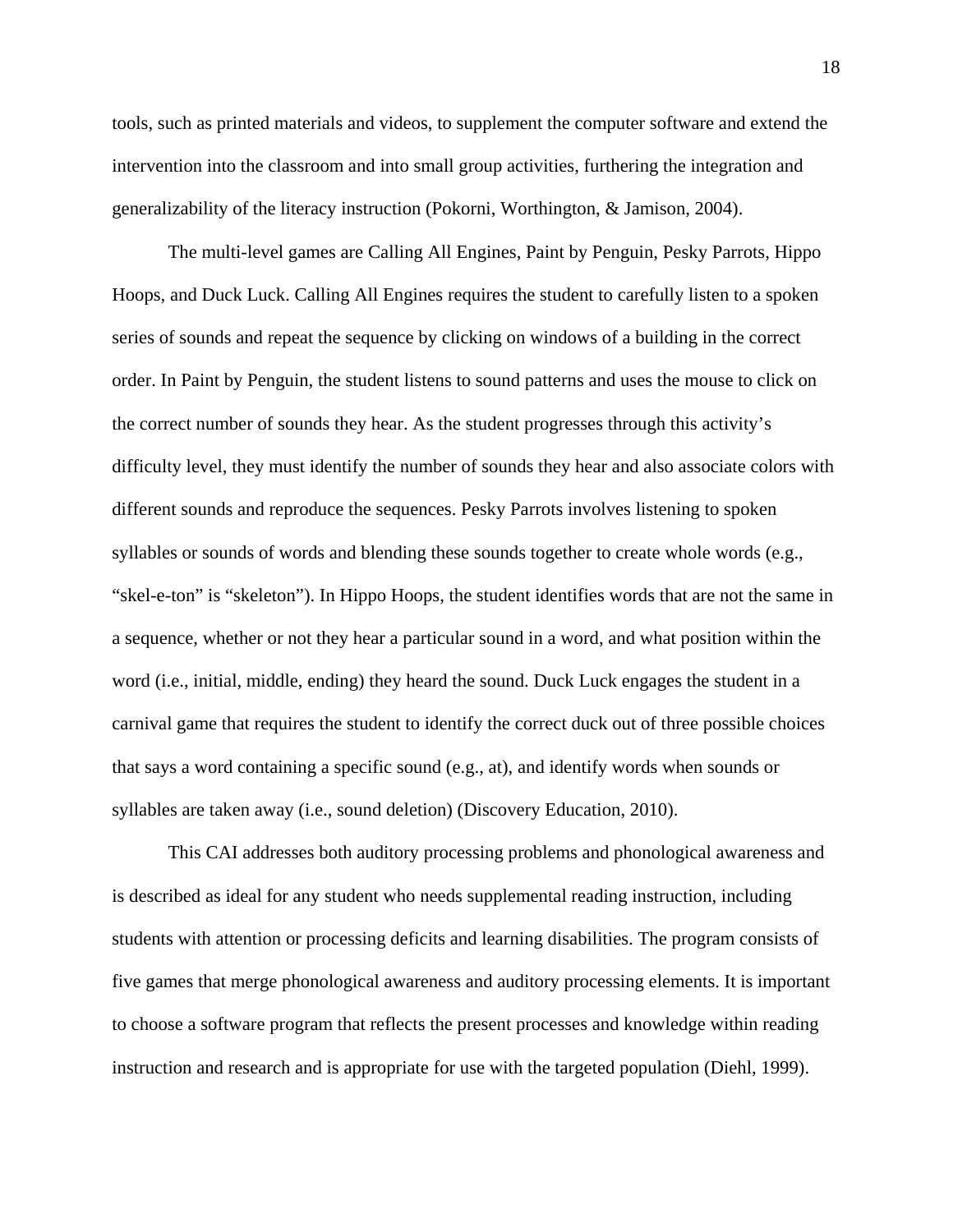According to the U.S. Department of Education's What Works Clearinghouse, the *Earobics* software is listed as an effective intervention for early reading skills, and was found to have positive effects on alphabetic and potentially positive effects on reading fluency. The program has been used in thousands of schools nationally, within at-risk, general education, and special education students. Twenty-eight studies that examined the effects of the software were analyzed by the What Works Clearinghouse (What Works Clearinghouse, 2009).

McDuffy (2009) examined the effects of the *Earobics* computerized reading intervention for three first grade students with teacher-rated attention and reading problems. The intervention was implemented with each participant for four weeks, four days a week, with twenty-minute sessions. The multiple baseline design across participants was utilized to examine the effectiveness of the computerized intervention. During baseline and implementation of the intervention, the participant's scores on oral reading fluency, phoneme segmentation fluency, and task attention were measured. All scores on those measurements increased after the intervention was implemented, suggesting that the *Earobics* intervention was effective in improving student reading outcomes.

#### *Purpose of Study*

The objective of the current study was to investigate the effect of the CAI program *Earobics* on literacy skill development for second grade students with attention problems and reading deficits. Because researchers have identified CAI as an effective intervention for students with attention disorders, the current study examined the utility of a computer-based intervention that uses game-format and colorful animations to increase on-task behavior and reading outcomes. This study replicated the study that Clarfield and Stoner (2005) conducted in which children with both attention and reading problems were provided a CAI intervention for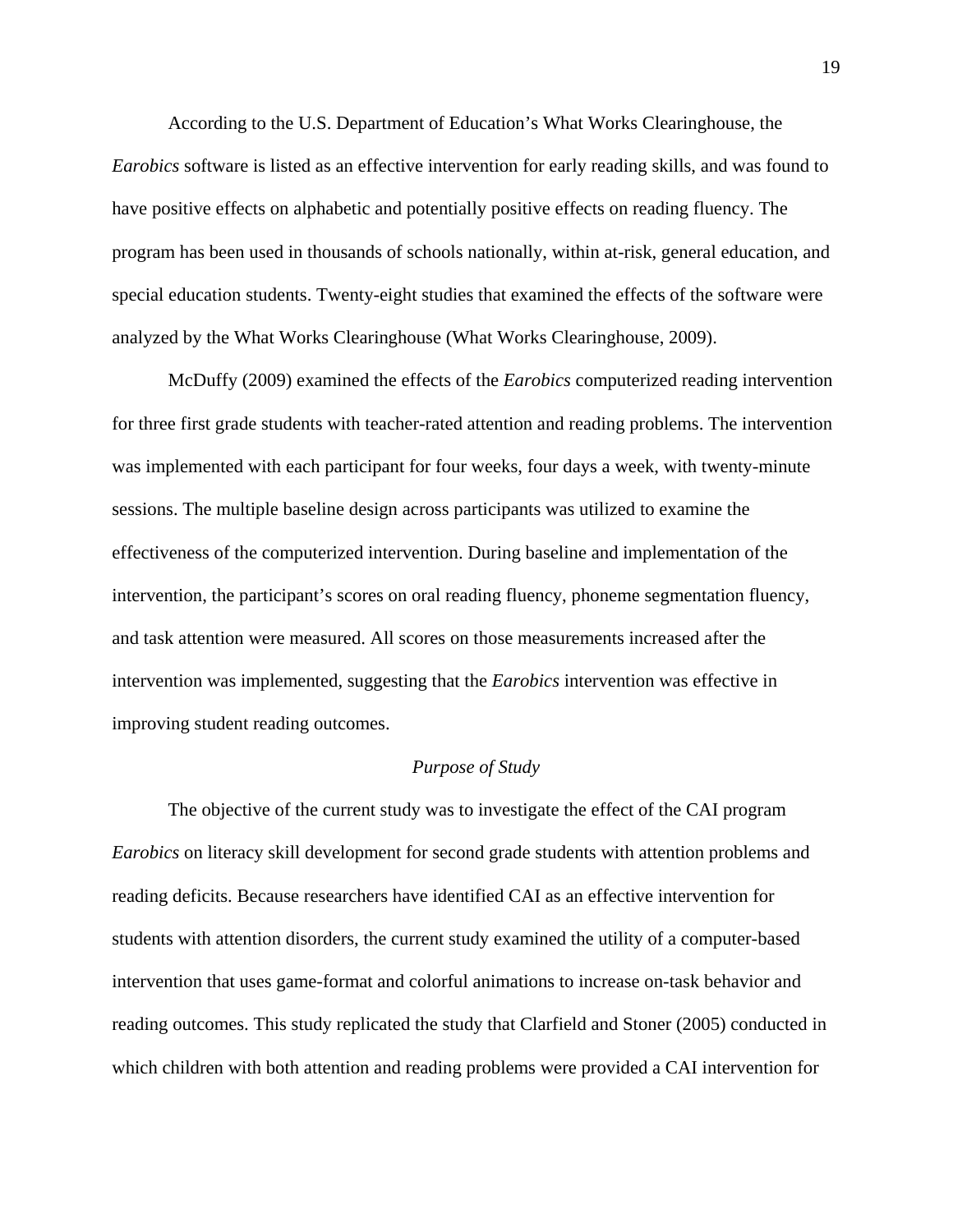reading and data were collected on their reading fluency and on-task behavior during the intervention periods.

This study also replicated the study McDuffy (2009) conducted, in that the *Earobics* software was used as the reading intervention. In order to systematically replicate this specific study, the aim was to investigate the effects of the *Earobics* intervention on an older group of students, specifically second grade students. Hypotheses proposed were that with the introduction of the *Earobics* intervention, participants' oral reading fluency and on-task behavior would both increase when compared to baseline rates.

#### *Research Questions*

In this study, we examined the following questions: Do participants demonstrate an increase in oral reading fluency after the intervention? What are the effects of the intervention on on-task behavior? Are the effects consistent across participants and in response to the implementation of the intervention?

#### *Significance of Study*

These research problems and the study are substantial and add to the growing knowledge base of effective interventions to use with children who exhibit attention problems and experience early difficulties with regards to phonological awareness and other literacy skills. Because children with both reading and attention problems are at an increased risk for academic failure, it is critical that early intervention strategies are found to be effective for these students.

This proposed research study is a replication of the studies conducted by Clarfield and Stoner (2005), as well as McDuffy (2009), in which the effect of a CAI was used for students with inattention and reading problems. The current study focused on an older subset of early readers, whereas the McDuffy (2009) study recruited children in the first grade. If this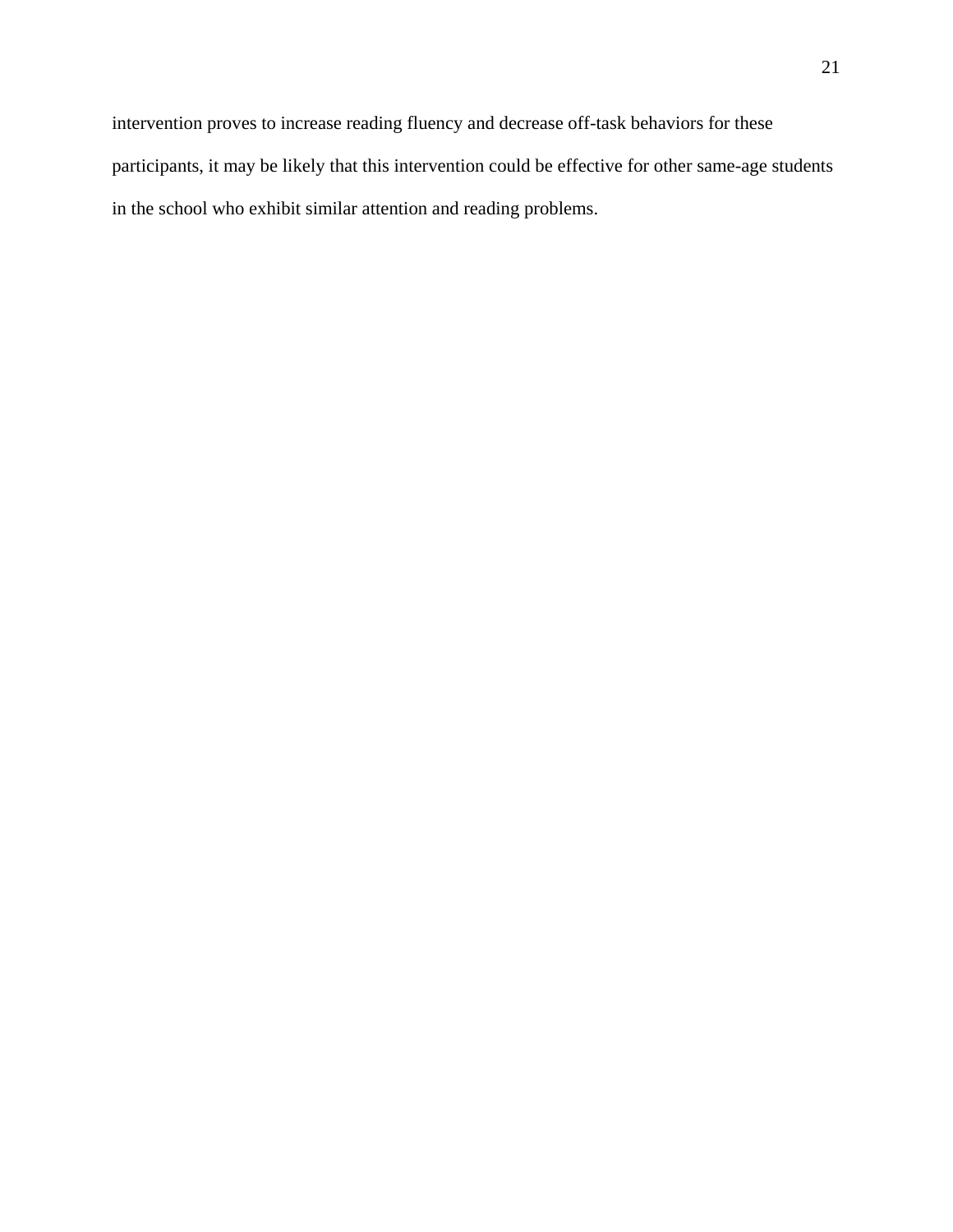#### CHAPTER II: METHOD

#### *Participants*

The participants were three children in the second grade at an elementary school in a medium-size city in the southeastern United States. Teacher interviews and standardized assessments were conducted to find students who have exhibited literacy problems and significant inattentive symptoms in the classroom environment. Consent forms were distributed by the classroom teachers to the parent or guardian of the children who met the criteria and conditions for inclusion in the study. Identification of potential participants was possible through teacher interview and examination of students' cumulative files.

Five children were nominated by teachers as exhibiting substantial literacy and attention difficulties and consent forms were sent home to their parents. Each of the five parents agreed for their children to be screened for the study. The five students were screened according to the following inclusion criteria: 1) were between the ages of eight and ten; 2) exhibited significant level of inattentive symptoms (as rated using the Behavior Assessment System for Children, Second Edition [BASC-2] Attention Problems Scale); 3) exhibited substantial problems in reading (as assessed using the DIBELS Oral Reading Fluency measure placing them in the "atrisk" or "deficient" range for second graders). Because this was a systematic replication study, the exclusion criteria for this study were a formal diagnosis of ADHD, comorbidity with another disorder that could have affects on reading achievement, being an English language learner, taking prescription medication, or receiving special education services. These criteria were chosen because the researcher strived to identify and choose participants in the same manner as those in the study by McDuffy (2009).

Based on screening results, two students were excluded in order to keep the students as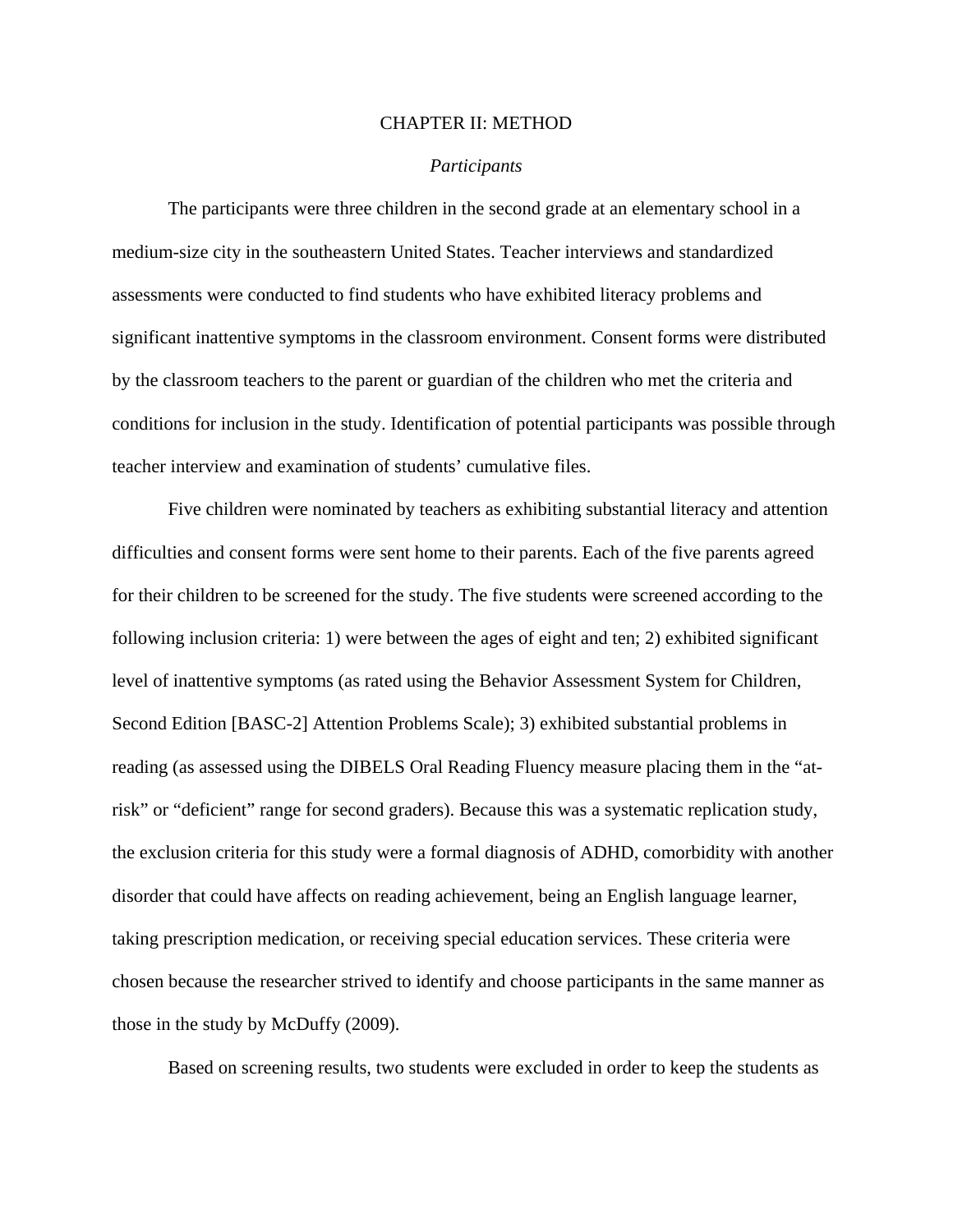similar as possible. By providing consideration for key variables of similarity, the researcher was attempting to ensure an adequate degree of experimental control. One of the excluded student's oral reading fluency was significantly lower than the others and one student's oral reading fluency was higher than the others, and it was determined that they might not benefit as much from the intervention as the other three students chosen. Participants 1 and 2 came from the same classroom and Participant 3 came from a separate classroom. Issues are raised concerning participants from different classrooms because different teachers will provide different instruction techniques. Although one of the students was from a separate classroom, both teachers were using the same standard reading instruction program as all  $2<sup>nd</sup>$  grade teachers at the school. Participant 1 was an eight-year-old Caucasian male in the second grade who was reading on a first grade level during the baseline phase. Participant 2 was an eight-year-old African American male in the second grade who was reading on a second grade level during the baseline phase. Participant 3 was a nine-year old Caucasian male in the second grade who was reading on a first grade level during the baseline phase. By selecting participants who are most alike based on the predetermined variables, experimental methodology was demonstrated to support the multiple baseline design. When these variables are very similar, it is less likely that the influence on outcomes is due to differences inherent in the individuals or their environment.

Each of the participants spent 100% of the school day in the regular education classroom and none of them have been diagnosed with ADHD or any other disabilities. None of the participants was taking medication during the study. Each participant received small group reading instruction from their teacher during the school day. Participant 3 had been retained in the second grade this year. These students were rated by their teachers as having significant attention and reading difficulties. According to the results from the BASC-2 Attention Problems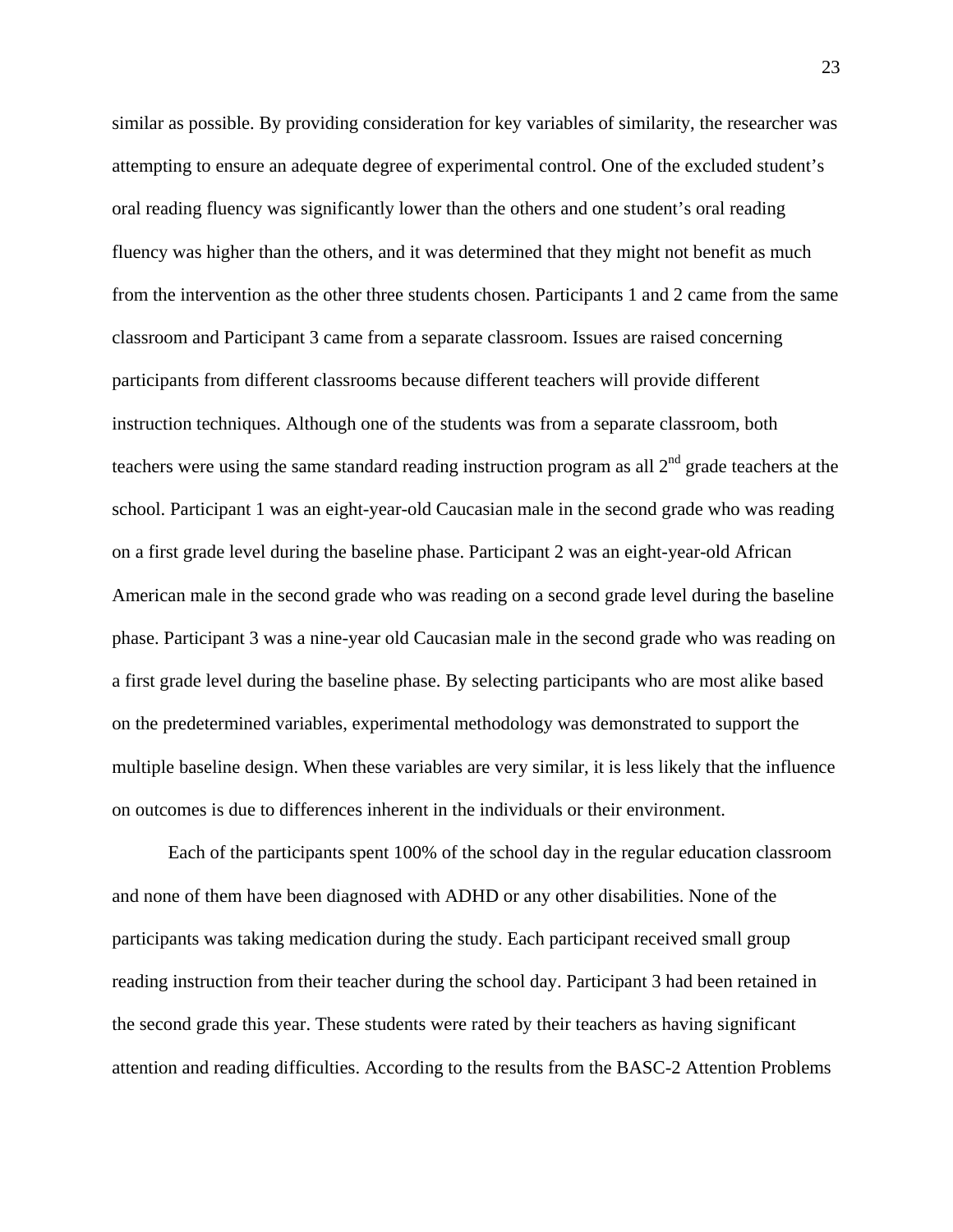Scale, Participants 1, 2, and 3 were reported by their teachers to have elevated attention problems, with their scores being 66, 66, and 64 respectively. Participants parents also rated their attention in the at-risk to clinically significant range, with T-scores being 72, 64, and 72, respectively. The table describing the participant's characteristics is presented next.

*Table 1: Descriptive Characteristics of Participants* 

|             |     |      | Teacher-rated                                             | Parent-rated |      |
|-------------|-----|------|-----------------------------------------------------------|--------------|------|
| Participant | Age |      | Gender Attention Score* Attention Score* Literacy Score** |              |      |
|             | 8   | male | 66                                                        | 72           | 22.6 |
| 2           | 8   | male | 66                                                        | 64           | 43.3 |
|             |     | male | 64                                                        | 72           | 38.7 |

\*Described as the Attention Problems T-score from BASC-2

\*\*Described as average words correct per minute during baseline

#### *Study Variables*

#### *Independent Variable.*

The independent variable is the *Earobics Connections* intervention software. The *Earobics Connections* program is designed for second and third graders, aged seven to ten. This software is designed for individual use by students who need additional instruction in early literacy skills and extends their skills in phonological awareness, auditory processing, and phonemic awareness. Users are required to recognize and blend sounds, identify rhyming words, and discriminate phonemes within words. The software uses explicit and systematic instruction in phonics, utilizing manipulatives and music to actively engage students in learning. As users answer questions, the tasks and items adjust to the student's level of ability to reduce frustration.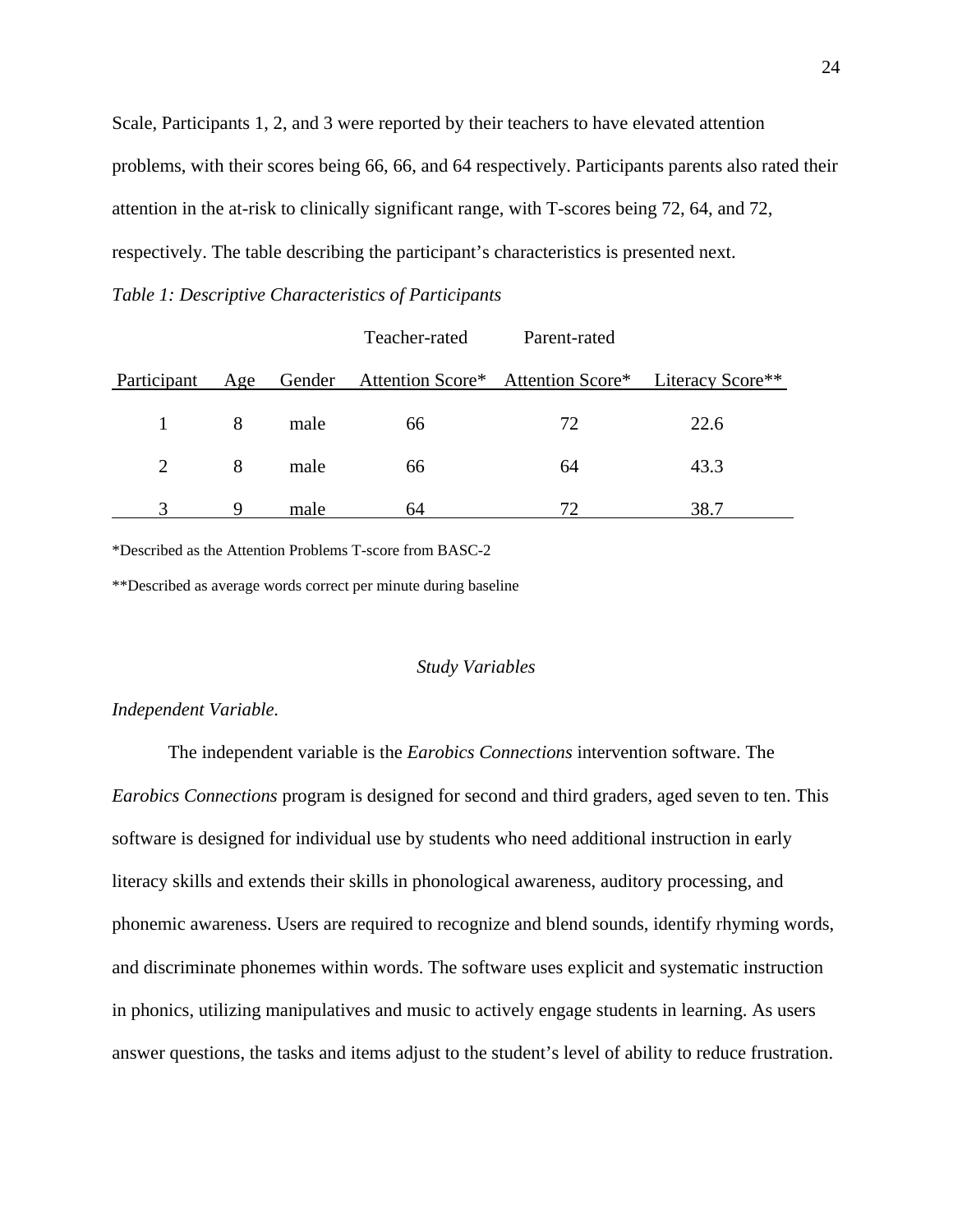#### *Dependent Variables and Instrumentation*.

The dependent variables are oral reading fluency and attention. Reading fluency and ontask behavior were measured two times a week on Mondays and Wednesdays.

*Reading achievement.* The DIBELS measure of Oral Reading Fluency was administered frequently throughout the study. For these individually administered measures, the examiner presents an instructionally appropriate level reading probe to the student. After the student reads aloud for one minute, the task is ended and the score is calculated as the number of words read correctly within one minute. Words that are self-corrected within three seconds are counted as correct. Errors include word omissions, word substitutions, and hesitations of greater than three seconds. The criterion-validity coefficients range from .52 to .91, while the test-retest reliabilities range from .92 to .97 (Good & Kaminski, 2002).

*On-task behavior.* To assess on-task behavior during baseline and intervention sessions, task attention was measured by systematic direct observations twice a week by the researcher. On-task behavior was defined as the participant actively attending to and engaging in the computer software, which included looking at the computer screen, using mouse to engage in the activities, and asking the teacher or experimenter any technical questions that arise. Fifteen minutes of interval coding, with time increments of fifteen seconds, were used to determine if the participants were displaying on-task behavior. The percentage of each student's on-task behavior was determined by dividing the number of intervals coded as on-task by the total number of observation intervals during the fifteen-minute observation period. During the baseline phase, on-task behavior was observed during small group reading instruction, while on-task behavior was observed during the *Earobics* intervention sessions during the intervention phase.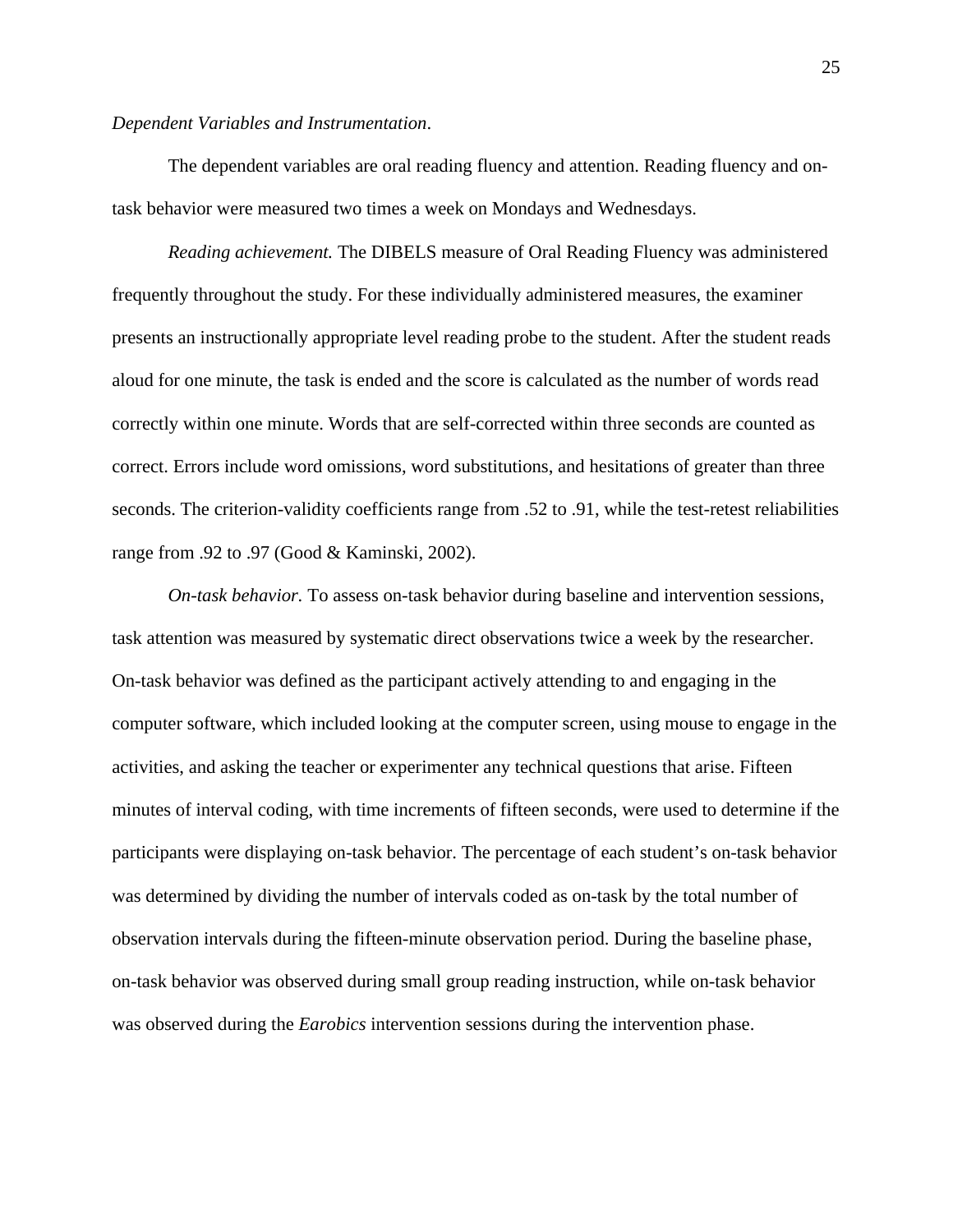#### *Procedure*

The intervention sessions were conducted within the normal school day during reading instruction in the regular classroom. On Mondays and Wednesdays, the intervention was implemented by the experimenter, while the regular classroom teacher agreed to implement the intervention two other days of the week. A computer in the classroom of one of the participating teachers was utilized for the sessions and headphones were provided to the participants to hear the directions and to minimize environmental distractions. Participants engaged in the intervention program for approximately fifteen to twenty minutes, and two days a week a researcher examined the participants' on-task behavior and answered participants' questions concerning the program as needed.

Second-grade teachers were interviewed and the students who exhibited both literacy problems and attention problems, as evaluated by oral reading fluency measures and BASC-2 teacher ratings, were identified as possible participants. Due to the exclusionary criteria applied to participant selection, only three of the five students were chosen to participate in the intervention phase of the study. The parents of the students were given a letter describing the study and consent forms for their children's participation in the study. Individuals whose parents gave consent for participation took part in the study.

At the beginning of the study, each participant's inattentive behavior was assessed using the parent and teacher rating scales of the BASC-2 (Reynolds & Kamphaus, 2004). The BASC-2 is a broad-band rating scale that is designed to facilitate the differential diagnosis of a variety of emotional and behavioral disorders among children and adolescents. The BASC-2 asks for ratings to describe a child's behavior, as well as the presence and severity of symptoms related to specific behavioral problems, and then organizes these behaviors into externalizing problems,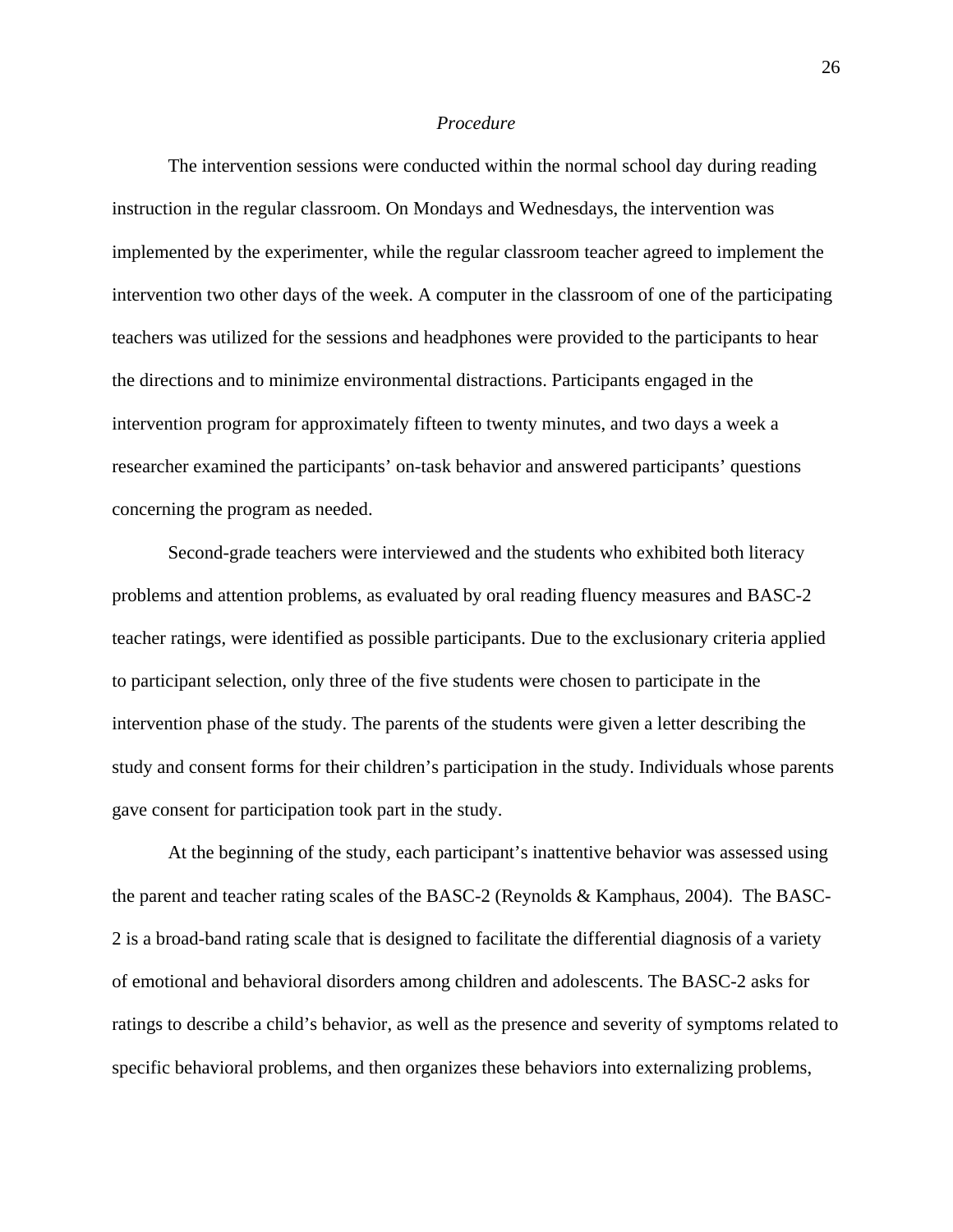internalizing problems, school problems and adaptive behavior composites. For the purposes of this study, the focus was on the items comprising the Attention Problems scale score.

A background questionnaire was created by the researchers to be completed by the parent or guardian, which provided demographic information such as age, gender, primary language spoken in the home as well as background information on children's computer usage (e.g., frequency at home, types of software used, and skill level). Parents were also asked if their child had been diagnosed with an attention disorder, or any other disorders, and whether or not their child was currently or had taken medications for the past for ADHD.

Throughout the study, progress monitoring took place and focused on measures of reading fluency and attention, which were collected for all of the participants two days a week. The initial pre-assessments included the oral reading fluency from DIBELS and systematic direct observations to assess on-task behavior, which were administered by graduate students, as well as the teacher and parent ratings of student attention problems on the BASC-2. Each student's instructional level in reading was determined by the pre-assessment measures, and throughout the entirety of the study each student was provided assessment measures based on their instructional level to in order to decrease frustration.

Each of the participants worked on the CAI during academic time during the day at school. Classroom teachers were taught by graduate student researchers how to implement the intervention. A trained graduate student administered the reading achievement assessment and systematic direct observations during the intervention sessions. Inattention was measured using teacher ratings from the BASC-2. Each of the graduate students had completed the CITI module, taken graduate-level courses in school assessment, and had direct experience in administering general outcome measures and curriculum-based measurements.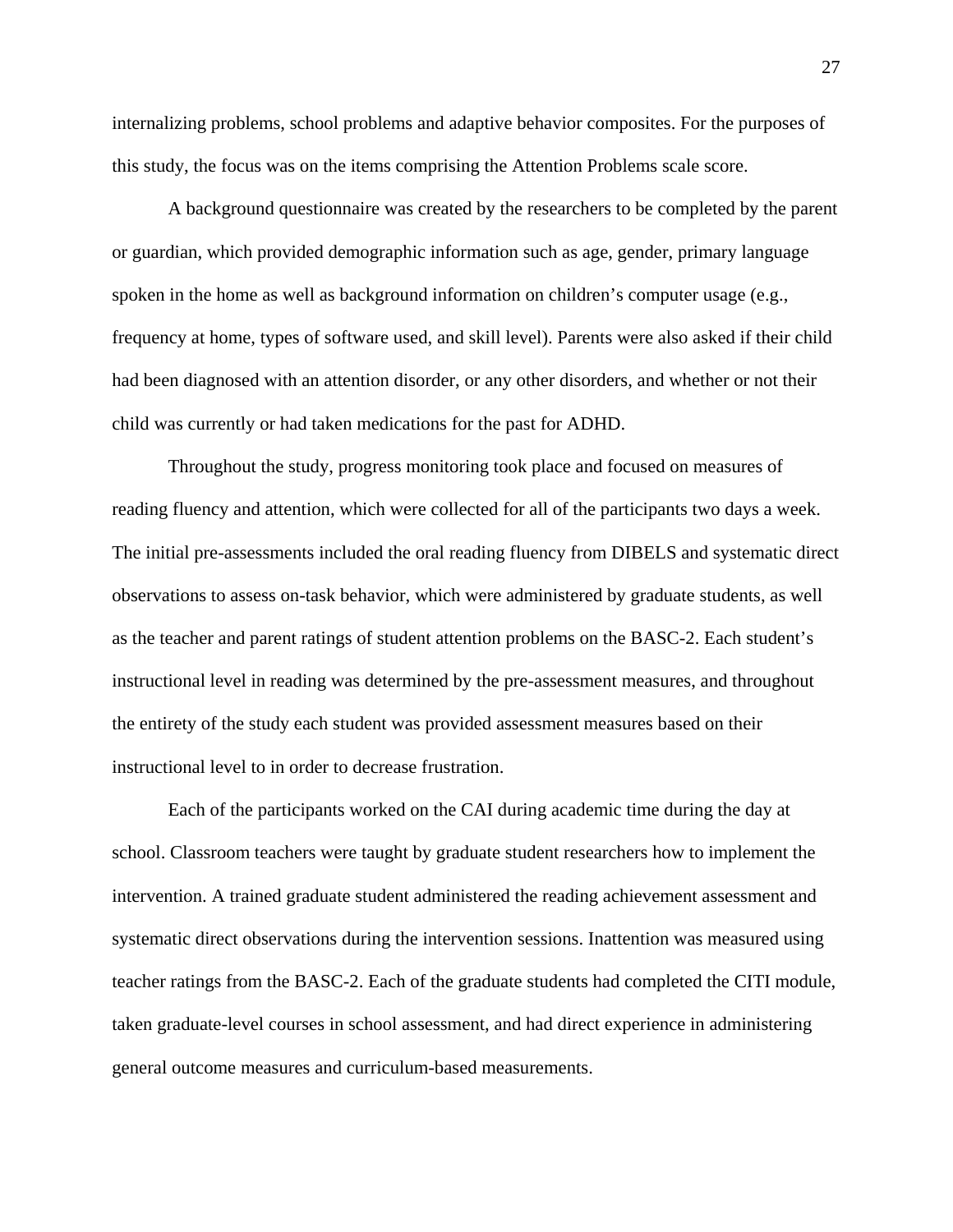The baseline data were collected twice a week using the oral reading fluency measure and systematic direct observation during regular small-group reading instruction. After a stable baseline was reached, the participants worked on the age-appropriate modules of the CAI program on computers located in a familiar room at the school that the participants attend. The program selected employs interactive and educational tasks with colorful images and characters in a game context. The computerized activities are designed to be individualized to the developmental level of the student. Throughout the intervention sessions, participants heard audio material via headphones, and completed and responded to tasks using the keyboard and mouse. A trained graduate research assistant worked with each of the participants on an individual basis during the first session to provide additional instruction as needed and demonstrate the implementation of the intervention to the teacher.

During the first week of intervention, the student's instructional level in oral reading fluency was determined using the initial data obtained. After the first session, the teacher took over as the primary interventionist on days that the researcher was not present. If a participant failed to understand the program, the teacher instructed them in how to load the program and begin the tasks, without providing coaching in how to accomplish the tasks. Throughout the intervention sessions, participants were encouraged to work at their own pace. The software is designed for regular weekly use and intervention sessions were to occur at least four to five days a week for approximately fifteen to twenty minutes. The sessions continued during the spring semester for five weeks for each student. The total amount of training time provided and time spent on each of the individual tasks was to be recorded by the teacher at the end of each of the sessions. After completing the session, participants were allowed to select a reward, such as a sticker, for participating. These were supplied by the researcher and distributed by the teacher.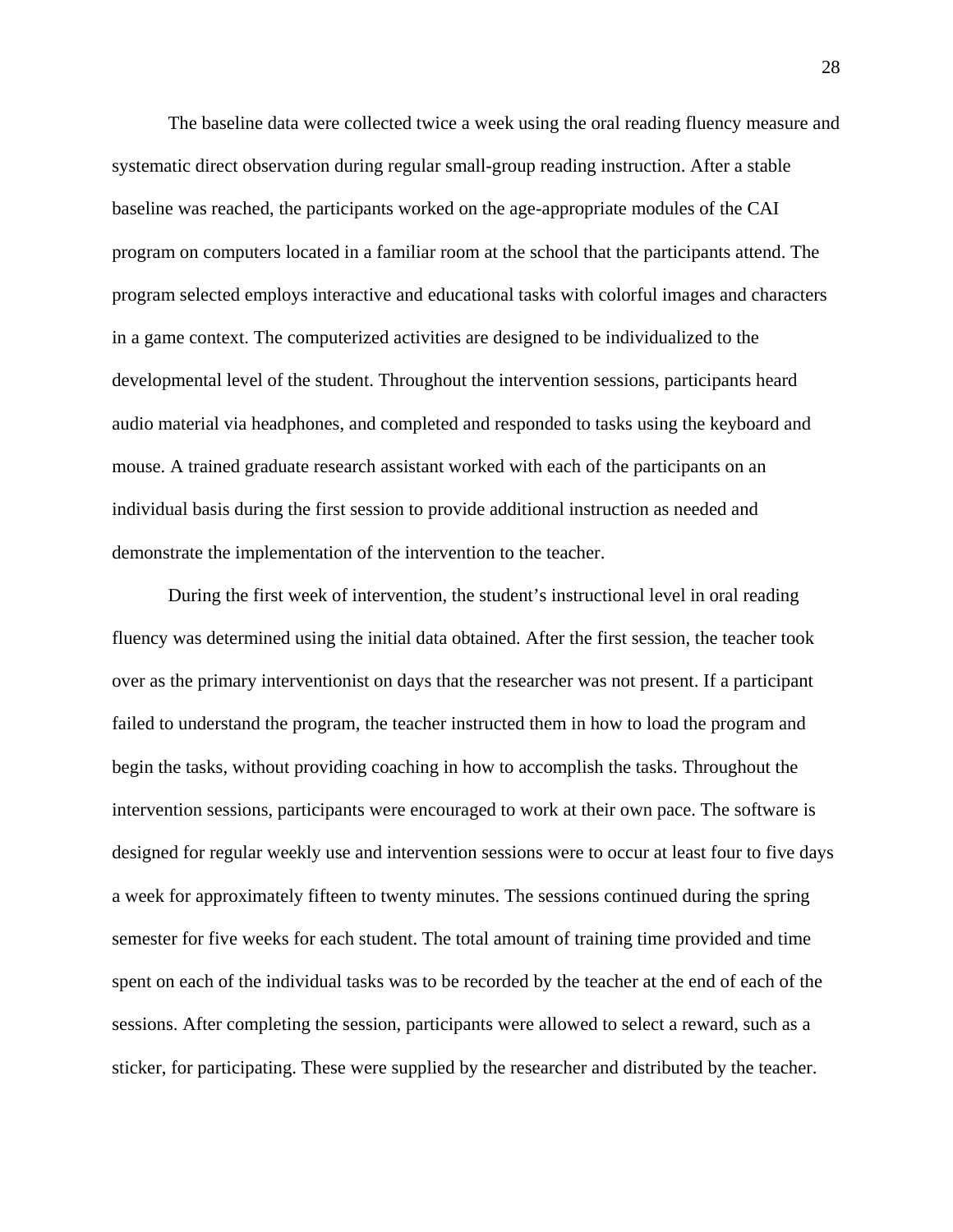After the last session, each participant's progress was computed and their success was to be assessed using visual analysis of multiple baseline graphs, as well as by the progress assessment tool within the software.

#### *Research Design*

Because the purpose of this study was to determine the effectiveness of the CAI intervention across students, the design utilized for the problem was the single-subject, multiple baseline design across participants. After a stable baseline was established for the first participant based on the oral reading fluency measure, the intervention was implemented with that participant for five weeks. During that time, baseline was maintained for all the other participants for a predetermined amount of time. After one week of the first participant beginning the intervention, the second participant began the intervention, and baseline was still maintained with the third participant. The multiple baseline design varies the time schedule of the baseline for each participant**.** The length of time of the baseline may vary from participant to participant, and the intervention is implemented to determine if the change in academic performance is associated with beginning the intervention. If the baseline for each participant changes only after introducing the intervention, the outcomes can be credited to the intervention.

By controlling for possible confounds, it can be assumed that no other variables aside from those measured caused the change in behavior. The participants are in the same grade, in the same two classrooms, and the same age, which reduces the effects of classroom and age. The multiple baseline design controls for threats to interval validity by varying the length of the baseline across participants in order for changes in the dependent variable to be attributed to the intervention. Increases in oral reading fluency only after the intervention is implemented is evidence that the intervention is increasing the student's reading fluency and improvements are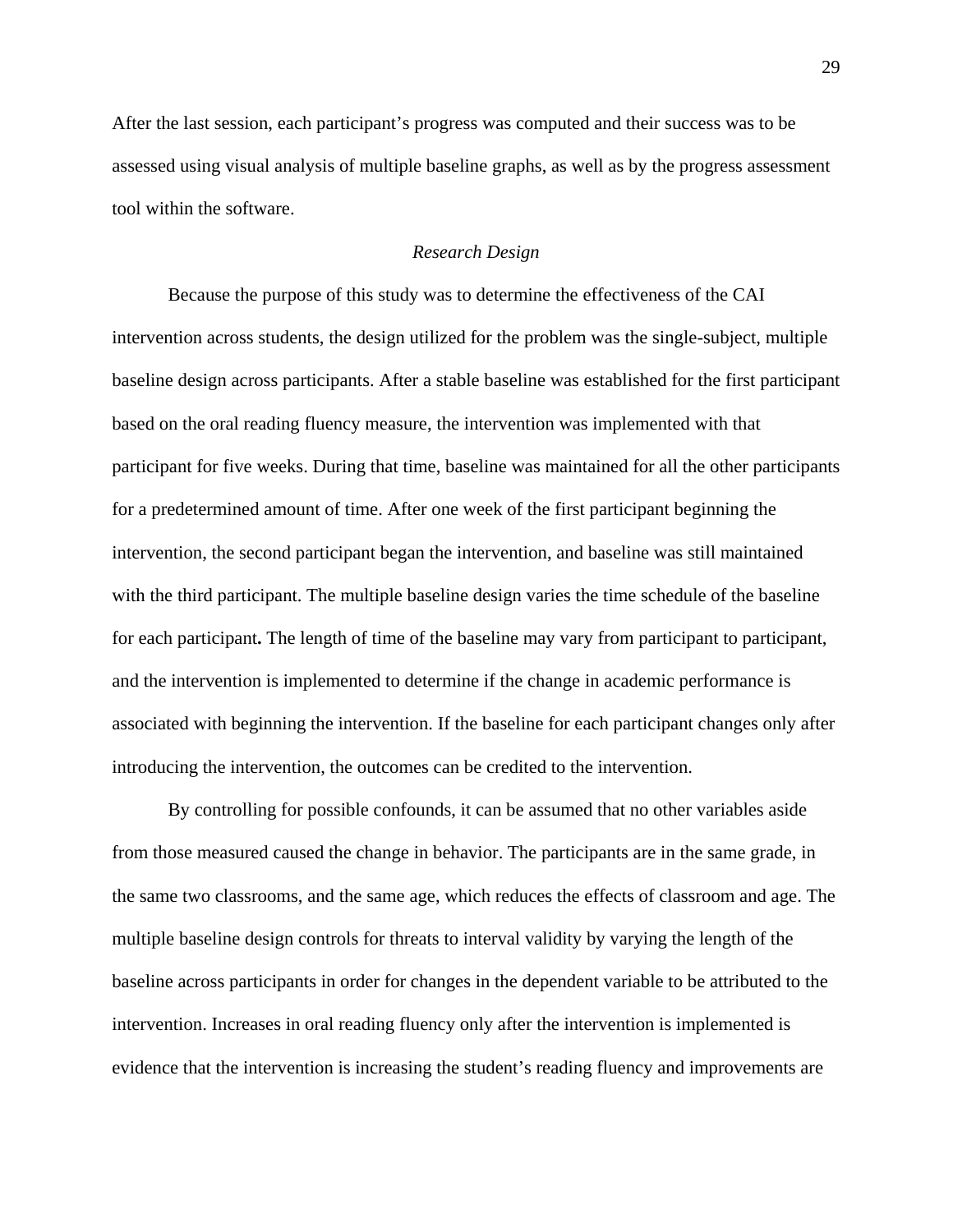not attributed to an unrelated factor. If a third variable were causing the change in the dependant variable (i.e., oral reading fluency), changes would occur across all participants at the same time without regard to when the intervention was implemented with each of the participants (Riley-Tillman & Burns, 2009).

Single-subject, multiple baseline design allows researchers to evaluate the influence of an education procedure on participants' performance by replicating the effect with the same individuals over time. The subjects function as their own controls. If each baseline changes when the intervention is introduced, the effects can be attributed to the intervention. Causality is established by the change in one baseline when the intervention is introduced, while there is no concurrent change in another subject's baseline, for whom the intervention has not yet been introduced. Replication of the results is achieved by applying the treatment to the additional baselines. This repeated demonstration that dependent variable, or behavior, changes in response to the independent variable, or intervention, usually makes it unlikely that the changes are the influence of extraneous variables.

The different baselines in the design serve as control conditions to evaluate what changes could be expected without the intervention. The advantages of using this design is that it allows for a smaller number of participants, is effective for evaluating interventions, allows for continuous progress monitoring of the learning and retention stages, and does not require the withdrawal of treatment in order to establish a causal relationship (Askov, Weidler, & Maclay, 1985).

For Participant 1, baseline data were collected for one week, followed by implementation of the *Earobics* intervention for five weeks. During this time, Participant 2 established a stable baseline and maintained for one week longer than Participant 1. Then implementation of the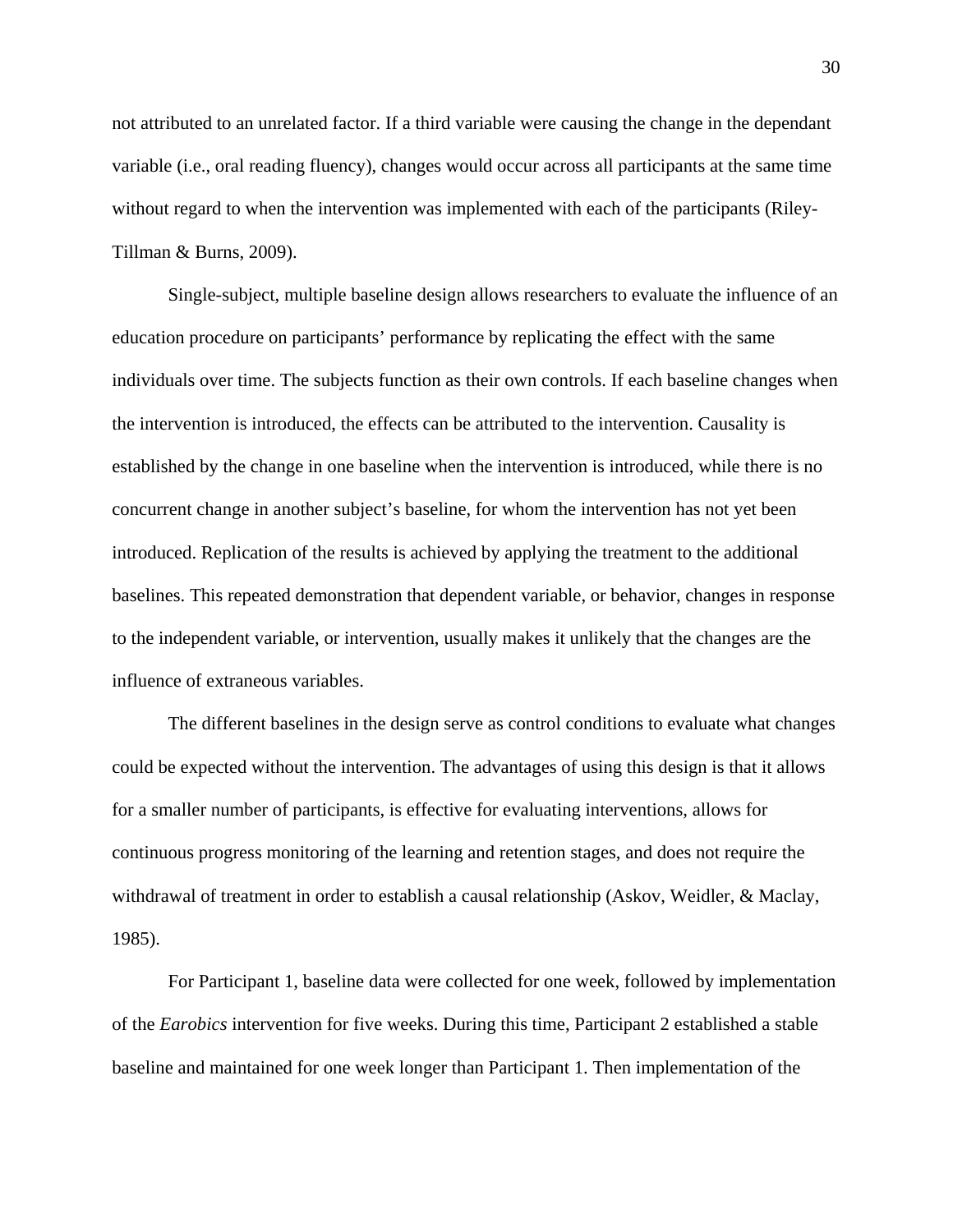*Earobics* intervention began for Participant 2 for five weeks. Meanwhile, Participant 3 established a stable baseline and the *Earobics* intervention was implemented with Participant 3 for five weeks. This research design is used because it is unethical to withdraw the intervention once the target academic behavior has improved and because it is not expected for students to lose learned skills once the intervention is withdrawn.

#### *Data Analysis*

Data were examined by graphing each participant's progress over time. To determine if a stable baseline had been established, graphs of each of the oral reading fluency measure were visually analyzed. Then, it was determined whether each of the participants' scores improved on oral reading fluency and on-task behavior after the beginning of the intervention period. The data described above were analyzed to determine whether the intervention improved participant's reading achievement compared to baseline performance. Mean level changes across baseline and intervention phases, variability within phases, overlapping data across phases, immediacy/latency of effects, magnitude of change in the dependent variable, and consistency of intervention findings across participants were analyzed. Data were used to determine the effectiveness of the intervention in improving participant oral reading fluency and on-task behavior, as compared to baseline functioning.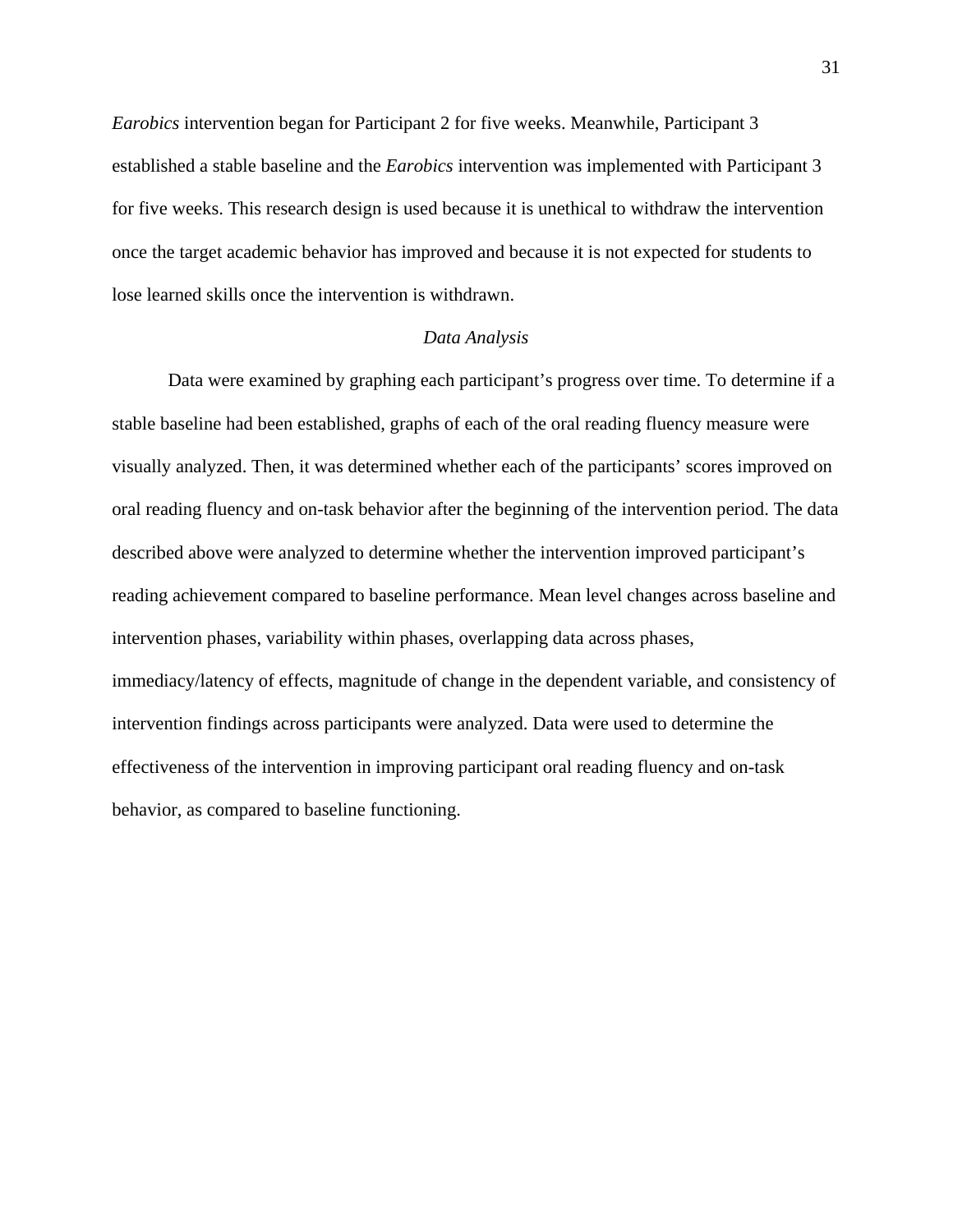#### CHAPTER III: RESULTS

The Oral Reading Fluency measure and systematic direct observation data were depicted by line graphs. The mean level changes, trend, slope, variability within phases, percentage of nonoverlapping data points, and immediacy/latency of effects were analyzed for each participant in order to examine major changes between the data in baseline and intervention phases. Consistency of intervention findings across participants were analyzed to determine the effects of the intervention across subjects, thereby replicating the intervention phase and providing evidence of intervention effectiveness. Participant data obtained for oral reading fluency is presented in Appendix A.

#### *Effect on Oral Reading Fluency*

#### *Participant 1*

During the baseline phase, Participant 1 read an average of 22.6 words per minute in passages presented, with a range of 15 to 31 words per minute. The median number of words read correctly was 21. During the intervention phase, Participant 1 read an average of 45.1 words per minute, with a median of 45.5 words read correctly per minute. The number of words read correctly during the intervention phase ranged from 29 to 62. From the baseline to the intervention phase, his oral reading fluency increased by 22.5 words. During the intervention phase, the trend line was in the positive direction with immediate effects. The slope during the intervention phase was 0.30, which in an increase from the baseline phase in which the slope was -0.29. According to Participant 1's data, containing fourteen data points during the intervention phase, twelve points were above the highest baseline point of 31 WCPM, resulting in a percentage of nonoverlapping data (PND) of 86%. The recommended PND to constitute a large effect size is at least 80% (Scruggs & Mastropieri, 1998). According to this criterion, Participant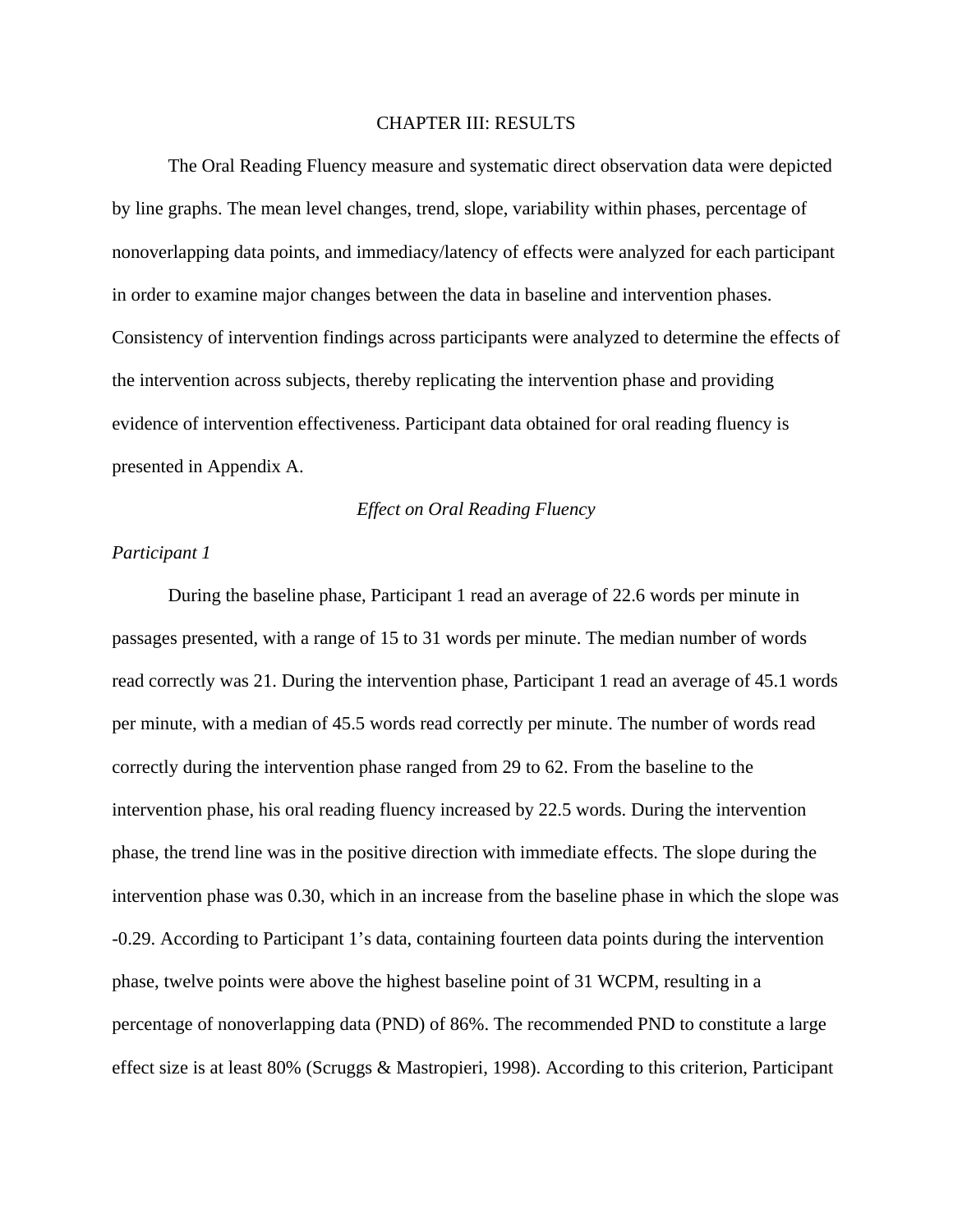1's reading fluency increased significantly as evidenced by a large effect size. His data revealed limited variability within phases. During the baseline phase, Participant 1 demonstrated a growth rate of 0.33 WCPM increase per week, compared to an increase of 1.88 WCPM per week during the intervention phase.

#### *Participant 2*

During the baseline phase, Participant 2 read an average of 43.3 WCPM, with a range of 30 to 53 WCPM across all assessment dates. The median number of WCPM was 43. During the intervention phase, he read an average of 58.9 WCPM, with a range of 47 to 66 WCPM. The median number of WCPM was 60.5. From the baseline to the intervention phase, his oral reading fluency increased by 15.5 WCPM. The trend line for his oral reading fluency during the baseline phase indicated a slope of -0.08. During the intervention phase, his trend line was in the positive direction, with a slope of 0.09, which indicates a slight increase in the trend of the oral reading fluency data. The effects of change were latent. According to Participant 2's data, containing twelve data points during the intervention phase, nine points were above the highest baseline point of 53 WCPM, resulting in a PND of 75%. During both the baseline and intervention phases, his data were slightly variable, becoming less inconsistent during the last half of the intervention phase. Participant 2's baseline growth rate was -0.5 WCPM, while his intervention phase growth rate was 0.75 per week.

#### *Participant 3*

During the baseline phase, Participant 3 read an average of 38.7 WCPM, with a range of 26 to 51 WCPM during the baseline phase. The median number of WCPM was 40. During the intervention phase, he read an average of 50.4 WCPM, with a range from 31 to 74 WCPM. The median number of WCPM was 52.5. From the baseline to the intervention phase, his oral reading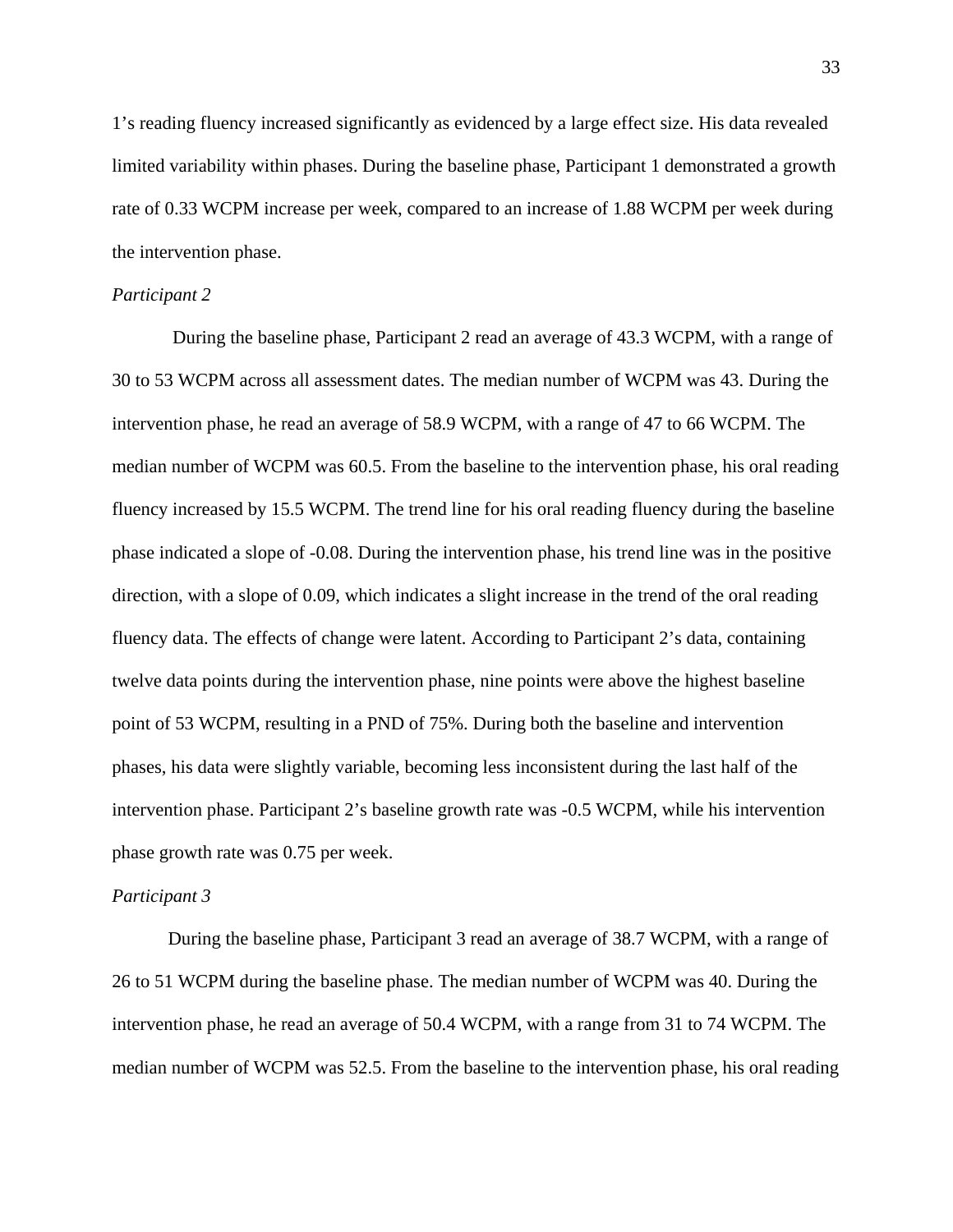fluency increased by 11.7 WCPM. During the baseline phase, the slope of his trend line was - 0.12. His trend line for the intervention phase is in the positive direction, with a slope of 0.63. The effects of change during the intervention phase were immediate. According to Participant 3's data, containing ten data points during the intervention phase, five points were above the highest baseline point of 51 WCPM, resulting in a PND of 50%. During both the baseline and intervention phases, his data were inconsistent and variable. During the baseline phase, Participant 3's growth rate was -1.4 WCPM per week, whereas his intervention phase growth rate was 4.5 WCPM per week.

According to the DIBELS Benchmarks (<http://dibels.uoregon.edu/benchmark.php>), all three participants fell within the "at-risk" range (i.e., less than 56 WCPM for midyear) during the baseline phase. At the conclusion of the study, Participant 1, Participant 2, and Participant 3 still fell within the "at-risk" range (i.e., less than 69 WCPM for end of year), despite an increase of 22.5, 15.5, and 11.7 words per minute, respectively. Across all participants, the *Earobics* intervention produced higher mean levels of oral reading fluency and greater rates of growth as compared to the baseline phase. Based on the data presented in Appendix A, the study resulted in an average of  $R^2 = 0.29$ , which is a large effect, and a PND = 70%.

#### *Effect on On-task Behavior*

#### *Participant 1*

During the baseline phase, Participant 1's on-task behavior was noted during an average of 68% of observed intervals, with observations indicating behavior ranging from 43 to 91% ontask. During the intervention phase, he was observed to be on-task during an average of 94% of the intervals, with observations ranging from 83 to 100% on-task, indicating a 26% increase from the baseline to intervention phase. His data resulted in a PND of 91%. In the baseline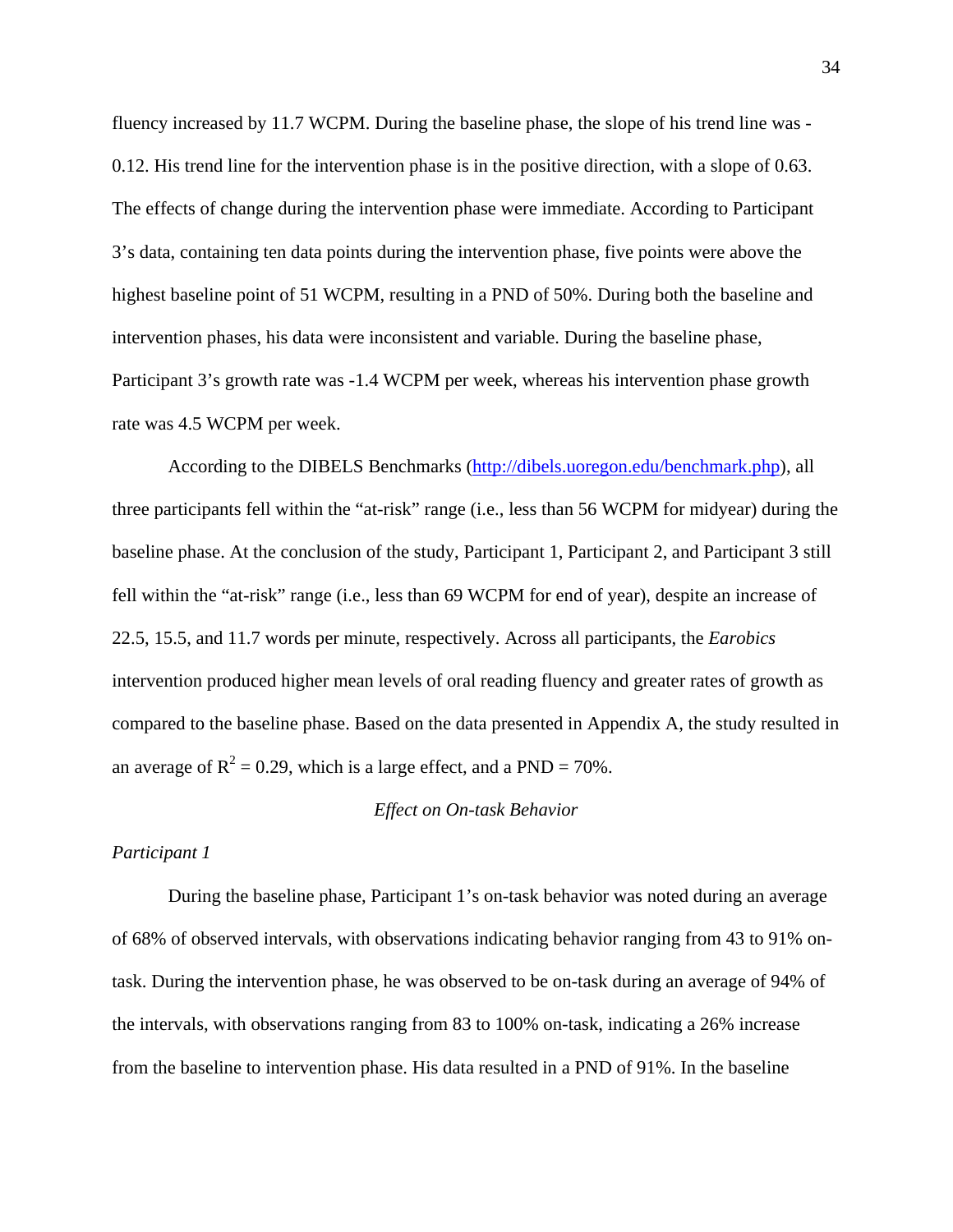phase, considerable variability in the data was observed, while the variability of his data decreased in the intervention phase.

#### *Participant 2*

During the baseline phase, Participant 2's on-task behavior measured an average of 40.6% during the observation intervals, with individual observations ranging from 28 to 52% ontask. During the intervention phase, his on-task behavior was observed an average of 88.9% of the time, with observations ranging from 78 to 97% on-task. This demonstrated a 48.3% increase from baseline to intervention phase. His data resulted in a PND of 100%. Between the baseline and intervention phases, there was no significant change in variability.

#### *Participant 3*

During the baseline phase, Participant 3's on-task behavior was observed an average of 18.5% of the intervals. The observations indicated on-task behavior ranging from 7 to 25% ontask during observed intervals. During the intervention phase, his on-task behavior was measured during an average of 95.6% of the intervals, and ranged from 92 to 98% on-task, indicating a 77.1% increase from baseline to intervention phase. His data resulted in a PND of 100%. Between the baseline and intervention phases, there was no significant change in variability.

Across each of the participants, on-task behavior increased significantly and immediately following the introduction of the intervention, as compared to the baseline phase. On average, each participant's on-task behavior increased 50% after intervention implementation, with an average PND = 97%. Immediate improvement was observed across all three participants when intervention was initiated.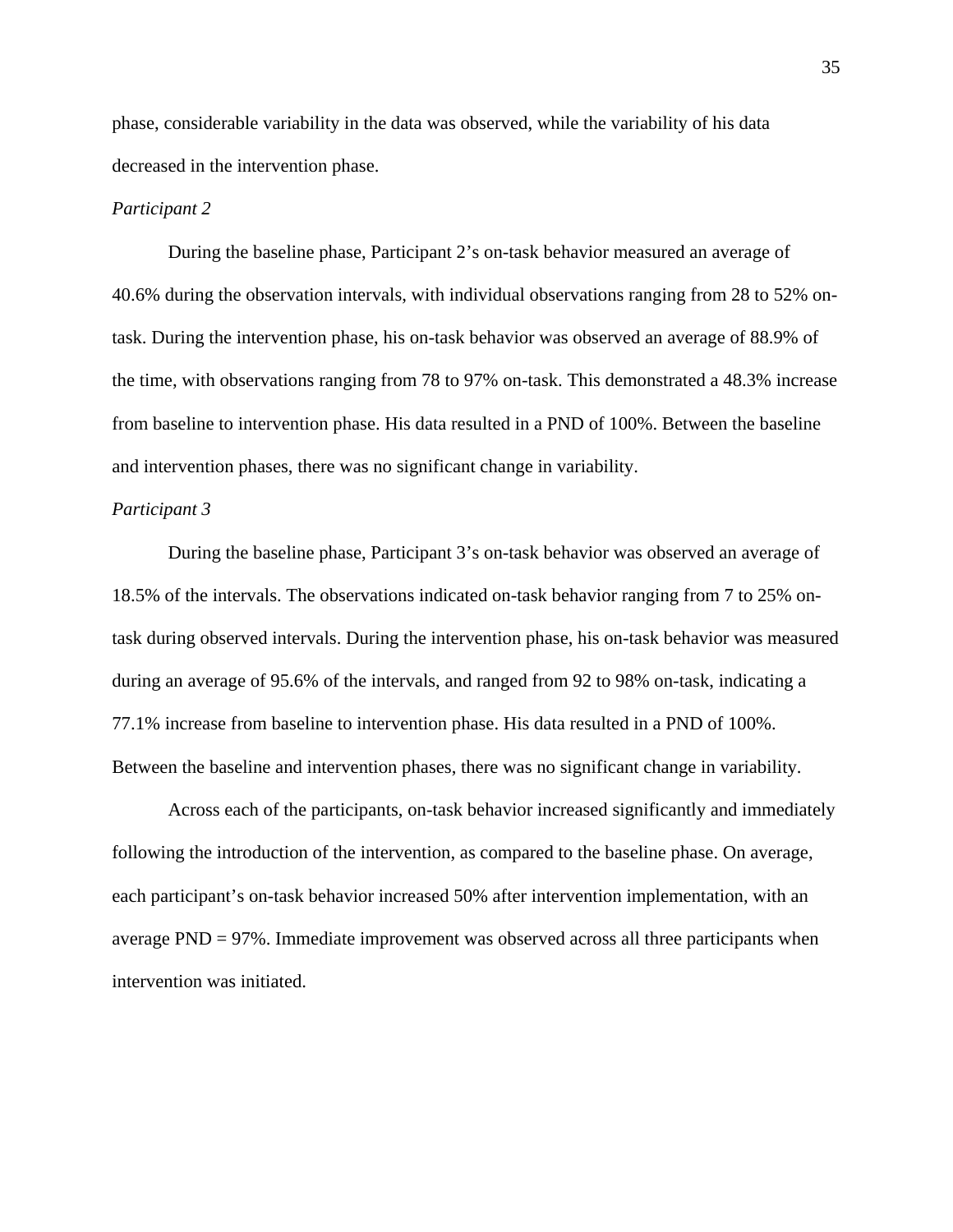#### CHAPTER IV: DISCUSSION

Reading is a critical skill for young students to acquire in order to be successful during their years in formal schooling. Often children with attention problems experience considerable academic difficulties, specifically reading problems. Typical interventions for students with attention problems include peer tutoring, task and instructional modifications, and strategy training. Although, not much research has focused on the effectiveness of computer assisted interventions for students with significant attention problems, a few studies have demonstrated evidence of positive effects of CAI programs.

The current study was conducted in order to examine the effectiveness of *Earobics*, an evidence-based computer assisted early reading intervention, on student's oral reading fluency and on-task behavior. The *Earobics* intervention was implemented with three second-grade students at the same elementary school. This program was utilized in order to address not only reading difficulties, but also significant attention problems. Principle design elements of the intervention simultaneously increase on-task attention while providing direct instruction in fundamental literacy skills.

From the results obtained, each of the participants benefited from the intervention, with each participant's on-task behavior and oral reading fluency increasing from the baseline to intervention phase, which supported both of the hypotheses. During the intervention phase, ontask behavior increased dramatically and immediately across participants after introduction of the computerized intervention, as compared to the baseline phase. The increases from baseline to intervention phases across all participants for on-task behavior suggest that the participants were significantly more engaged during the intervention sessions when compared to small group reading instruction.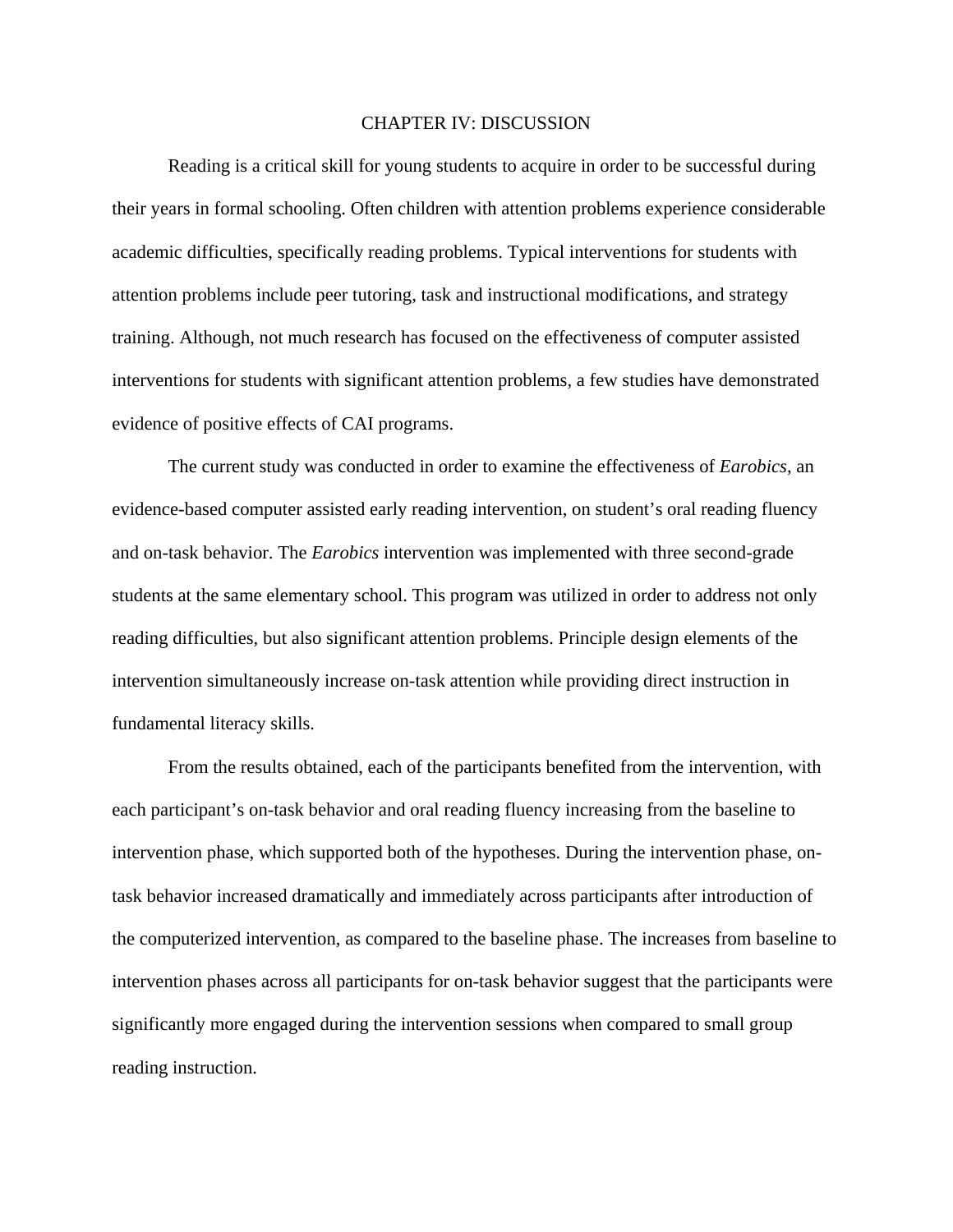Oral reading fluency increased for each participant only after the *Earobics* intervention was introduced, providing evidence that the intervention was effective in changing participant's reading outcomes. According to Fuchs et al. (1993), the expected growth rates for second grade students on the oral reading fluency measure is an increase in 1.5 to 2 WCPM per week. This increase is reflective of the student reading the same words at a faster pace after each subsequent week. Each of the participants in the study evidenced increases in growth rates across phases. Participants 2 and 3 both demonstrated a diminished growth rate during the baseline phase, but an adequate growth rate during the intervention phase, with Participant 3 demonstrating an unexpected growth rate of 4.5 words per week increase. Participant 1 began with a slow increase per week, but exhibited a noticeable improvement in growth during the intervention phase. These growth rates offer support that the intervention was effective in increasing the reading oral fluency of the participants in the study and demonstrate a change between the baseline and intervention phases for each of the participants.

From the results of the regression statistics, the data resulted in a large effect according to Cohen (1988). However, this statistic has been scrutinized as having questionable interpretability, and researchers have speculated that most data within research do not meet assumptions for parametric analyses (Riley-Tillman & Burns, 2009). According to the percentage of nonoverlapping data (PND) statistic, the average effect size across participants did not meet the requirement for a large effect size. Nevertheless, the oral reading fluency performance for each participant only increased after implementation of the intervention, suggesting that the intervention was effective in increasing oral reading fluency. Overall, the results indicate that the *Earobics* intervention was effective in increasing oral reading fluency as well as on-task behavior during reading instruction.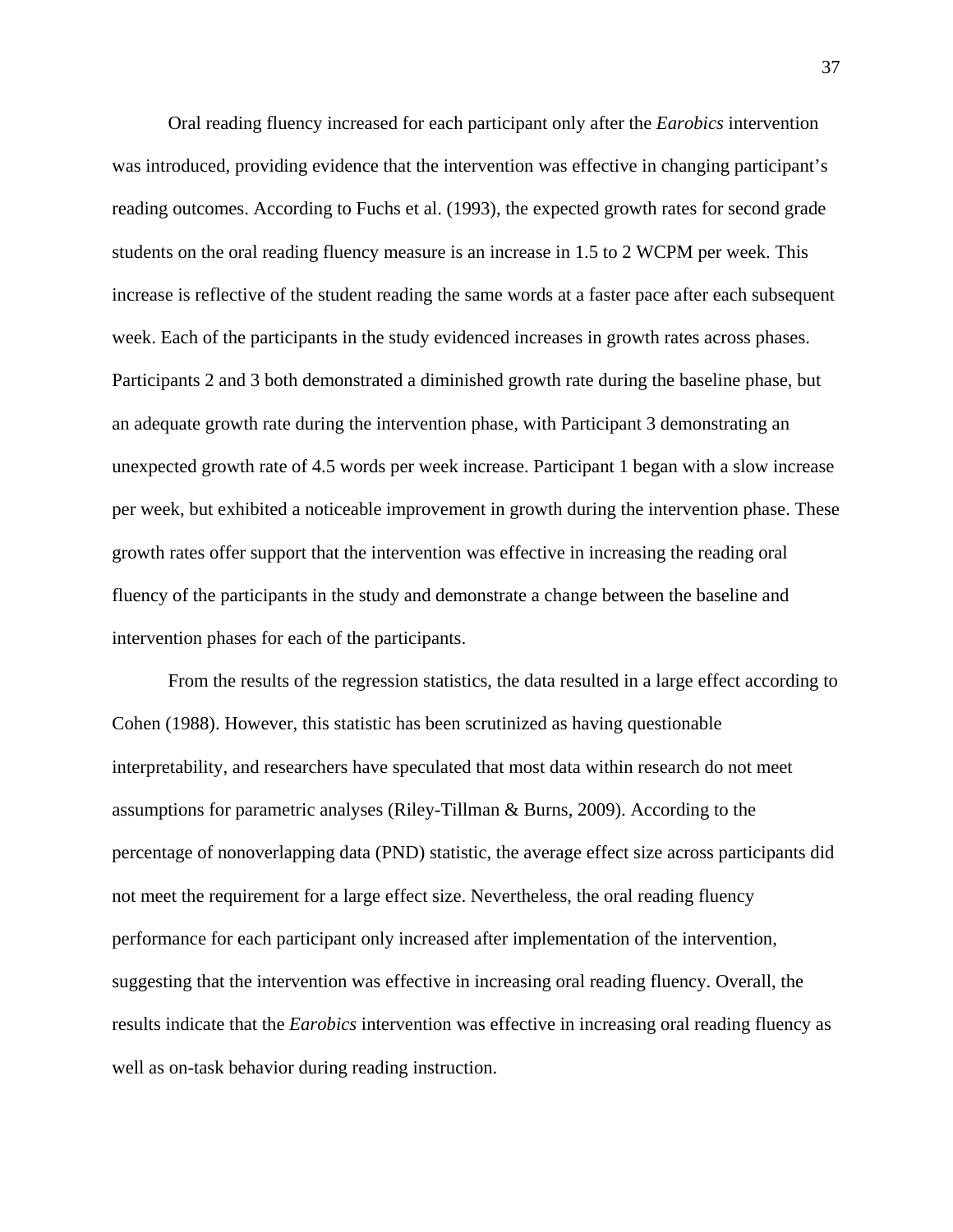The results from the present study suggest that the intervention was successful in maintaining the attention of the participants and keeping them engaged to instruction during the computerized literacy intervention. These results provide evidence of treatment fidelity that the participants were observed to be highly engaged during the interaction with the *Earobics* program. Moreover, the results of the study indicate that the *Earobics* computerized literacy intervention was effective in increasing the on-task behavior and oral reading fluency of each of the three participants recruited. Visual analysis of the multiple baseline graphs reveal that for each of the participants the oral reading fluency and on-task behavior increased significantly only after the introduction of the computerized intervention. Although each of the participants still fell within the "at-risk" range for oral reading fluency, they each made gains when the means and trend lines of the phases were analyzed. In addition, the growth rates in words increased per week improved across all participants in the intervention phase compared to baseline phase. Fuchs et al. (1993) suggested that the expected growth rate for students in  $2<sup>nd</sup>$ grade is 1.5 to 2 WCPM and each of the participants demonstrated this expected rate of growth in the intervention phase. These results provide evidence of intervention effectiveness and demonstrate that the *Earobics* program is a promising intervention for young children with reading and attention difficulties.

These findings extend work from previous investigations and are consistent with the results found by McDuffy (2009), who found that three first graders who had engaged in the *Earobics* computer assisted intervention demonstrated increases in both letter naming fluency and oral reading fluency after the intervention was introduced. Each participant's on-task attention increased during intervention sessions when compared to small-group reading instruction observations during the baseline phase. This provides evidence that the improved on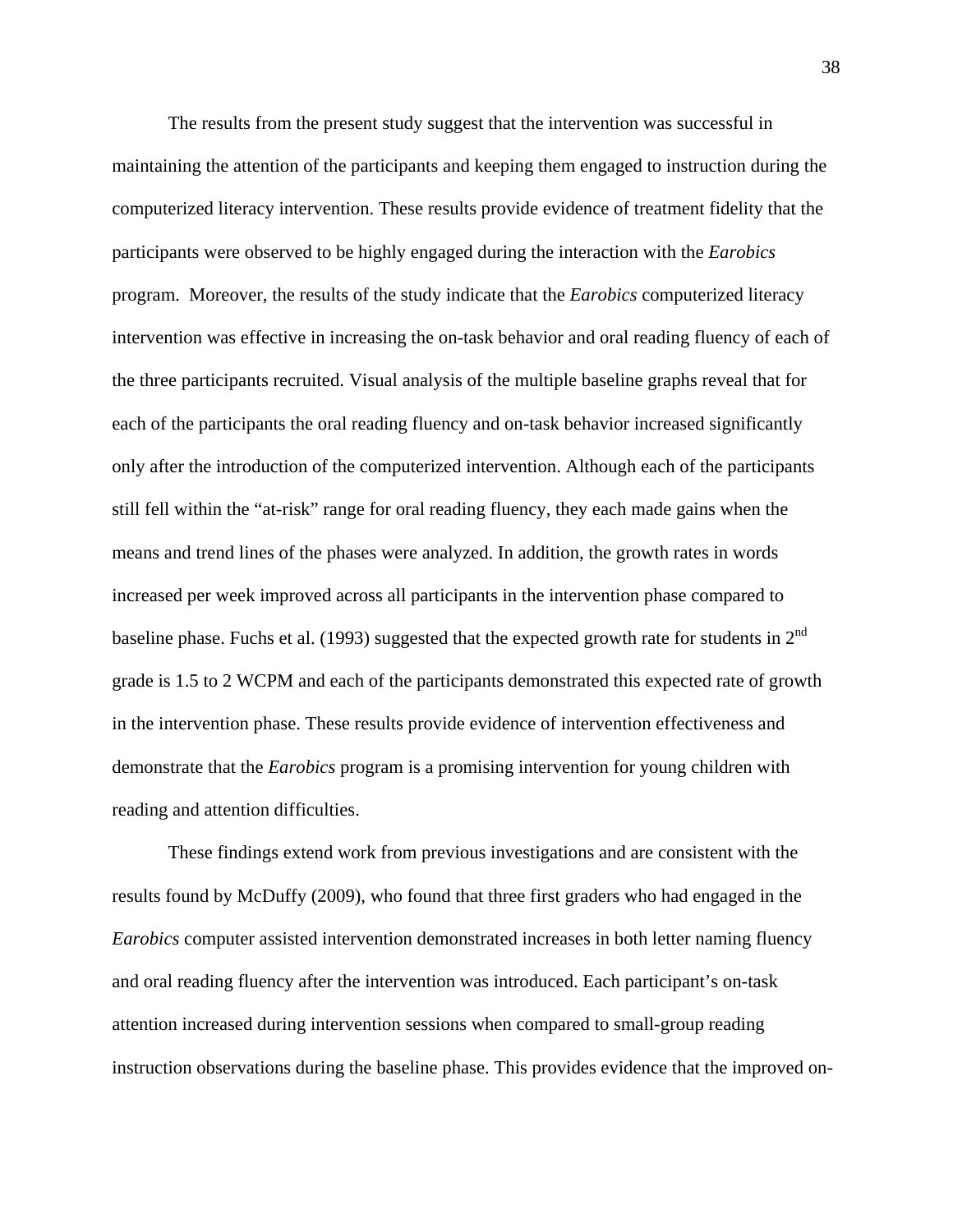task behavior and oral reading fluency were due to the engaging literacy intervention. The findings from the current study also support those of Clarfield and Stoner (2005), who found that *Headsprout*, a computerized reading program, was an effective intervention for three students diagnosed with ADHD in improving oral reading fluency and task engagement. The results from the current study add to those of previous studies suggesting that computerized interventions are promising strategies for students with attention problems and academic difficulties, specifically in the area of reading. Due to the engaging elements inherent in the program, the intervention was successful in maintaining the attention of the participants during the reading intervention, increasing the likelihood of observing improvements in the reading outcome measure.

#### *Limitations and Directions for Future Research*

Limitations of the current study were the lack of a treatment integrity measure for teacher-implemented intervention sessions and unforeseen technical difficulties with the computer and program. A potential threat to this study was whether or not the intervention was properly implemented, or lack of treatment integrity. Because the researchers did not implement the intervention themselves each day of the week but rather relied on the teachers to be the interventionist two days a week, there was a need for a treatment integrity measure to ensure the proper implementation of the intervention on the days the primary researcher was not present. To address this, a graduate student observed the treatment implementation, and also administered a measure of on-task behavior during the intervention two days a week. Although asked to do so, the teachers did not consistently record the days and amount of time the students spent participating in the intervention program on days that the teacher acted as interventionist. Therefore, it is difficult to determine if the students actually received the full four days of intervention each week. If the students were only receiving the intervention twice a week, solely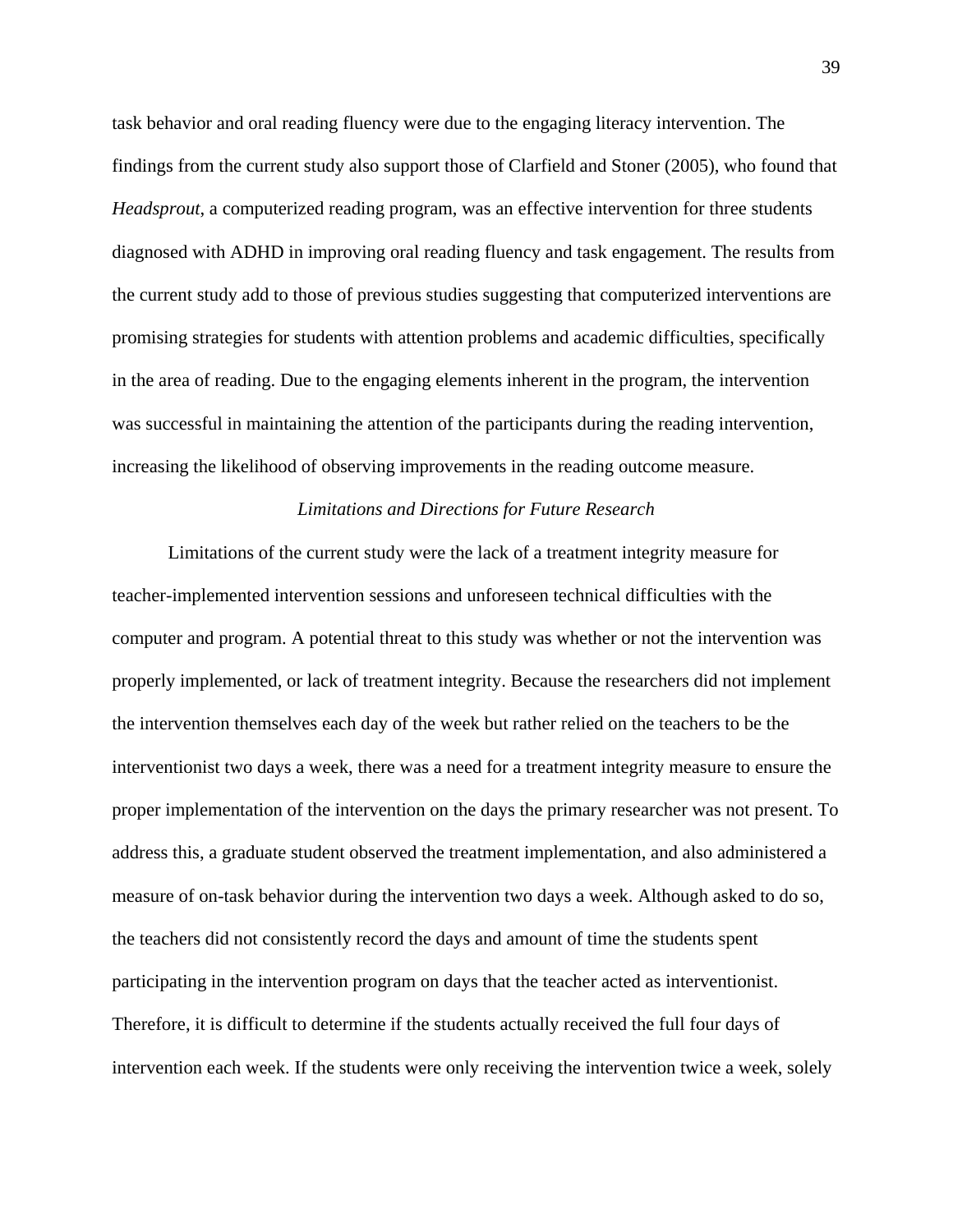on days that the primary researcher was the interventionist, it would be expected that the oral reading fluency rates of the participants would be lower than if it had been implemented with greater intensity and integrity.

Another limitation or threat to internal validity is that the author served as the primary and only observer. In future studies, a second rater could be used in order to calculate interrater reliability for systematic direct observations. Despite these limitations, results from the current study suggest that the *Earobics* computerized reading intervention was effective in increasing the oral reading fluency and attention to task during the reading instruction sessions for three second grade boys. Hence, this specific computer assisted intervention is a promising intervention strategy for many young students who are experiencing reading difficulties and attentional problems or disorders.

Future research efforts should attempt to better account for treatment integrity, extend the length of treatment, and increase the length of time for sessions. Moreover, future studies should investigate the effects of other academic interventions using the same multiple baseline design across subjects to observe achievement outcomes for students with combined attention and reading difficulties, as well as other academic difficulties. Additional interventions that simultaneously teach reading skills and address inattention should be investigated for effectiveness in order to determine which specific interventions best address academic outcome and on-task behavior. Additional research should focus on intervention strategies designed to enhance on-task behavior, and to investigate whether these interventions produce improved academic achievement outcomes for students with attention difficulties.

Future studies investigating the utility of CAIs should consider the program's built-in progress monitoring and integrity check tools. It would be necessary to ensure that the program

40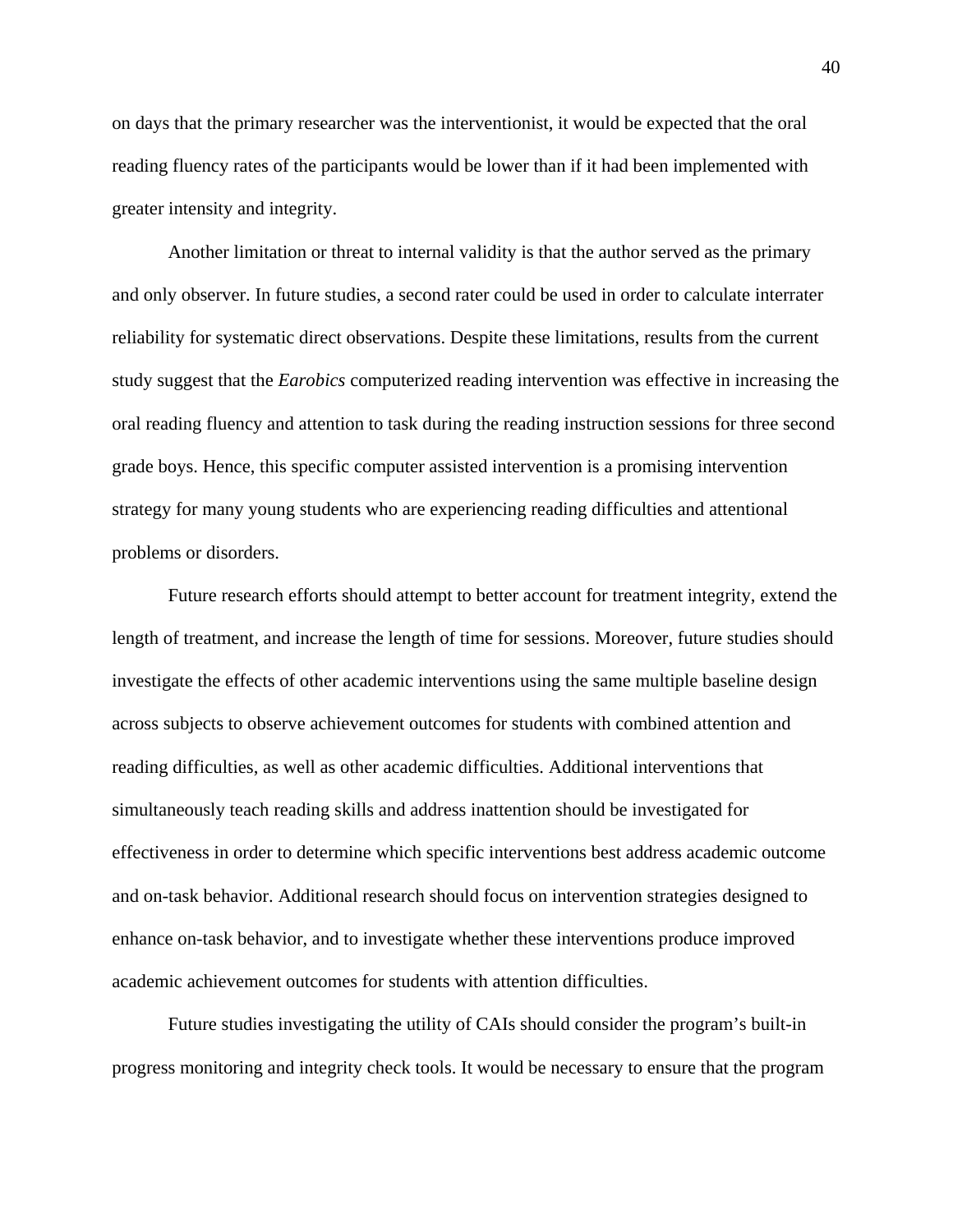is securely installed to the computer by the Information Technology specialist at the school to prevent the program from being removed each time the computers are turned off.

The computerized program could also be more effective when combined with another reading intervention or one-on-one reading as part of a multi-faceted intervention plan, and this would be another possible area for further study. The results of this and similar studies (DuPaul & Eckert, 1998; Rabiner, Malone, & CPPRG, 2004) suggest the need and utility of a multifaceted approach to interventions that target both academic and behavioral concerns, and further investigation of later reading outcomes to observe whether or not the effects are enduring. It is evident that interventions for children with attention difficulties must address both the inattention and academic difficulties concurrently and would need to be more intensive than interventions for children with only reading problems or only attention problems. The combination of the two difficulties makes it crucial to find effective interventions that target both problems with an appropriate level of intensity in order to be effective in causing change in behavior. These interventions should be identified and subsequently used frequently as appropriate with this population of students studied.

#### *Implications and Conclusions*

If an effective early intervention strategy is proven to have utility with this targeted population of students and is implemented as needed, many children will be prevented from falling behind their peers with regards to literacy skill development and will be less likely to get referred to receive special services. In order to accomplish this, children who are at risk for reading difficulties must be identified, using various screening tools that are effective and appropriate to use with school-age children, before they are subjected to the negative effects of reading failure.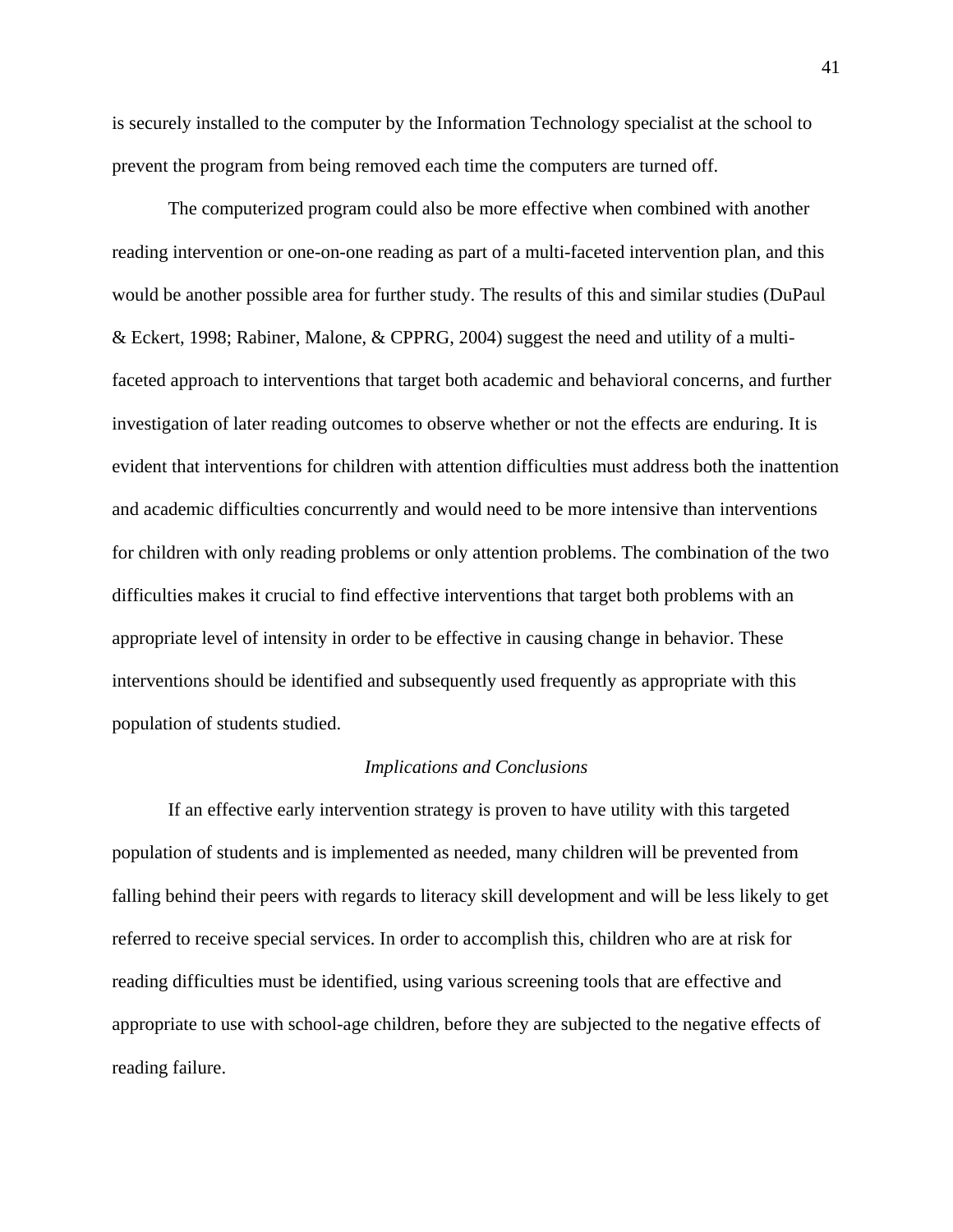Teachers and other early education and reading specialists should be educated about the importance of beginning reading as well as the activities and interventions that promote learning and skilled reading acquisition. The most vital objective for elementary school teachers should be to ensure that their students are promoted having gained the valuable, essential experiences that will help them to be successful, skilled readers early in their education. It is especially important to expose children to print early in their development to set the foundation for becoming successful readers. There is a clear need for more research in this area in order to better understand the effects of a computerized intervention on a student's reading achievement.

Increases in oral reading fluency is an important outcome given that improved accuracy and fluency with written text provides the ability for readers to focus their attention on the comprehension and meaning of the text, which is an increasingly critical skill as the student progresses through schooling. The ability to effortlessly translate letters to sounds and combinations of sounds to words allows readers to decode automatically without conscious effort. The principle goal of the *Earobics* program is to explicitly and systematically teach these skills in a format that is appealing and maintains the attention of young students, while providing an individualized instructional format with high success rates and many opportunities to respond.

Implications for school psychologists and educators include additional evidence that the *Earobics* program is a research-based intervention that can be utilized by teachers, reading specialists, and speech-language pathologists within the classroom. Providing children with evidence-based interventions is essential in order to ensure that students are receiving interventions that have shown effectiveness for the purpose for which they are intended. A major role of school psychologists in particular is to evaluate academic and behavioral interventions and to present these interventions to teachers. For students with reading and attention problems,

42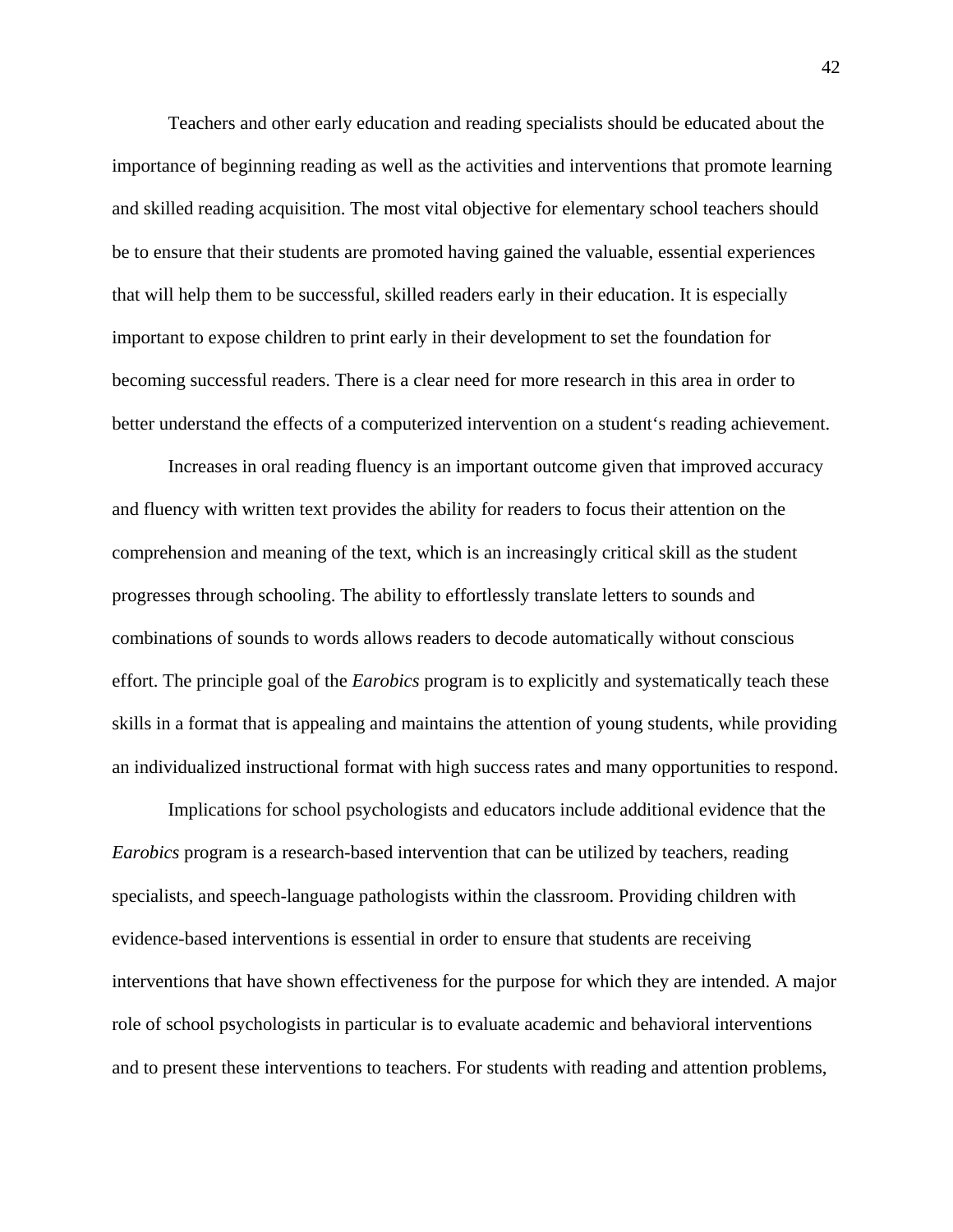specifically, this intervention has shown promise to increase their oral reading fluency as well as on-task behavior.

Results from this study suggest that the *Earobics* intervention is effective for students with attention problems, which builds on the results from other studies, such as Clarfield and Stoner's (2005) study, in which a computerized intervention was successful for students with ADHD. School psychologists and educators have a responsibility to seek out and provide students with effective interventions and reinforce elements taught in order for them to experience educational success. The *Earobics* intervention has been shown in several studies to be successful in improving reading and behavior outcomes, and therefore is a valuable intervention to include in any educator's repertoire of interventions to use with students who exhibit reading and attention difficulties in the classroom.

Overall, the results from this study indicate the potential of computer assisted interventions directly on the academic outcomes and indirectly on the behavioral outcomes of children with attention problems. Few studies have investigated the effectiveness of computerized interventions on academic outcomes of students with inattention. This study contributes to the growing literature relating to effects of interventions on academic and behavioral performance of children with attention problems, and specifically those that are computer-based.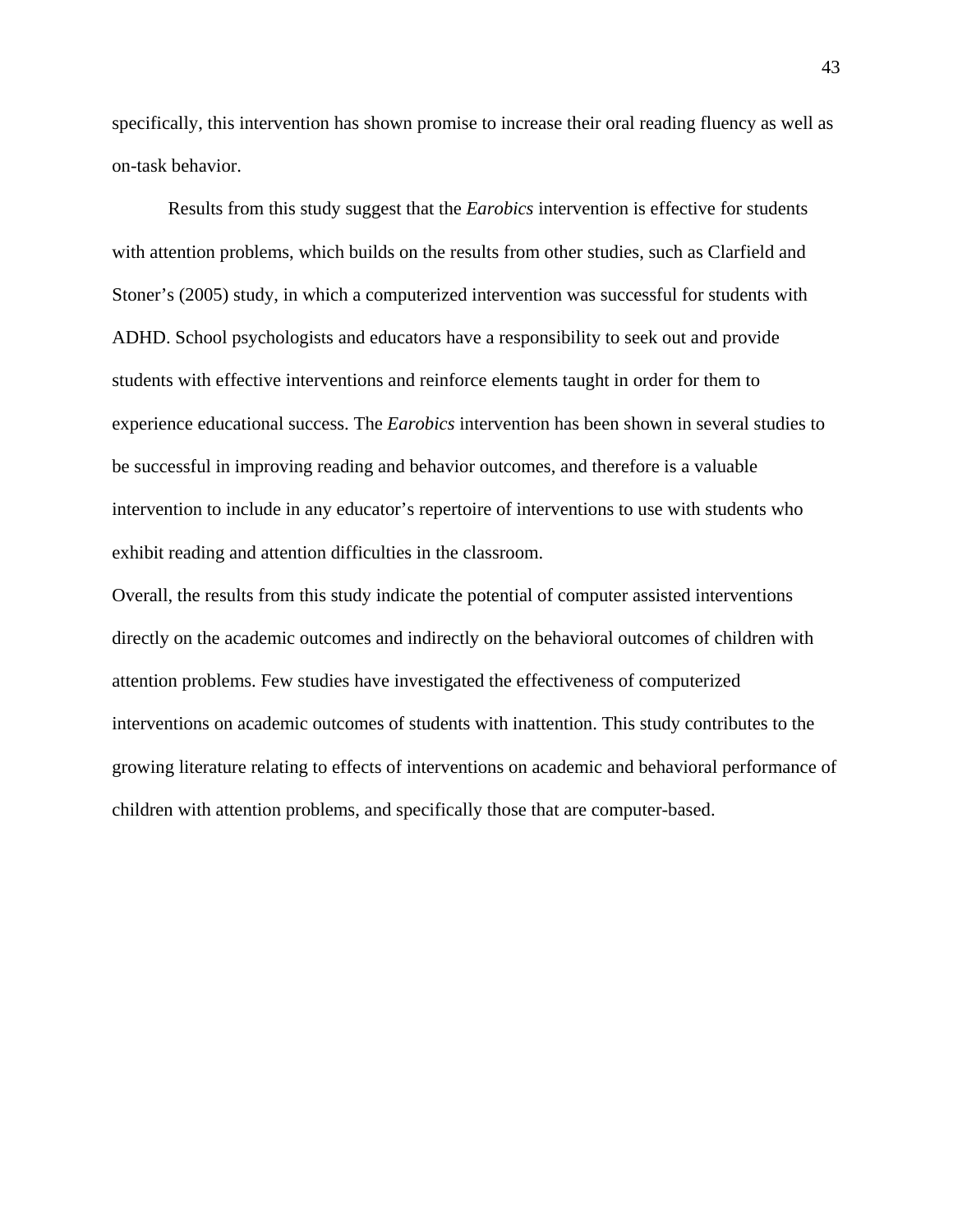#### REFERENCES

- Adams, M. J. (1990). Beginning to read: Thinking and learning about print. Cambridge, MA: MIT Press.
- American Psychiatric Association. (2000). *Diagnostic and statistical manual of mental disorders*  $(4<sup>th</sup>$  ed., Text Revision). Washington, DC: Author
- Askov, E. N., Weidler, S. D., & Maclay, C. M. (1985). Single-subject, multiple-baseline designs in evaluating adult literacy programs. Paper presented at the National Adult Education Conference (Milwaukee, WI, November 1985).
- Alexander, K. L., & Entwisle, D. R. (1996). Schools and children at risk. In A. Booth, & J. F. Dunn (Eds.). Family-school links: How do they affect educational outcomes? pp. 67-89. Mahway, NJ: Erlbaum.
- Barkley, R. A. (1997). Behavioral inhibition, sustained attention, and executive functions: Constructing a unifying theory of ADHD. *Psychological Bulletin, 121*(1), 65-94. [doi:10.1037/0033-2909.121.1.65](http://dx.doi.org/10.1037/0033-2909.121.1.65%20/%20_blank)
- Barkley, R. A., DuPaul, G. L., & McMurray, M. B. (1990). A comprehensive evaluation of attention deficit disorder with and without hyperactivity. *Journal of Consulting and Clinical Psychology*, *58*, 775-789. [doi:10.1037/0022-006X.58.6.775](http://dx.doi.org/10.1037/0022-006X.58.6.775%20/%20_blank)
- Bental, B., & Tirosh, E. (1997). The relationship between attention, executive functions and reading domain abilities in attention deficit hyperactivity disorder and reading disorder: a comparative study. *Journal of Child Psychology and Psychiatry, 48*(5), 455-463. [doi:10.1111/j.1469-7610.2006.01710.x](http://dx.doi.org/10.1111/j.1469-7610.2006.01710.x%20/%20_blank)
- Browder, D. M., Ahlgrim-Delzell, L., Courtade, G., Gibbs, S. L., & Flowers, C. (2008). Evaluation of the effectiveness of an early literacy program for students with significant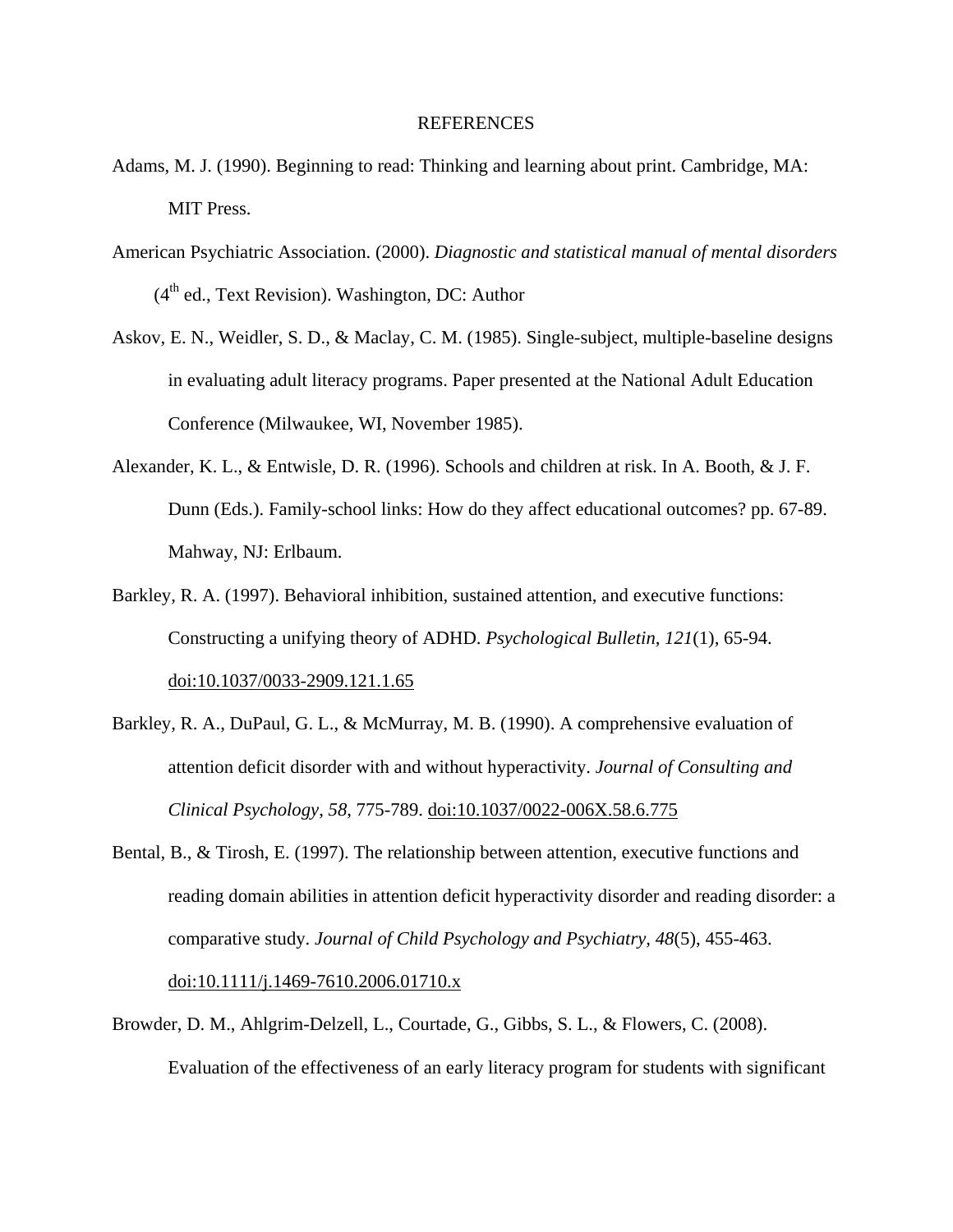developmental disabilities. *Exceptional Children, 75*, 33-52.

- Bruck, M. (1992). Persistence of dyslexics' phonological awareness deficits. *Developmental Psychology, 28*, 874–886. [doi:10.1037/0012-1649.28.5.874](http://dx.doi.org/10.1037/0012-1649.28.5.874%20/%20_blank)
- Carroll, J. M., Maughan, B., Goodman, R., & and Meltzer, H. (2005). Literacy difficulties and psychiatric disorders: Evidence for comorbidity. *Journal of Child Psychology and Psychiatry, 46,* 524–532. [doi:10.1111/j.1469-7610.2004.00366.x](http://dx.doi.org/10.1111/j.1469-7610.2004.00366.x%20/%20_blank)
- Chall, J. S., Jacobs, V., & Baldwin, L. (1990). *The reading crisis: Why poor children fall behind.* Cambridge, MA: Harvard University Press.
- Clarfield, J., & Stoner, G. (2005). The effects of computerized reading instruction on the academic performance of students identified with ADHD. *School Psychology Review, 34*(2), 246-254.
- Cohen (1988). *Statistical power analysis for the behavioral sciences* (2<sup>nd</sup> ed.). Hillsdale, NJ: Erlbaum.
- Diehl, S. F. (1999). Listen and learn? A software review of *Earobics*®. *Language, Speech, and Hearing Services in Schools*, *30*, 108-116.
- Discovery Education (2010). Review Corner: Best Educational Software. *Earobics Step 2.* Retrieved May 2, 2009, from http://school.discoveryeducation.com/parents/ [reviewcorner/software/](http://school.discoveryeducation.com/parents/%20reviewcorner/software/Earobics2.html)*Earobics*2.html.
- DuPaul, G. J. (2007). School-based interventions for students with Attention Deficit Hyperactivity Disorder: Current status and future directions. *School Psychology Review, 36*, 183-194.
- DuPaul, G. J., & Eckert, T. L. (1998). Academic interventions for students with attentiondeficit/hyperactivity disorder: A review of the literature. *Reading & Writing Quarterly,*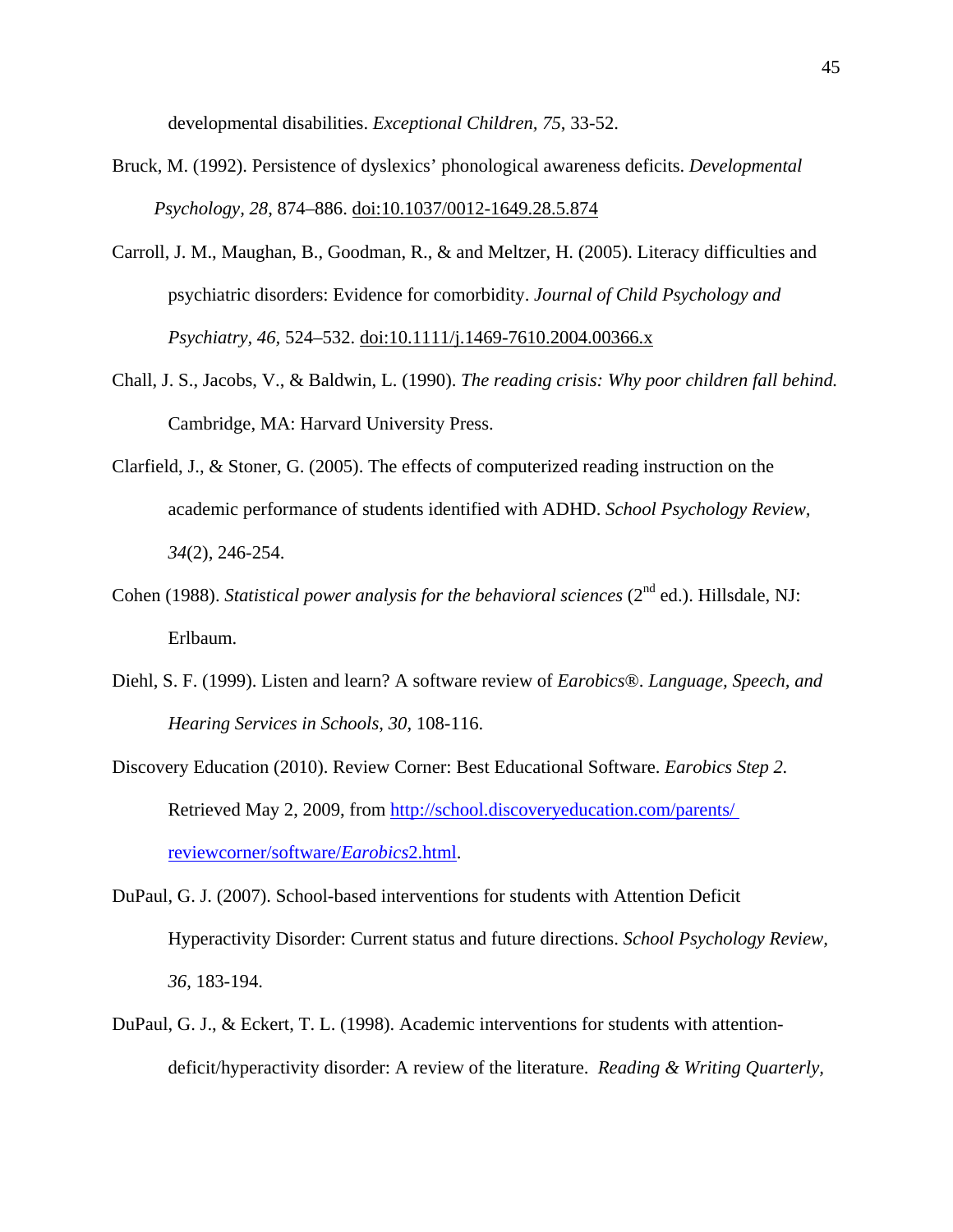*14*(1), 59-82. [doi:10.1080/1057356980140104](http://dx.doi.org/10.1080/1057356980140104%20/%20_blank)

- DuPaul, G. I., & Stoner, G. (2003). *ADHD in the schools: Assessment and intervention strategies*  $(2<sup>nd</sup>$  ed.). New York: Guilford.
- DuPaul, G. J., & Weyandt, L. L. (2006). School-based intervention for children with Attention Deficit Hyperactivity Disorder: Effects on academic, social, and behavioral functioning. *International Journal of Disability, Development and Education, 53,* 161–176. [doi:10.1080/10349120600716141](http://dx.doi.org/10.1080/10349120600716141%20/%20_blank)
- Farver, J. M., Nakamoto, J., & Lonigan, C. J. (2007). Assessing preschoolers' emergent literacy skills in English and Spanish with the Get Ready to Read! screening tool. *Annals of Dyslexia*, *57*(2): 161-178. [doi:10.1007/s11881-007-0007-9](http://dx.doi.org/10.1007/s11881-007-0007-9%20/%20_blank)
- Ford, M. J., Poe, V., & Cox, J. (1993). Attending behaviors of ADHD children in math and reading using various types of software. *Journal of Computing in Childhood Education, 4*, 183-196.
- Fuchs, L. S., Fuchs, D., Hamlett, C. L., Walz, L., & Germann, G. (1993). Formative evaluation of academic progress: How much growth can we expect? *School Psychology Review, 22*, 27-49.
- Good, R. H., & Kaminski, R. A. (Eds.) (2002). Dynamic indicators of basic early literacy skills  $(6<sup>th</sup>$  ed.). Eugene, OR: Institute for the Development of Educational Achievement. Retrieved May 2, 2009, from [http://www.dibels.uoregon.edu](http://www.dibels.uoregon.edu/)
- Juel, C. (1988). Learning to read and write: A longitudinal study of 54 children from first through fourth grades. *Journal of Educational Psychology, 80*, 217–234. [doi:10.1037/0022-0663.80.4.437](http://dx.doi.org/10.1037/0022-0663.80.4.437%20/%20_blank)

Lonigan, C. J. (2006). Development, assessment, and promotion of preliteracy skills. *Early*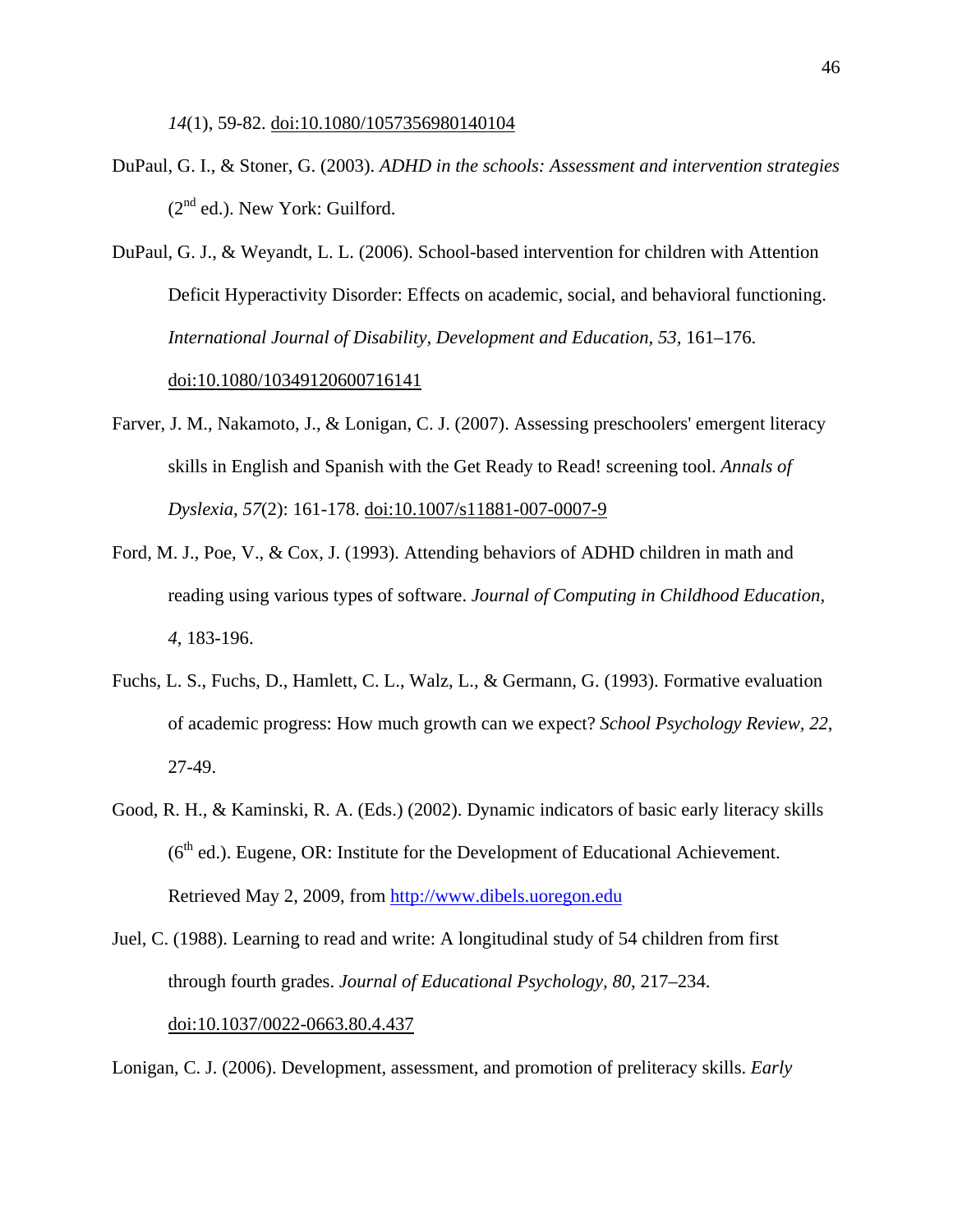*Education and Development, 17*(1), 91-114. [doi:10.1207/s15566935eed1701\\_5](http://dx.doi.org/10.1207/s15566935eed1701_5%20/%20_blank)

- Lonigan, C. J., Burgess, S. R., & Anthony, J. L. (2000). Development of emergent literacy and early reading skills in preschool children: Evidence from a latent variable longitudinal study. *Developmental Psychology, 36*, 596–613. [doi:10.1037/0012-1649.36.5.596](http://dx.doi.org/10.1037/0012-1649.36.5.596%20/%20_blank)
- Maguin, E., & Loeber, R. (1996). Academic performance and delinquency. *Crime and Justice: A Review of Research, 20,* 145-264. [doi:0192-3234/96/0020-0003](http://www.jstor.org/stable/1147645)
- Mautone, J. A., DuPaul, G. J., & Jitendra, A. K. (2005). The effects of computer-assisted instruction on the mathematics performance and classroom behavior of children with attention-deficit/hyperactivity disorder. *Journal of Attention Disorders, 8*, 301-312. [doi:10.1177/1087054705278832](http://dx.doi.org/10.1177/1087054705278832%20/%20_blank)
- McDuffy, K. (2009). Effectiveness of a Computer Literacy Intervention for Young Children with Attention and Reading Problems. (Master's Thesis). East Carolina University, Greenville, NC.
- Morgan, P. L., Farkas, G., Tufis, P. A., & Sperling, R. A. (2008). Are reading and behavior problems risk factors for each other? *Journal of Learning Disabilities, 41*(5), 417-436. [doi:10.1177/0022219408321123](http://dx.doi.org/10.1177/0022219408321123%20/%20_blank)
- National Reading Panel (2000). *Report of the National Reading Panel: Teaching children to read*. Washington, DC: U.S. Department of Health and Human Services.
- Ota, K. R., & DuPaul, G. J. (2002). Task performance and mathematics performance in children with attention-deficit hyperactivity disorder: effects of supplemental computer instruction. *School Psychology Quarterly, 17*, 242-257. [doi:10.1521/scpq.17.3.242.20881](http://jw3mh2cm6n.search.serialssolutions.com.jproxy.lib.ecu.edu/?sid=Elsevier:SD&genre=article&issn=10453830&date=2002&volume=17&issue=3&spage=242)
- Pokorni, J. L., Worthington, C. K., & Jamison, P. J. (2004). Phonological awareness intervention: Comparison of Fast ForWord, *Earobics*, and LiPS. *Journal of Educational*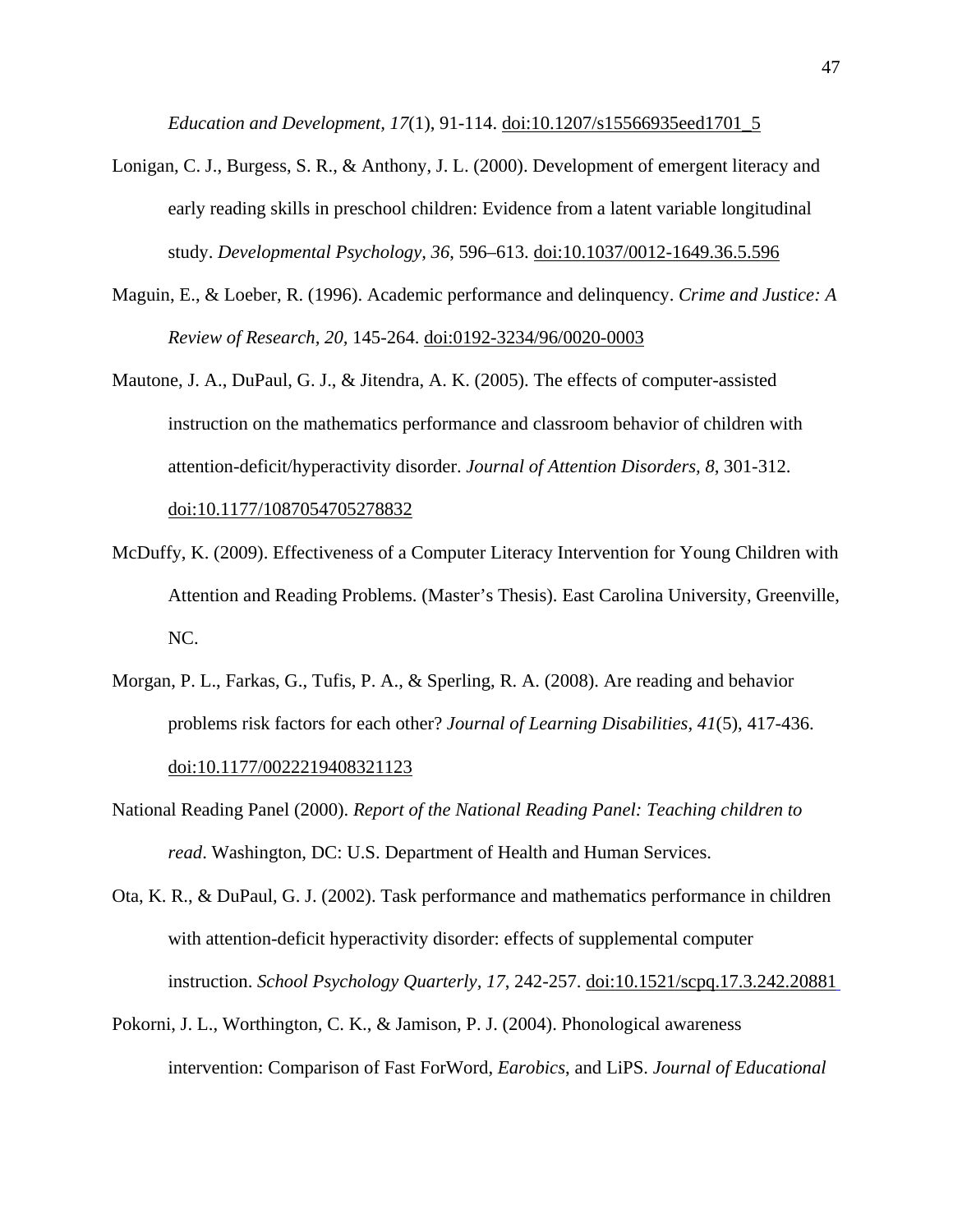*Research, 97*(3), 147-158). [doi:10.3200/JOER.97.3.147-158](http://dx.doi.org/10.3200/JOER.97.3.147-158%20/%20_blank)

- Rabiner, D. L., Coie, J. D., & Conduct Problems Prevention Research Group (2000). Early attention problems and children's reading achievement: A longitudinal investigation. *Journal of the American Academy of Child and Adolescent Psychiatry, 39*, 859-867. [doi:10.1097/00004583-200007000-00014](http://dx.doi.org.jproxy.lib.ecu.edu/10.1097/00004583-200007000-00014%20/%20doilink)
- Rabiner, D. L., Malone, P. S., & Conduct Problems Prevention Research Group (2004). The impact of tutoring on early reading achievement for children with and without attention problems. *Journal of Abnormal Child Psychology, 32*(3), 273-284. [doi:0091-](http://www.ncbi.nlm.nih.gov/pubmed/15228176) [0627/04/0600-0273/0](http://www.ncbi.nlm.nih.gov/pubmed/15228176)
- Reynolds, C. R., & Kamphaus, R. W. (2004). *Behavior Assessment System for Children* (2<sup>nd</sup> ed.). Bloomington, MN: Pearson Assessments.
- Riley-Tillman, T. C., & Burns, M. K. (2009). *Evaluating educational interventions: Single-case design for measuring response to intervention*. New York: Guilford Press.
- Rowe, K. J., & Rowe, K. S. (1992). The relationship between inattentiveness in the classroom and reading achievement (Part B): An explanatory study. *Journal of the American Academy of Child and Adolescent Psychiatry, 31*, 357-368. [doi:10.1097/00004583-](http://www.jaacap.com/article/S0890-8567(09)64461-0/abstract) [199203000-00025](http://www.jaacap.com/article/S0890-8567(09)64461-0/abstract)
- Scruggs, T. E., & Mastropieri, M. A. (1998). Summarizing single-subject research: Issues and applications. *Behavior Modification, 22*, 221-242. [doi:10.1177/01454455980223001](http://dx.doi.org/10.1177/01454455980223001%20/%20_blank)
- Shaywitz, S. E., Fletcher, J. M., Holahan, J. M., Schneider, A. E., Marchione, K. E., Stuebing, K. K., et al. (1999). Persistence of dyslexia: The Connecticut longitudinal study at adolescence. *Pediatrics, 104*, 1351–1359. [doi:10.1542/peds.104.6.1351](http://dx.doi.org/10.1542/peds.104.6.1351%20/%20_blank)

Shaywitz, S. E., & Shaywitz, B. A. (2008). Paying attention to reading: The neurobiology of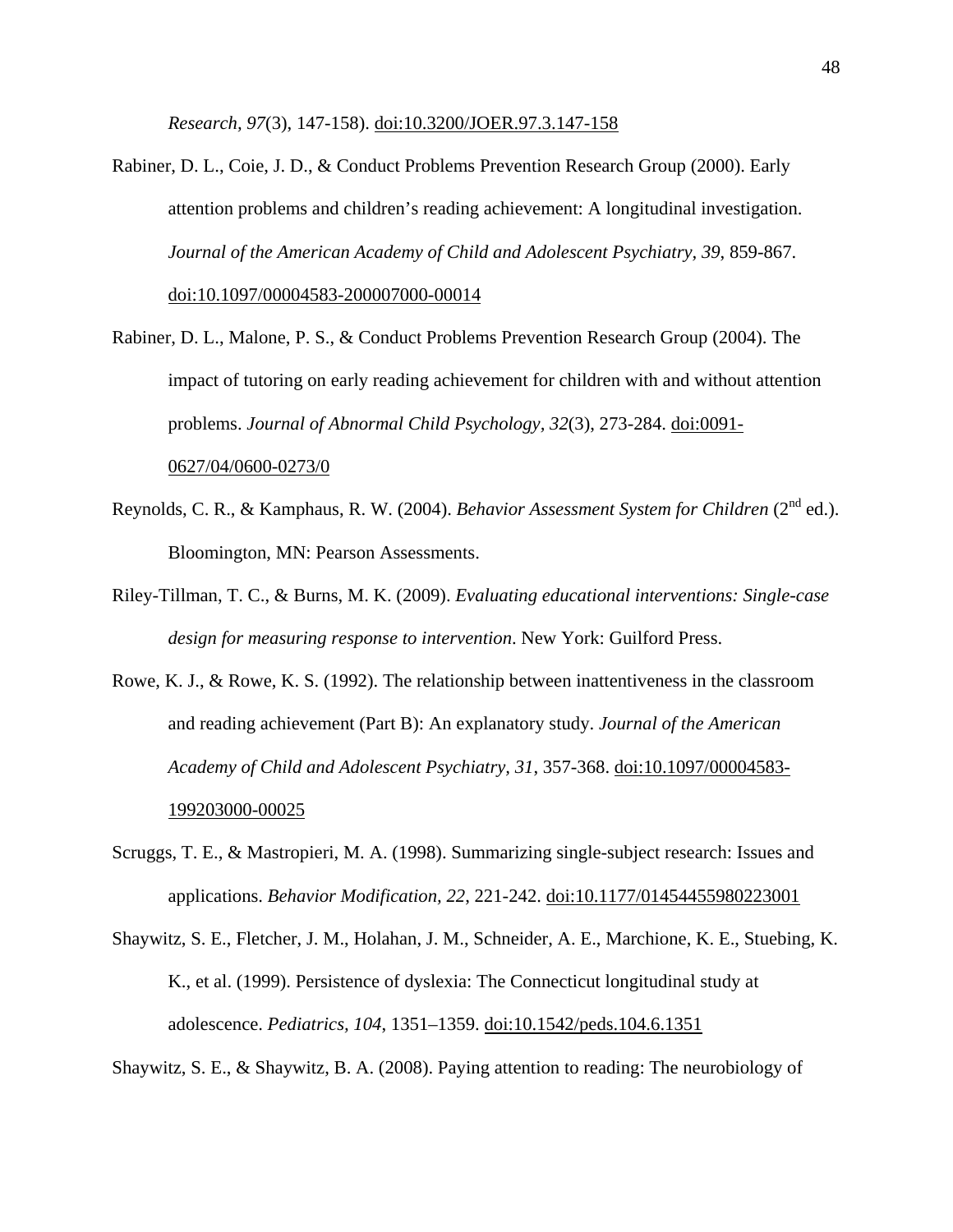reading and dyslexia. *Development and Psychopathology, 20*, 1329-1349.

#### [doi:10.1017/S0954579408000631](http://dx.doi.org/10.1017/S0954579408000631%20/%20_blank)

- Snow, C. E., Burns, M. S., & Griffin, P. (Eds.) (1998). *Preventing reading difficulties in young children*. Washington, DC: National Academy Press.
- Spira, E. G., & Fischel, J. E. (2005). The impact of preschool inattention, hyperactivity, and impulsivity on social and academic development: A review. *Journal of Child Psychology and Psychiatry, 46,* 755-773. [doi:10.1111/j.1469-7610.2005.01466.x](http://dx.doi.org/10.1111/j.1469-7610.2005.01466.x%20/%20_blank)
- Stanovich, K. E. (1986). Matthew effects in reading: Some consequences of individual differences in the acquisition of literacy. *Reading Research Quarterly, 21*, 360-407. [doi:10.1598/RRQ.21.4.1](http://dx.doi.org/10.1598/RRQ.21.4.1%20/%20_blank)
- Torgesen, J. K. (2002a). The prevention of reading disabilities. *Journal of School Psychology, 40*, 7-26. [doi:10.1016/S0022-4405\(01\)00092-9](http://dx.doi.org/10.1016/S0022-4405(01)00092-9%20/%20_blank)
- Torgesen, J. K. (2002b). Lessons learned from intervention research in reading: A way to go before we rest. In R. Stanthorp & P. Tomlinson (Eds.). *Learning and teaching reading*  (pp. 89-104). *British Journal of Educational Psychology Monograph Series II, No. 1.*
- Torgesen, J. K., Wagner, R. K., & Rashotte, C. A. (1994). Longitudinal studies of phonological processing and reading. *Journal of Learning Disabilities, 27*, 276–286.

[doi:10.1177/002221949402700503](http://dx.doi.org/10.1177/002221949402700503%20/%20_blank)

- Walcott, C. M., Scheemaker, A., & Bielski, K. (2009). Research brief: a longitudinal investigation of inattention and preliteracy development. *Journal of Attention Disorders*. [doi:10.1177/1087054709333330](http://dx.doi.org/10.1177/1087054709333330%20/%20_blank)
- What Works Clearinghouse (2009). *Earobics. What works clearinghouse intervention report.*  Rockville, MD: *U.S. Department of Education Institute of Education Services*.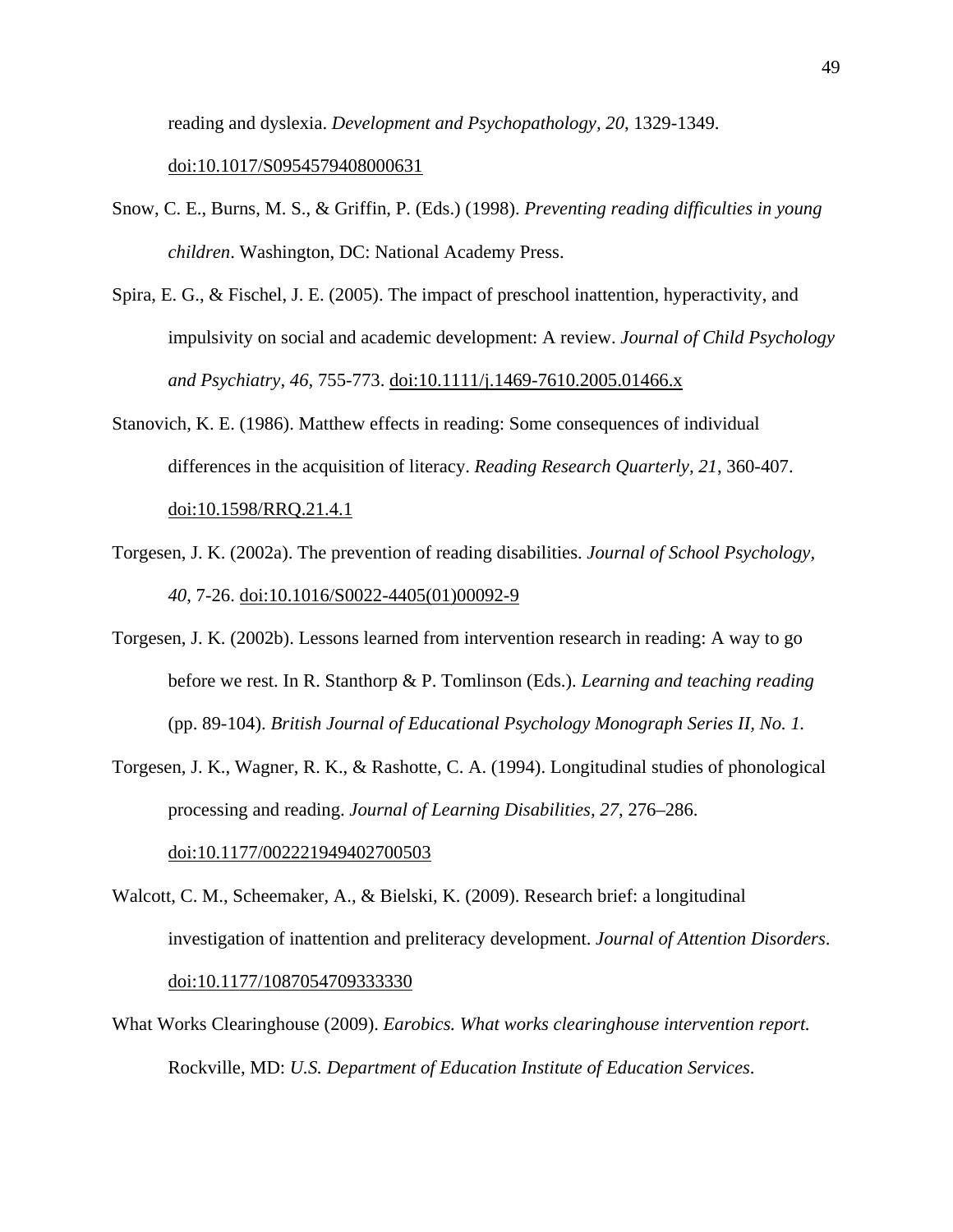

Oral Reading Fluency

Oral Reading Fluency

Assessment Dates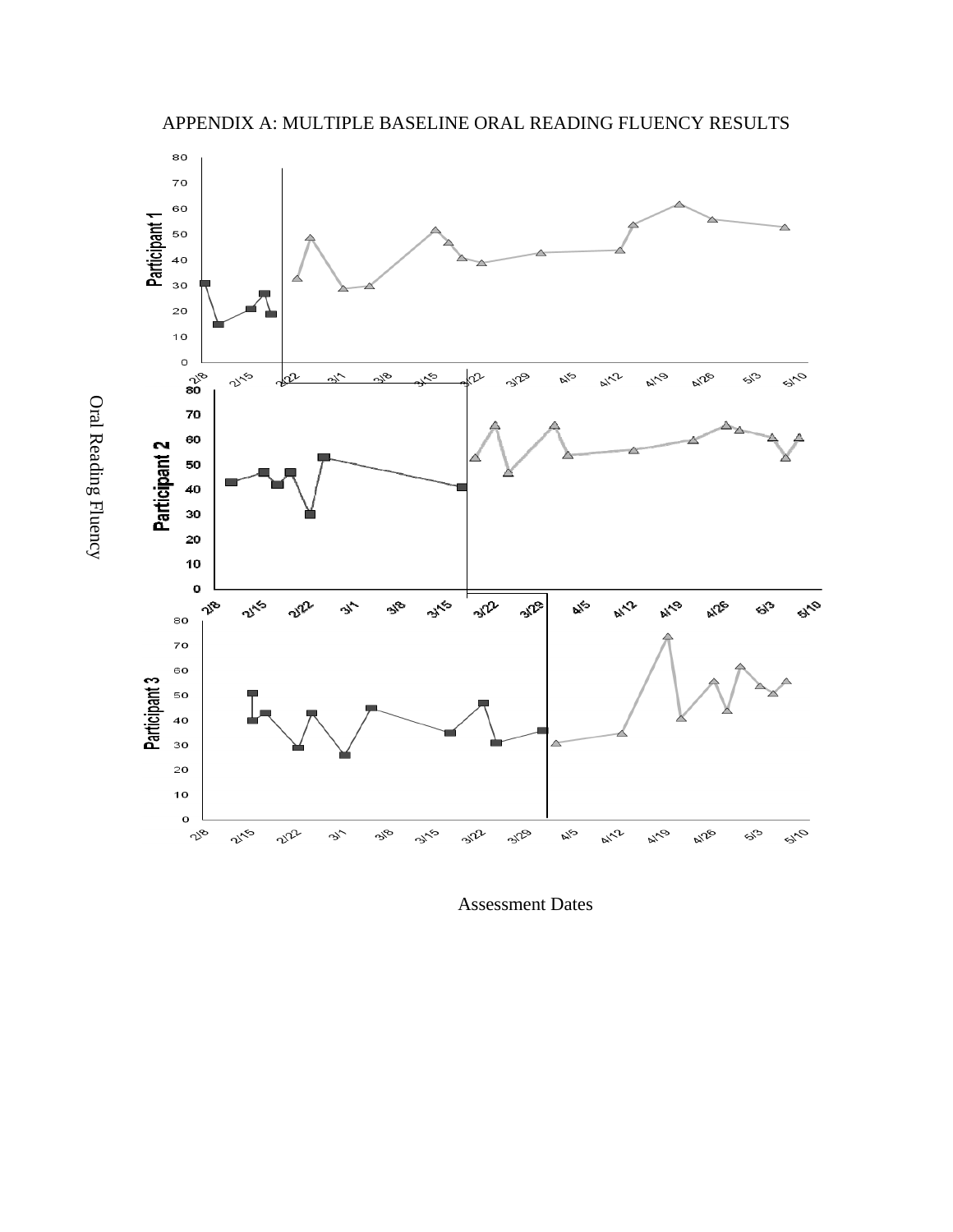

Observation Sessions

On-Task On-Task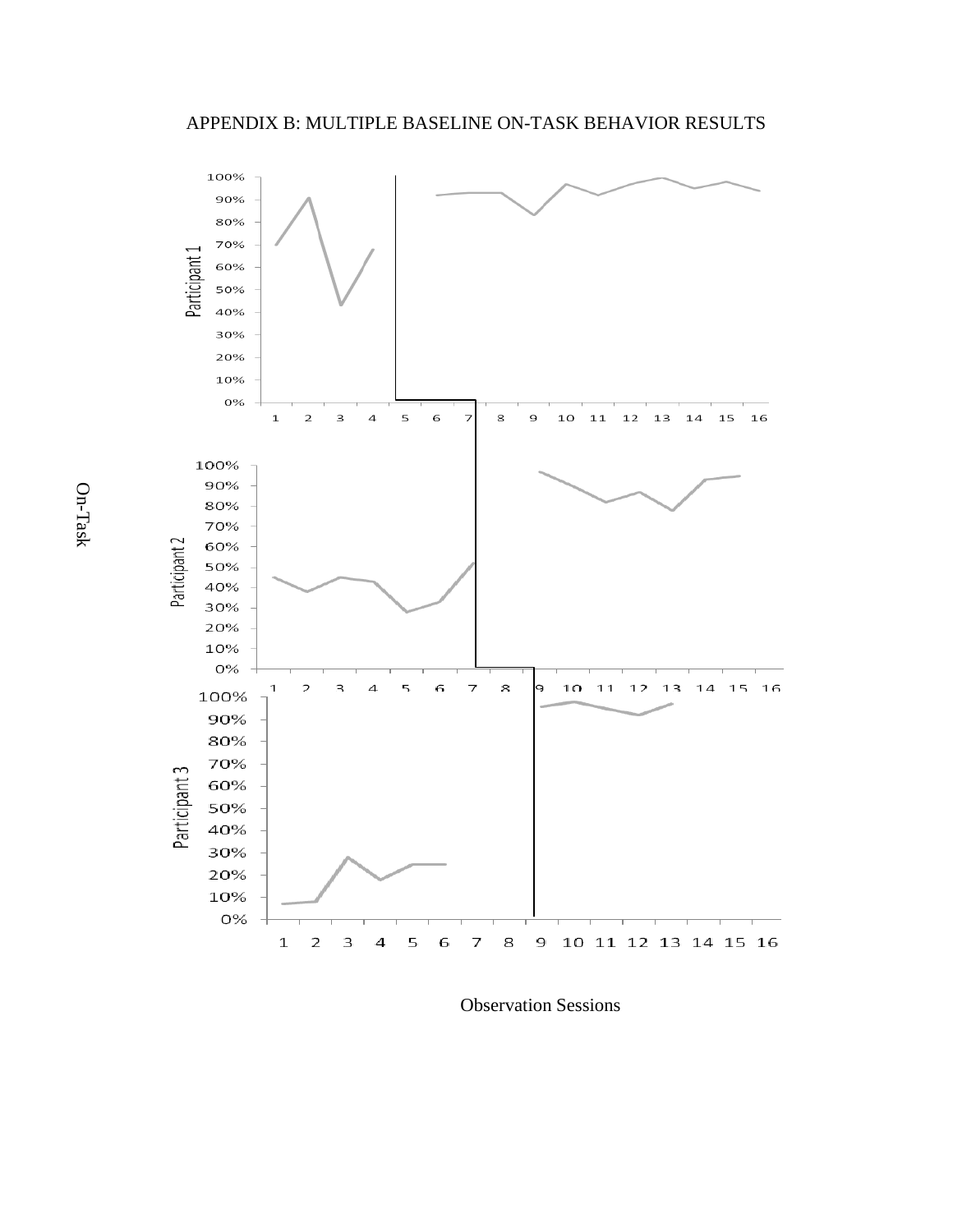### APPENDIX C: INFORMED CONSENT FORM

### **PARENT CONSENT FORM**

### **Effectiveness of a Computer Literacy Intervention for Young Children**

Your child is invited to take part in a research study on reading development supervised by Dr. Walcott, an ECU Professor, and conducted by two students in the Department of Psychology at ECU.

### WHAT IS THE PURPOSE OF THIS STUDY?

The purpose of this study is to examine the relationship between specific types of reading skills and levels of inattention among children.

### WHY WERE YOU SELECTED?

Your child is being invited to participate in this research study because his or her teacher thought your child would benefit from extra literacy instruction.

### WHAT WILL BE DONE IN THIS STUDY?

If you consent for your child to participate, we will first ask his/her teacher to complete a behavior rating scale to measure attention skills, and we will observe him/her during regular small-group reading instruction for about one week to measure his/her level of attention during reading activities. Next, we will ask your child to do a computer-based reading intervention called *Earobics®* with a graduate or undergraduate student in Psychology. Your child will do the reading intervention four times a week: two days per week with the student, and two days per week with your child's teacher. Your child will do the computer-based reading program for 20 minutes each day for a period of about 6 weeks. Each time your child uses the computer reading program with the student, his or her level of attention will be measured by simply marking whether he or she appears or does not appear to be engaged in the program. In addition, your child will be given the short, two-minute literacy measure. This measure will help us to monitor your child's reading progress.

### **Description of Reading Intervention**:

*Earobics®* is interactive software for children that provides individualized, explicit instruction in early literacy skills, including recognizing and blending sounds, rhyming, and discriminating phonemes within words. The program uses colorful and friendly cartoon characters that instruct students in how to complete the interactive exercises. The program contains a beginner, intermediate, and advanced level. As your child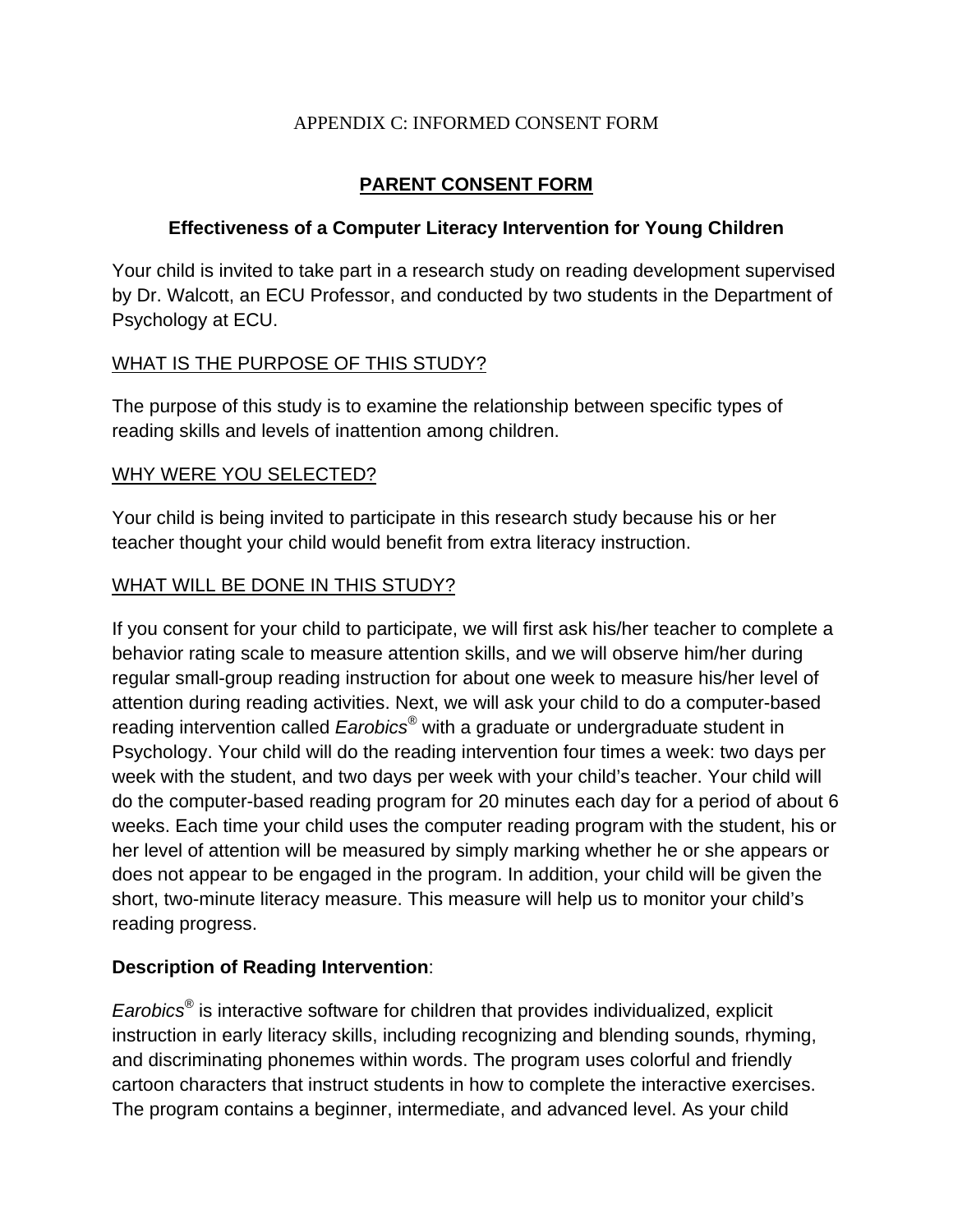answers each question, the exercises automatically adjust to his/her individual level of ability, and this adaptive technology helps to minimize your child's frustration. Your child will likely find this type of reading instruction fun and engaging because it has a gamelike format. We will ensure that your child receives this reading program during his/her regular reading instruction so that he/she does not miss instructional time in other important subjects.

## **Description of Literacy Measures**:

DIBELS Oral Reading Fluency: This is a measure of your child's accuracy and fluency in reading. It is a strong predictor of future reading performance. In this measure, the child is asked to read a grade-appropriate passage for one-minute and the number of words read correctly in one minute is determined.

# ARE THERE ANY BENEFITS FOR PARTICIPATING IN THIS STUDY?

Participating in this reading intervention may help your child gain essential reading skills. Even if you do not think your child has significant reading problems, extra intervention can help to build reading fluency. Collecting this data will help us to better understand the relationship between inattention and development of reading skills in school-age children. Also, after collecting the data, we can share the reading results with your child's teacher.

# WHAT ARE THE POSSIBLE RISKS OR DISCOMFORTS OF THE STUDY?

The tasks are academic in nature, so we do not anticipate any serious risks for the children who participate. The only possible minor risk is that the child may become frustrated if he/she finds the task to be difficult. However, the computer-based reading program is designed to automatically adjust to your child's reading ability in order to minimize frustration. In addition, the computer program is designed to teach reading skills with a fun and engaging game-like format.

## WHO HAS ACCESS TO RECORDS?

The only people that will have access to the records are the researchers in the study, except for the reading results, which we will share with the children's teachers.

## WHAT IF I WISH TO WITHDRAW OR NOT PARTICIPATE IN THE STUDY?

Participation in this study is voluntary, and you or your child can refuse to participate or withdraw at any time without penalty.

## WHAT IF I HAVE QUESTIONS ABOUT THIS STUDY OR MY RIGHTS AS A PARTICIPANT?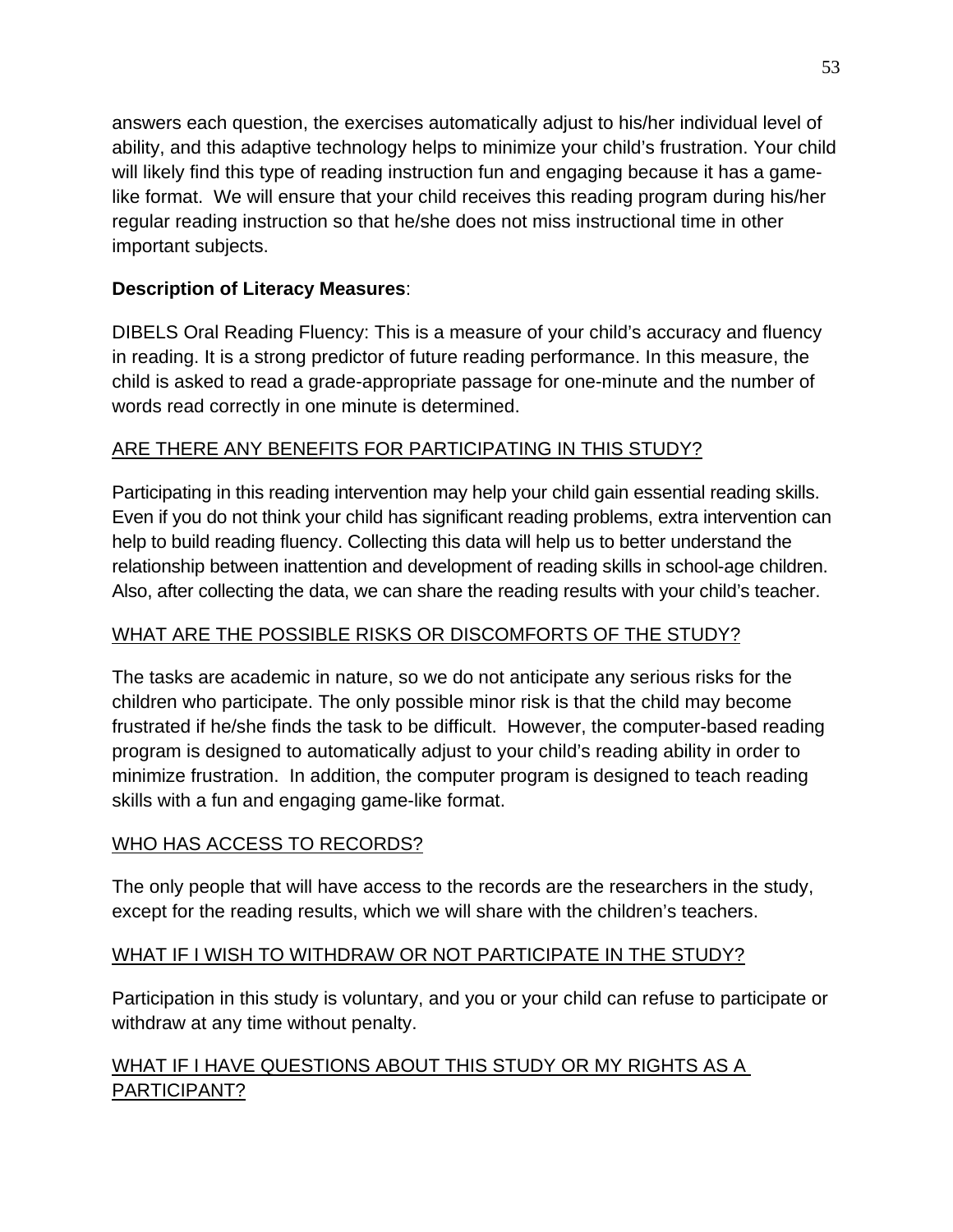If you have any particular questions about this study, please contact the investigator, Christy M. Walcott, Ph.D. by phone: (252) 328-1378, e-mail: [walcottc@ecu.edu,](mailto:walcottc@ecu.edu) or regular mail: 104 Rawl Bldg., ECU-Department of Psychology, Greenville, NC 27858.

If you have questions or concerns regarding your rights as a study participant, or are dissatisfied at any time with any aspect of this study, you may contact – anonymously if you wish – the ECU University and Medical Center Institutional Review Board at (252) 744-2914, e-mail: [umcirb@ecu.edu,](mailto:umcirb@ecu.edu) or regular mail: University and Medical Center Institutional Review Board, Life Sciences Building, Room 104, The Brody School of Medicine at East Carolina University, Greenville, NC 27834.

--------------------------------------------------------------------------------------------------------------------- --------

AUTHORIZATION

By signing below, you are agreeing to let your child \_\_\_\_\_\_\_\_\_\_\_\_\_\_\_\_\_\_\_\_\_\_\_\_\_\_\_ participate in the project called "**Effectiveness of a Computer Literacy Intervention for Young Children**" as described above.

Parent's Signature **Example 20** and 20 and 20 and 20 and 20 and 20 and 20 and 20 and 20 and 20 and 20 and 20 and 20 and 20 and 20 and 20 and 20 and 20 and 20 and 20 and 20 and 20 and 20 and 20 and 20 and 20 and 20 and 20 a

Parent's Name (please print) \_\_\_\_\_\_\_\_\_\_\_\_\_\_\_\_\_\_\_\_\_\_\_\_\_\_\_\_\_\_

Thank you and please return this part of the form to your child's teacher using the enclosed envelope addressed to Christy Walcott or Amanda Bostian.